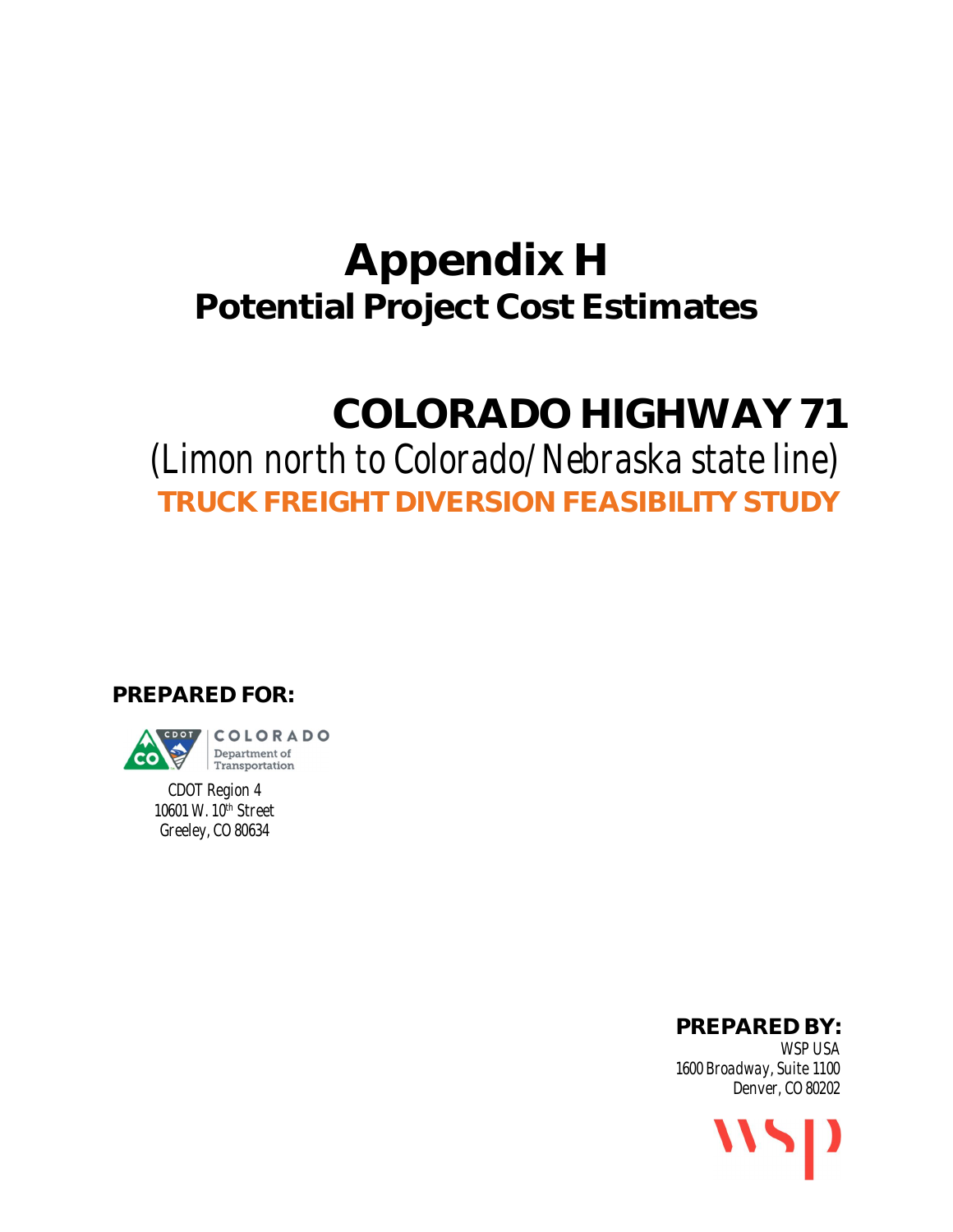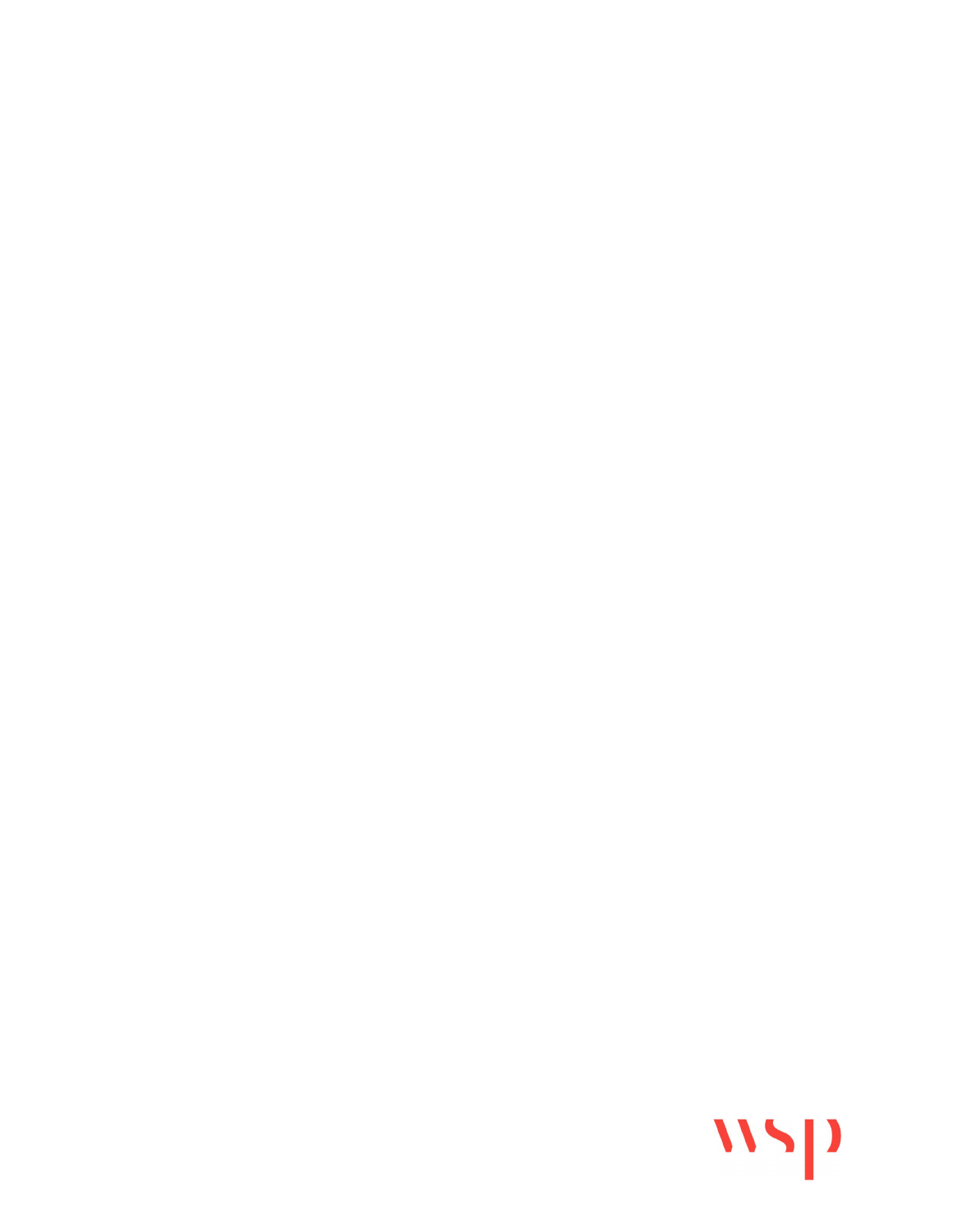#### **SH 71 Corridor Potential Project Cost Estimating**<br> **Potential Project Cost Estimating** 12/18/2019



| Project |         |        |                                |                         | Project Length (miles) |                 | Planning-Level Project Cost |
|---------|---------|--------|--------------------------------|-------------------------|------------------------|-----------------|-----------------------------|
| No.     | MP From | MP To  | Description                    | Type                    | or Units               | Low Range       | <b>High Range</b>           |
| 1       | 101.97  | 103.64 | New bypass                     | 6                       | 1.67                   | \$14,400,000    | \$<br>25,410,000            |
| 2       | 102     | 108    | Pavement rehab                 | $\mathbf 1$             | 6.00                   | \$<br>3,060,000 | \$<br>7,980,000             |
| 3       | 102.3   | 102.3  | Bridge repair                  | $\overline{7}$          | $\mathbf{1}$           | \$<br>680,000   | \$<br>990,000               |
| 4       | 107.5   | 108.3  | Pavement rehab                 | $\mathbf 1$             | 0.80                   | \$<br>410,000   | \$<br>1,070,000             |
| 5       | 108.3   | 111.2  | Pavement rehab, add shoulders  | $\overline{2}$          | 2.90                   | \$<br>4,380,000 | \$<br>8,360,000             |
| 6       | 108.5   | 110.5  | Passing lanes both directions  | $\pmb{4}$               | 2.00                   | \$<br>6,100,000 | \$<br>8,440,000             |
| 7       | 111.45  | 112.2  | Climbing lane                  | 5                       | 0.75                   | \$<br>2,010,000 | \$<br>2,920,000             |
| 8       | 112.3   | 113    | Pavement rehab, add shoulders  | 2                       | 0.70                   | \$<br>1,060,000 | \$<br>2,020,000             |
| 9       | 114.9   | 115.9  | Pavement rehab, add shoulders  | $\overline{2}$          | 1.00                   | \$<br>1,510,000 | \$<br>2,880,000             |
| 10      | 119.5   | 120.3  | Passing lanes both directions  | $\pmb{4}$               | 0.80                   | \$<br>2,440,000 | \$<br>3,380,000             |
| 11      | 125.15  | 126    | Passing lanes both directions  | 4                       | 0.85                   | \$<br>2,600,000 | \$<br>3,590,000             |
| 12      | 130.3   | 131.05 | Climbing lane                  | 5                       | 0.75                   | \$<br>2,010,000 | \$<br>2,920,000             |
| 13      | 132.3   | 133.75 | Climbing lane                  | 5                       | 1.45                   | \$<br>3,890,000 | \$<br>5,650,000             |
| 14      | 138.01  | 138.01 | Intersection improvement US 36 | 9                       | $\mathbf{1}$           | \$<br>760,000   | \$<br>1,120,000             |
| 15      | 139.43  | 139.43 | Bridge replacement             | 8                       | $\mathbf{1}$           | \$<br>2,630,000 | \$<br>5,050,000             |
| 16      | 140.15  | 140.9  | Passing lane                   | 3                       | 0.75                   | \$<br>1,760,000 | \$<br>2,700,000             |
| 17      | 147.64  | 147.64 | Bridge replacement             | 8                       | $\mathbf{1}$           | \$<br>2,630,000 | \$<br>5,050,000             |
| 18      | 147.65  | 147.85 | Pavement rehab, add shoulders  | $\overline{c}$          | 0.20                   | \$<br>310,000   | \$<br>580,000               |
| 19      | 149.2   | 149.95 | Passing lanes both directions  | $\pmb{4}$               | 0.75                   | \$<br>2,290,000 | \$<br>3,170,000             |
| 20      | 153.44  | 173.52 | Pavement rehab, add shoulders  | $\overline{2}$          | 20.08                  | \$30,330,000    | \$<br>57,840,000            |
| 21      | 156.3   | 156.6  | Pavement rehab, add shoulders  | $\overline{2}$          | 0.30                   | \$<br>460,000   | \$<br>870,000               |
| 22      | 157.1   | 157.85 | Passing lanes both directions  | $\overline{\mathbf{4}}$ | 0.75                   | \$<br>2,290,000 | \$<br>3,170,000             |
| 23      | 158.94  | 159.27 | Pavement rehab, add shoulders  | 2                       | 0.33                   | \$<br>500,000   | \$<br>960,000               |
| 24      | 161.42  | 164.42 | Pavement rehab, add shoulders  | 2                       | 3.00                   | \$<br>4,530,000 | \$<br>8,640,000             |
| 25      | 165.25  | 166.45 | Pavement rehab, add shoulders  | 2                       | 1.20                   | \$<br>1,820,000 | \$<br>3,460,000             |
| 26      | 165.72  | 165.72 | Bridge replacement             | 8                       | $\mathbf{1}$           | \$<br>2,630,000 | \$<br>5,050,000             |
| 27      | 166.28  | 167.3  | Pavement rehab                 | $\mathbf 1$             | 1.02                   | \$<br>530,000   | \$<br>1,360,000             |
| 28      | 170.5   | 171.25 | Passing lane                   | 3                       | 0.75                   | \$<br>1,760,000 | \$<br>2,700,000             |
| 29      | 171.63  | 172.5  | Pavement rehab, add shoulders  | $\overline{2}$          | 0.87                   | \$<br>1,320,000 | \$<br>2,510,000             |
| 30      | 173.52  | 173.52 | Intersection improvement MCR R | 10                      | $\mathbf 1$            | 1,120,000       | \$<br>1,630,000             |
| 31      | 174.36  | 178    | New bypass                     | 6                       | 3.64                   | \$31,380,000    | \$<br>55,370,000            |

Notes:

1. Planning‐level cost estimates include construction and contingencies for design, construction engineering, ROW and utilities.

2. See cost estimate worksheets for assumptions for each project type and determination of unit costs.

3. All projects include contingencies for signing/striping upgrades.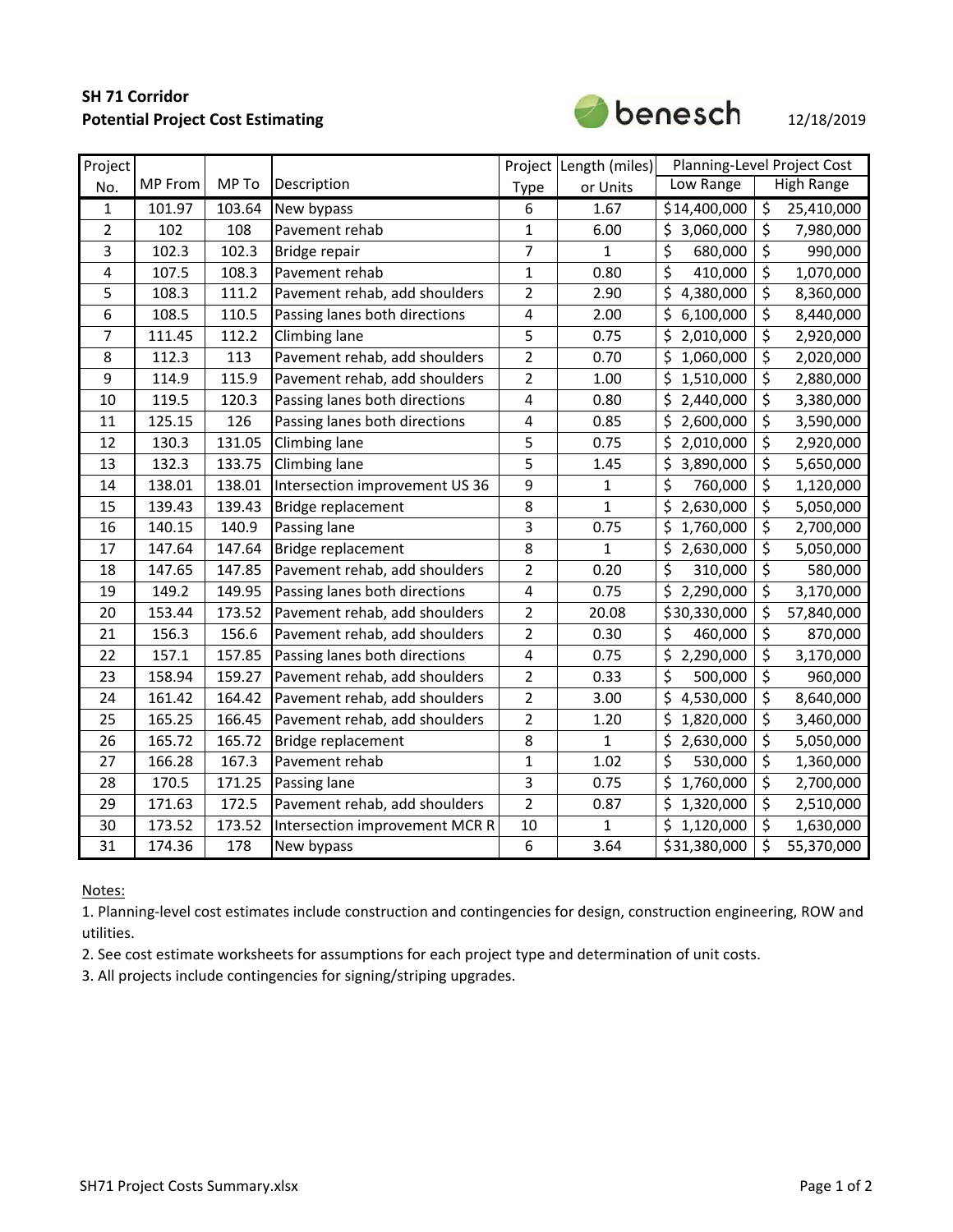#### Notes (cont'd):

4. Unit costs:

| Description                    | Type           | Low Unit Cost High Unit Cost |                 |            |
|--------------------------------|----------------|------------------------------|-----------------|------------|
| Pavement rehab                 | 1              | Ś<br>510,000                 | 1,330,000<br>S. | per mile   |
| Pavement rehab, add shoulders  | $\overline{2}$ | \$<br>1,510,000              | 2,880,000<br>\$ | per mile   |
| Passing lane                   | 3              | Ś<br>2,340,000               | 3,600,000<br>Ś  | per mile   |
| Passing lanes both directions  | 4              | 3,050,000<br>Ś               | 4,220,000<br>Ś  | per mile   |
| Climbing lane                  | 5              | 2,680,000<br>Ś               | 3,890,000<br>\$ | per mile   |
| New bypass                     | 6              | \$<br>8,620,000              | \$15,210,000    | per mile   |
| Bridge repair                  | 7              | \$<br>680,000                | Ś<br>990,000    | per bridge |
| Bridge replacement             | 8              | \$<br>2,630,000              | 5,050,000<br>\$ | per bridge |
| Intersection improvement US 36 | 9              | \$<br>760,000                | 1,120,000<br>S  |            |
| Intersection improvement MCR R | 10             | \$<br>1,120,000              | 1,630,000<br>Ś  |            |
| 4 lanes with center turn lane* | 11             | Ś<br>4,320,000               | 5,910,000<br>Ś  | per mile   |
| Add 8' shoulders only          | 12             | \$<br>980,000                | 1,521,000<br>S  | per mile   |
| Interstate freeway**           | 13             | \$18,250,000                 | \$24,740,000    | per mile   |

\* Widening assumes 8' shoulders already in place.

\*\* Interchange and overpass costs prorated to a per‐mile basis.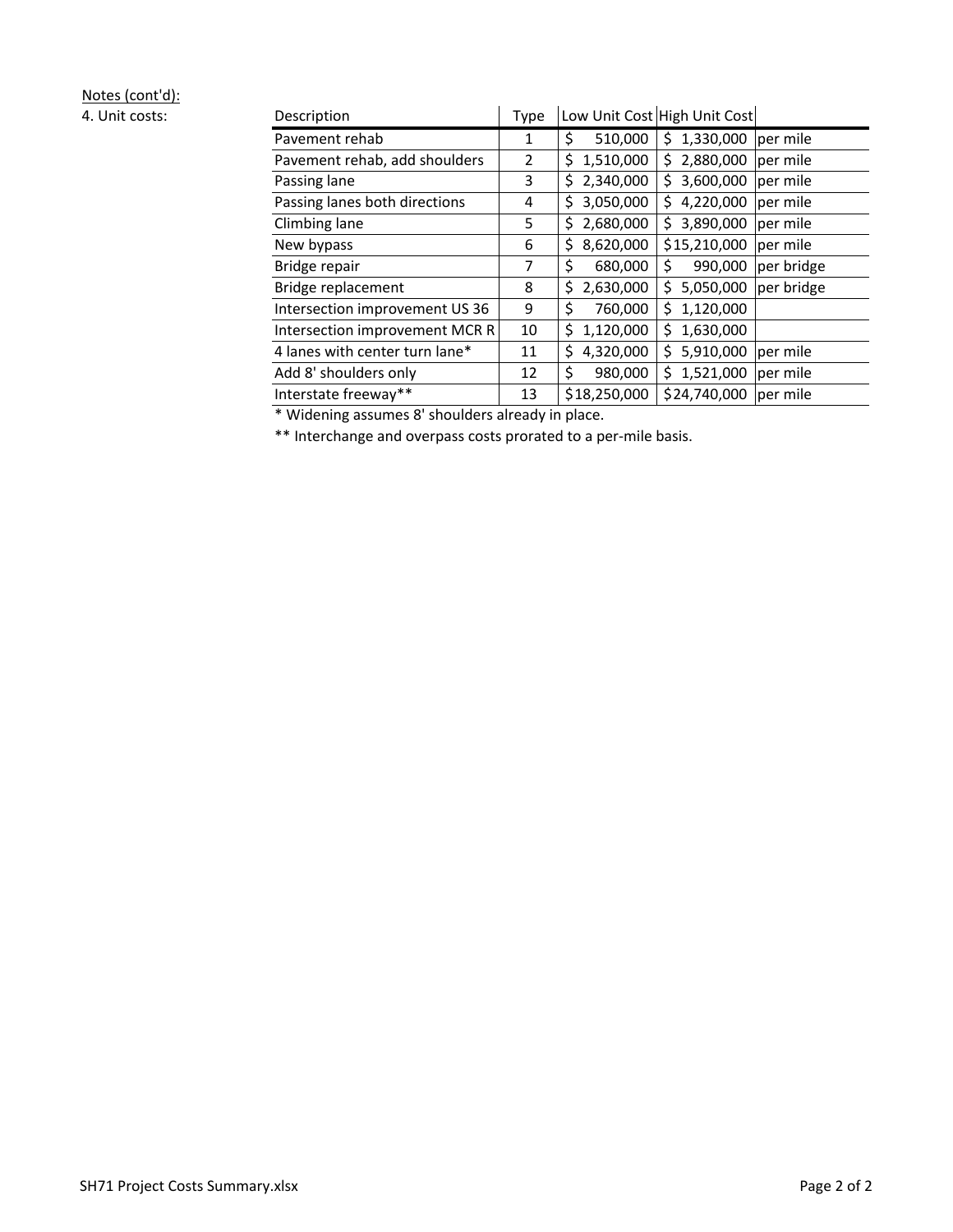#### **SH 71 Corridor Potential Projects Planning-Level Cost Estimates Project Type 1 - Pavement Rehab Cost Per Mile - Low End (Mill/Overlay)**

Benesch 8/14/2019

 $\sim$ New pavement area 0  $\sim$  SV per mile Assume: Mill & 2" overlay on existing lanes. 26' width. No earthwork or ROW. Minimal drainage work.

| <b>Quantity Items</b>                             | <b>Units</b>             | Quantity                    | <b>Unit Cost</b> | <b>Cost</b>     |
|---------------------------------------------------|--------------------------|-----------------------------|------------------|-----------------|
| Removal of Asphalt Mat (Planing)                  | SY                       | 15,253                      | \$3              | \$45,760        |
| Embankment Material (CIP)                         | <b>CY</b>                | 0                           | \$14             | \$0             |
| Aggregate Base Course (Class 6)                   | <b>CY</b>                | $\Omega$                    | \$50             | \$0             |
| <b>Hot Mix Asphalt</b>                            | Ton                      | 1,708                       | \$80             | \$136,670       |
|                                                   |                          |                             |                  | \$0             |
|                                                   |                          |                             |                  | \$0             |
|                                                   |                          |                             |                  | $\overline{30}$ |
| <b>Total of Quantity Items</b>                    |                          |                             |                  | \$182,430       |
|                                                   |                          |                             |                  |                 |
|                                                   |                          | % Range                     | % Used           | <b>Cost</b>     |
| <b>Total of Quantity Items</b>                    | <b>Project Dependent</b> |                             | N/A              | \$182,430       |
| Contingencies                                     | $(15\% - 30\%)$ of (A)   |                             | 25.00%           | \$45,607        |
| SWMP/Landscaping                                  | $(0-10\%)$ of $(A+B)$    |                             | 3.00%            | \$6,841         |
|                                                   | Default = $4%$           |                             |                  |                 |
| Drainage/Utilities                                | $(3-10\%)$ of $(A+B)$    |                             | 3.00%            | \$6,841         |
|                                                   | Default = $6%$           |                             |                  |                 |
| Signing and Striping                              | $(1-5%)$ of $(A+B)$      |                             | 5.00%            | \$11,402        |
|                                                   | Default = $5%$           |                             |                  |                 |
| <b>Construction Signing &amp; Traffic Control</b> | 5 to 25% of (A+B)        |                             | 25.00%           | \$57,009        |
|                                                   | Default = $20%$          |                             |                  |                 |
| Mobilization                                      |                          | (4 to 10%) of (A+B+C+D+E+F) | 7.00%            | \$21,709        |
|                                                   | Default = $7%$           |                             |                  |                 |
| <b>Total of Construction Bid Items</b>            | $(A+B+C+D+E+F+G)$        |                             |                  | \$331,840       |
| <b>Force Account - Utilities</b>                  | $(1 to 2\%)$ of $(H)$    |                             | 0.00%            | \$0             |
|                                                   | Default = $2%$           |                             |                  |                 |
| Force Account - Misc.                             | (10 to 15%) of (H)       |                             | 12.00%           | \$39,821        |
|                                                   | Default = $12%$          |                             |                  |                 |
| <b>Subtotal of Construction Cost</b>              | $(H+H+)$                 |                             |                  | \$371,661       |
| <b>Design Engineering</b>                         | $%$ of $(K)$             |                             | 15.00%           | \$55,749        |
| <b>Construction Engineering</b>                   | $%$ of $(K)$             |                             | 22.00%           | \$81,765        |
| Right of Way                                      | Acre                     | 0.00                        | \$5,000.00       | \$0             |
|                                                   |                          |                             |                  | \$509,175       |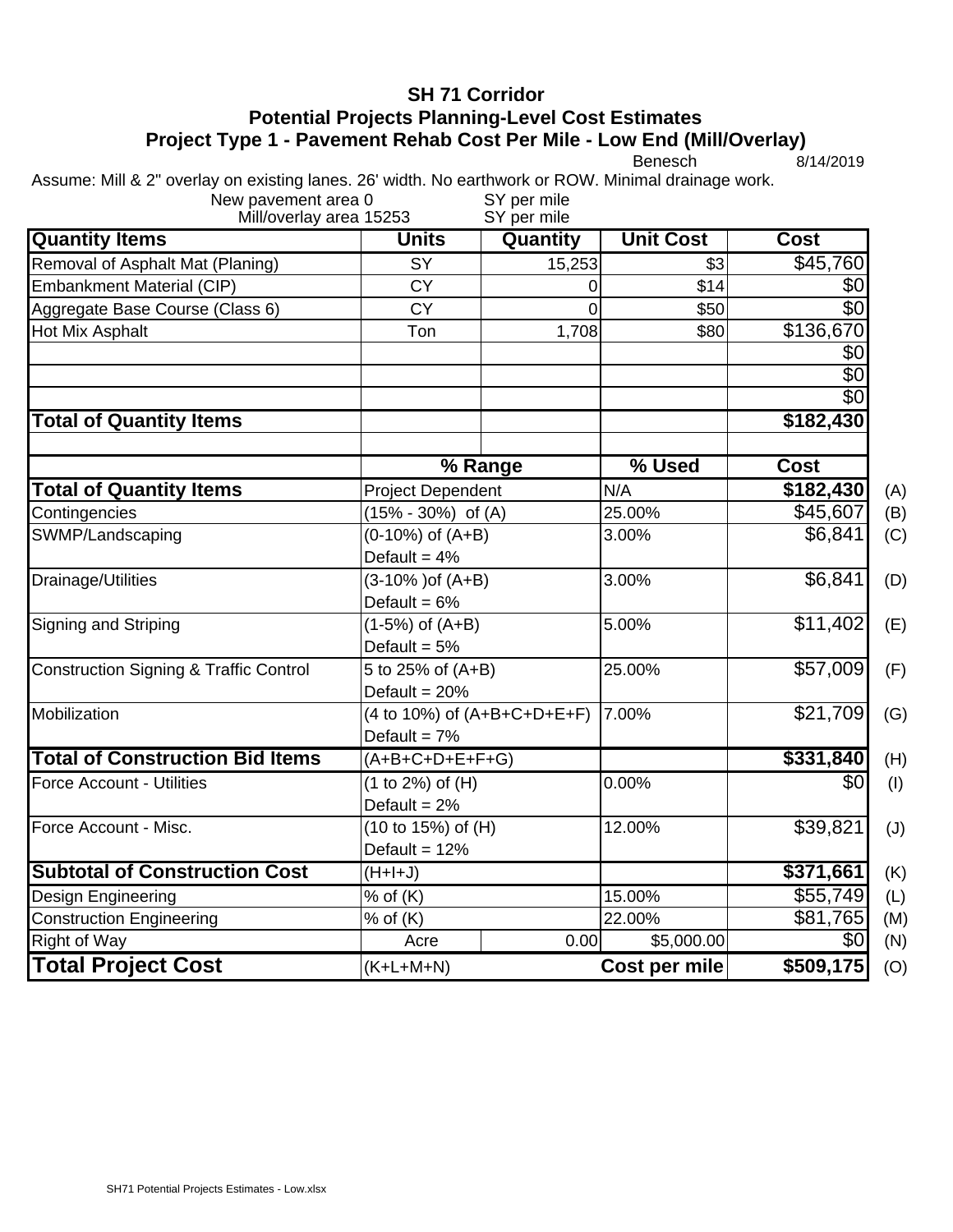#### **SH 71 Corridor Potential Projects Planning-Level Cost Estimates Project Type 1 - Pavement Rehab Cost Per Mile - High End (FDR)**

Benesch 8/14/2019

Assume: Full depth reclamation & 6" overlay on existing lanes. 26' width. No earthwork or ROW. Minimal drainage work.

| New pavement area 0                               | <b>FDR</b> area 15253    | SY per mile<br>SY per mile  |                  |                    |
|---------------------------------------------------|--------------------------|-----------------------------|------------------|--------------------|
| <b>Quantity Items</b>                             | <b>Units</b>             | Quantity                    | <b>Unit Cost</b> | <b>Cost</b>        |
| Full Depth Reclamation of HMA                     | SY                       | 15,253                      | \$3              | \$45,760           |
| <b>Embankment Material (CIP)</b>                  | <b>CY</b>                | 0                           | \$14             | \$0                |
| Aggregate Base Course (Class 6)                   | <b>CY</b>                | $\Omega$                    | \$50             | $\overline{50}$    |
| <b>Hot Mix Asphalt</b>                            | Ton                      | 5,125                       | \$80             | \$410,010          |
|                                                   |                          |                             |                  | \$0                |
|                                                   |                          |                             |                  | $\overline{50}$    |
|                                                   |                          |                             |                  | $\overline{50}$    |
| <b>Total of Quantity Items</b>                    |                          |                             |                  | \$455,770          |
|                                                   |                          | % Range                     | % Used           | <b>Cost</b>        |
| <b>Total of Quantity Items</b>                    | <b>Project Dependent</b> |                             | N/A              | \$455,770<br>(A)   |
| Contingencies                                     | $(15\% - 30\%)$ of (A)   |                             | 30.00%           | \$136,731<br>(B)   |
| SWMP/Landscaping                                  | $(0-10\%)$ of $(A+B)$    |                             | 3.00%            | \$17,775<br>(C)    |
|                                                   | Default = $4%$           |                             |                  |                    |
| Drainage/Utilities                                | $(3-10\% )$ of $(A+B)$   |                             | 3.00%            | \$17,775<br>(D)    |
|                                                   | Default = $6%$           |                             |                  |                    |
| Signing and Striping                              | $(1-5%)$ of $(A+B)$      |                             | 5.00%            | \$29,625<br>(E)    |
|                                                   | Default = $5%$           |                             |                  |                    |
| <b>Construction Signing &amp; Traffic Control</b> |                          | 5 to 25% of (A+B)           |                  | \$148,125<br>(F)   |
|                                                   | Default = $20%$          |                             |                  |                    |
| Mobilization                                      |                          | (4 to 10%) of (A+B+C+D+E+F) | 7.00%            | \$56,406<br>(G)    |
|                                                   | Default = $7%$           |                             |                  |                    |
| <b>Total of Construction Bid Items</b>            | $(A+B+C+D+E+F+G)$        |                             |                  | \$862,207<br>(H)   |
| <b>Force Account - Utilities</b>                  | $(1 to 2%)$ of $(H)$     |                             | 0.00%            | \$0<br>(I)         |
|                                                   | Default = $2%$           |                             |                  |                    |
| Force Account - Misc.                             | (10 to 15%) of (H)       |                             | 12.00%           | \$103,465<br>(J)   |
|                                                   | Default = $12%$          |                             |                  |                    |
| <b>Subtotal of Construction Cost</b>              | $(H+H)$                  |                             |                  | \$965,672<br>(K)   |
| Design Engineering                                | $%$ of $(K)$             |                             | 15.00%           | \$144,851<br>(L)   |
| <b>Construction Engineering</b>                   | $%$ of $(K)$             |                             | 22.00%           | \$212,448<br>(M)   |
| <b>Right of Way</b>                               | Acre                     | 0.00                        | \$5,000.00       | \$0<br>(N)         |
| <b>Total Project Cost</b>                         | $(K+L+M+N)$              |                             | Cost per mile    | \$1,322,970<br>(O) |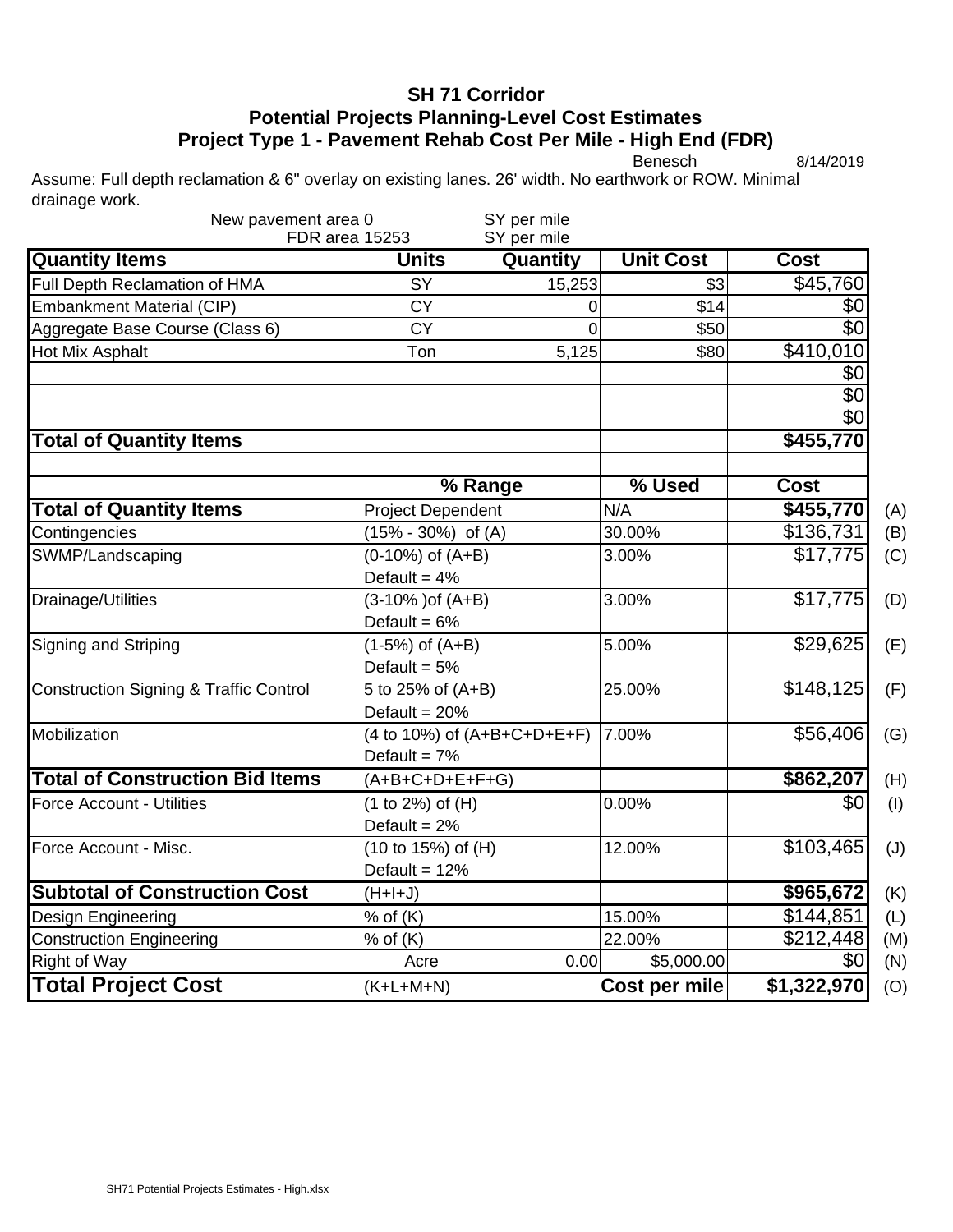#### **SH 71 Corridor Potential Projects Planning-Level Cost Estimates Project Type 2 - Pavement Rehab & Add Shoulders Cost Per Mile - Low End (Mill/Overlay)**

Benesch 8/14/2019

Assume: Mill & 2" overlay on existing lanes (26' width). Widen 7' each side to create 8' shoulders. 6" HMA / 6" ABC. Typical sideslope of 2' fill height at 4:1. No ROW.

| New pavement area 8213<br>Mill/overlay area 15253 |                          | SY per mile<br>SY per mile  |                  |                       |
|---------------------------------------------------|--------------------------|-----------------------------|------------------|-----------------------|
| <b>Quantity Items</b>                             | <b>Units</b>             | Quantity                    | <b>Unit Cost</b> | <b>Cost</b>           |
| Removal of Asphalt Mat (Planing)                  | SY                       | 15,253                      | \$3              | \$45,760              |
| <b>Embankment Material (CIP)</b>                  | <b>CY</b>                | 4,498                       | \$14             | \$62,969              |
| Aggregate Base Course (Class 6)                   | <b>CY</b>                | 1,369                       | \$50             | \$68,444              |
| <b>Hot Mix Asphalt</b>                            | Ton                      | 4,468                       | \$80             | \$357,444             |
| Rumble Strip (Grinding) (Asphalt)                 | <b>LF</b>                | 8,448                       | \$0.50           | \$4,224               |
|                                                   |                          |                             |                  | \$0                   |
|                                                   |                          |                             |                  | $\overline{\$0}$      |
| <b>Total of Quantity Items</b>                    |                          |                             |                  | \$538,842             |
|                                                   |                          | % Range                     | % Used           | <b>Cost</b>           |
| <b>Total of Quantity Items</b>                    | <b>Project Dependent</b> |                             | N/A              | \$538,842             |
| Contingencies                                     | $(15\% - 30\%)$ of (A)   |                             | 25.00%           | \$134,710             |
| SWMP/Landscaping                                  | $(0-10\%)$ of $(A+B)$    |                             | 5.00%            | \$33,678              |
|                                                   | Default = $4%$           |                             |                  |                       |
| Drainage/Utilities                                | $(3-10\% )$ of $(A+B)$   |                             | 6.00%            | \$40,413              |
|                                                   | Default = $6%$           |                             |                  |                       |
| Signing and Striping                              | $(1-5%)$ of $(A+B)$      |                             | 5.00%            | \$33,678              |
|                                                   | Default = $5%$           |                             |                  |                       |
| <b>Construction Signing &amp; Traffic Control</b> | 5 to 25% of (A+B)        |                             | 20.00%           | $\overline{$}134,710$ |
|                                                   | Default = $20%$          |                             |                  |                       |
| Mobilization                                      |                          | (4 to 10%) of (A+B+C+D+E+F) | 7.00%            | \$64,122              |
|                                                   | Default = $7%$           |                             |                  |                       |
| <b>Total of Construction Bid Items</b>            | $(A+B+C+D+E+F+G)$        |                             |                  | \$980,153             |
| <b>Force Account - Utilities</b>                  | $(1 to 2%)$ of $(H)$     |                             | 0.00%            | \$0                   |
|                                                   | Default = $2%$           |                             |                  |                       |
| Force Account - Misc.                             | (10 to 15%) of (H)       |                             | 12.00%           | \$117,618             |
|                                                   | Default = $12%$          |                             |                  |                       |
| <b>Subtotal of Construction Cost</b>              | $(H+H+)$                 |                             |                  | \$1,097,771           |
| Design Engineering                                | $%$ of $(K)$             |                             | 15.00%           | $\sqrt{$164,666}$     |
| <b>Construction Engineering</b>                   | $%$ of $(K)$             |                             | 22.00%           | \$241,510             |
| Right of Way                                      | Acre                     | 0.00                        | \$5,000.00       | \$0                   |
| <b>Total Project Cost</b>                         | $(K+L+M+N)$              |                             | Cost per mile    | \$1,503,947           |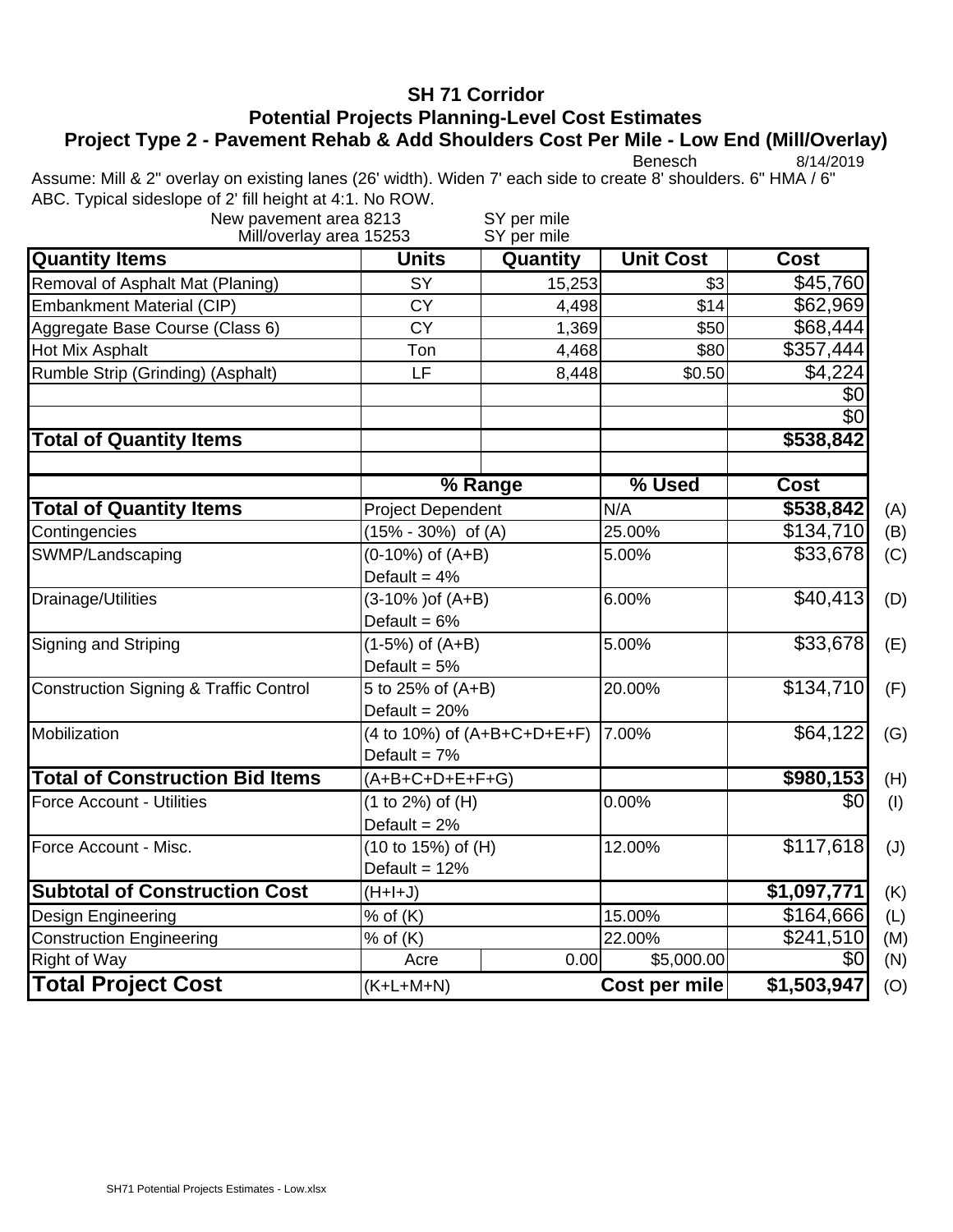#### **SH 71 Corridor Potential Projects Planning-Level Cost Estimates Project Type 2 - Pavement Rehab & Add Shoulders Cost Per Mile - High End (FDR)**

Benesch 8/14/2019

Assume: Full depth reclamation & 6" overlay on existing lanes (26' width). Widen 7' each side to create 8' shoulders. 6" HMA / 6" ABC. Typical sideslope of 4' fill height at 4:1. Assume 1/4 mile of 20' ROW acqusition needed.

| New pavement area 8213                            | <b>FDR</b> area 15253    | SY per mile<br>SY per mile  |                      |             |     |
|---------------------------------------------------|--------------------------|-----------------------------|----------------------|-------------|-----|
| <b>Quantity Items</b>                             | <b>Units</b>             | Quantity                    | <b>Unit Cost</b>     | <b>Cost</b> |     |
| <b>Full Depth Reclamation of HMA</b>              | SY                       | 15,253                      | \$3                  | \$45,760    |     |
| Embankment Material (CIP)                         | <b>CY</b>                | 16,622                      | \$14                 | \$232,711   |     |
| Aggregate Base Course (Class 6)                   | <b>CY</b>                | 1,369                       | \$50                 | \$68,444    |     |
| <b>Hot Mix Asphalt</b>                            | Ton                      | 7,885                       | \$80                 | \$630,784   |     |
| Rumble Strip (Grinding) (Asphalt)                 | <b>LF</b>                | 8,448                       | \$0.50               | \$4,224     |     |
|                                                   |                          |                             |                      | \$0         |     |
|                                                   |                          |                             |                      | \$0         |     |
| <b>Total of Quantity Items</b>                    |                          |                             |                      | \$981,924   |     |
|                                                   |                          | % Range                     | % Used               | <b>Cost</b> |     |
| <b>Total of Quantity Items</b>                    | <b>Project Dependent</b> |                             | N/A                  | \$981,924   | (A) |
| Contingencies                                     | $(15\% - 30\%)$ of (A)   |                             | 30.00%               | \$294,577   | (B) |
| SWMP/Landscaping                                  |                          | $(0-10\%)$ of $(A+B)$       |                      | \$63,825    | (C) |
|                                                   | Default = $4%$           |                             |                      |             |     |
| Drainage/Utilities                                | $(3-10\% )$ of $(A+B)$   |                             | 6.00%                | \$76,590    | (D) |
|                                                   | Default = $6%$           |                             |                      |             |     |
| Signing and Striping                              | $(1-5%)$ of $(A+B)$      |                             | 5.00%                | \$63,825    | (E) |
|                                                   | Default = $5%$           |                             |                      |             |     |
| <b>Construction Signing &amp; Traffic Control</b> | 5 to 25% of (A+B)        |                             | 20.00%               | \$255,300   | (F) |
|                                                   | Default = $20%$          |                             |                      |             |     |
| Mobilization                                      |                          | (4 to 10%) of (A+B+C+D+E+F) | 7.00%                | \$121,523   | (G) |
|                                                   | Default = $7%$           |                             |                      |             |     |
| <b>Total of Construction Bid Items</b>            | $(A+B+C+D+E+F+G)$        |                             |                      | \$1,857,564 | (H) |
| <b>Force Account - Utilities</b>                  | (1 to 2%) of (H)         |                             | 1.00%                | \$18,576    | (1) |
|                                                   | Default = $2%$           |                             |                      |             |     |
| Force Account - Misc.                             | (10 to 15%) of (H)       |                             | 12.00%               | \$222,908   | (J) |
|                                                   | Default = $12%$          |                             |                      |             |     |
| <b>Subtotal of Construction Cost</b>              | $(H+H+)$                 |                             |                      | \$2,099,047 | (K) |
| Design Engineering                                | $%$ of $(K)$             |                             | 15.00%               | \$314,857   | (L) |
| <b>Construction Engineering</b>                   | $%$ of $(K)$             |                             | 22.00%               | \$461,790   | (M) |
| <b>Right of Way</b>                               | Acre                     | 0.61                        | \$5,000.00           | \$3,030     | (N) |
| <b>Total Project Cost</b>                         | $(K+L+M+N)$              |                             | <b>Cost per mile</b> | \$2,878,725 | (O) |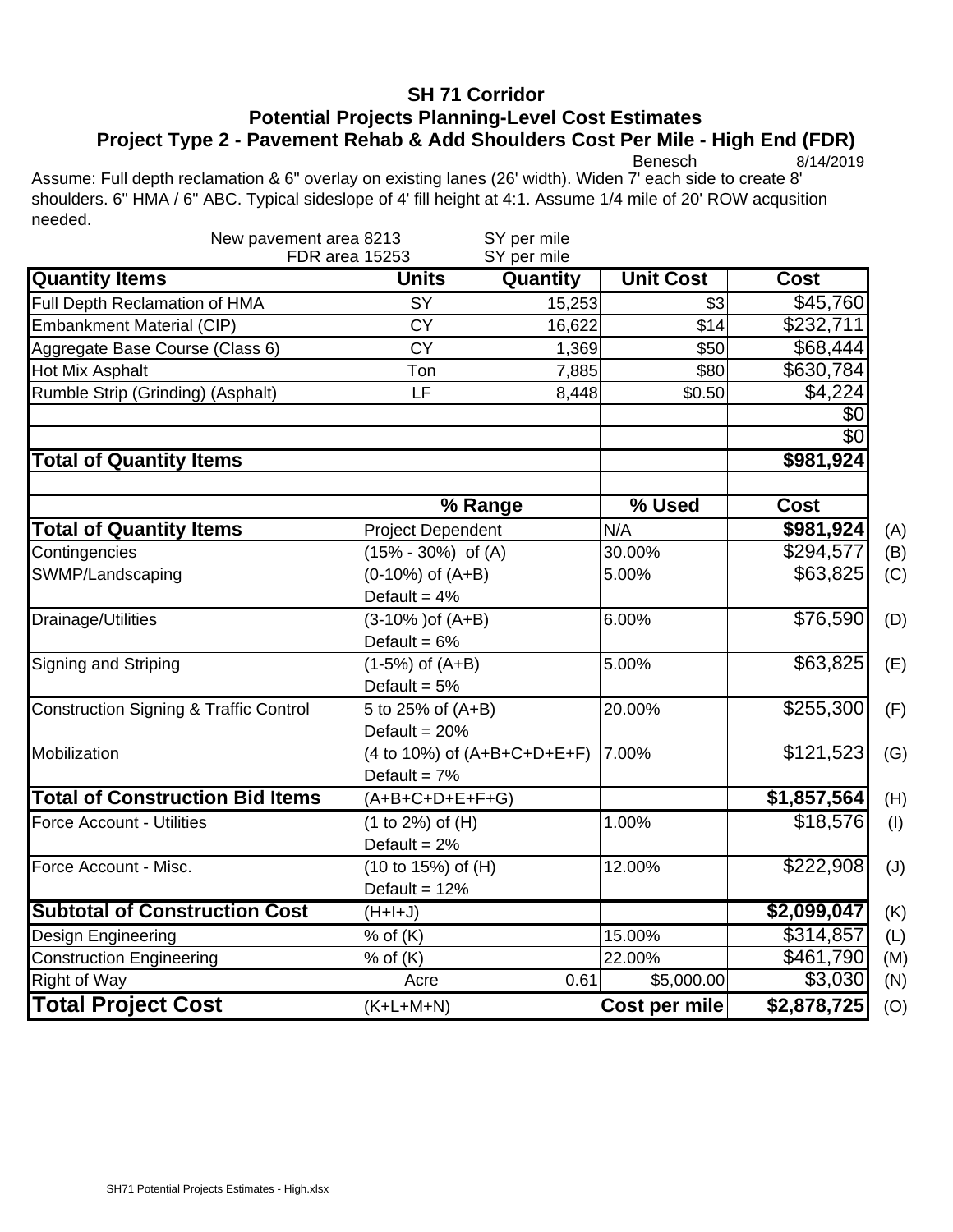#### **SH 71 Corridor Potential Projects Planning-Level Cost Estimates Project Type 3 - Passing Lane Cost Per Mile - Low End (Mill/Overlay on Existing)**

Benesch 8/14/2019

Assume: Mill & 2" overlay on existing lanes (26' width). Widen 15' one side to create additional 12' lane and 4' shoulder. Widen 7' other side to create 8' shoulder. 6" HMA / 6" ABC. Typical sideslope of 3' fill height at 4:1. Acquire 20' new ROW width on one side to accommodate widening/slopes. Does not account for any bridge/box culvert widening.

| New pavement area 12907<br>Mill/overlay area 15253 |                          | SY per mile<br>SY per mile                       |                      |                      |     |
|----------------------------------------------------|--------------------------|--------------------------------------------------|----------------------|----------------------|-----|
| <b>Quantity Items</b>                              | <b>Units</b>             | Quantity                                         | <b>Unit Cost</b>     | <b>Cost</b>          |     |
| Removal of Asphalt Mat (Planing)                   | <b>SY</b>                | 15,253                                           | \$3                  | \$45,760             |     |
| Embankment Material (CIP)                          | <b>CY</b>                | 12,907                                           | \$14                 | \$180,693            |     |
| Aggregate Base Course (Class 6)                    | <b>CY</b>                | 2,151                                            | \$50                 | \$107,556            |     |
| Hot Mix Asphalt                                    | Ton                      | 6,045                                            | \$80                 | \$483,601            |     |
| Rumble Strip (Grinding) (Asphalt)                  | LF                       | 4,224                                            | \$0.50               | \$2,112              |     |
|                                                    |                          |                                                  |                      | \$0                  |     |
|                                                    |                          |                                                  |                      | $\overline{50}$      |     |
| <b>Total of Quantity Items</b>                     |                          |                                                  |                      | \$819,722            |     |
|                                                    |                          | % Range                                          | % Used               | <b>Cost</b>          |     |
| <b>Total of Quantity Items</b>                     | <b>Project Dependent</b> |                                                  | N/A                  | \$819,722            | (A) |
| Contingencies                                      | $(15\% - 30\%)$ of (A)   |                                                  | 25.00%               | \$204,930            | (B) |
| SWMP/Landscaping                                   |                          | $(0-10\%)$ of $(A+B)$                            |                      | \$51,233             | (C) |
|                                                    | Default = $4%$           |                                                  |                      |                      |     |
| Drainage/Utilities                                 | $(3-10\%)$ of $(A+B)$    |                                                  | 6.00%                | \$61,479             | (D) |
|                                                    | Default = $6%$           |                                                  |                      |                      |     |
| Signing and Striping                               | $(1-5%)$ of $(A+B)$      |                                                  | 5.00%                | \$51,233             | (E) |
|                                                    | Default = $5%$           |                                                  |                      |                      |     |
| <b>Construction Signing &amp; Traffic Control</b>  | 5 to 25% of (A+B)        |                                                  | 20.00%               | \$204,930            | (F) |
|                                                    | Default = $20%$          |                                                  |                      |                      |     |
| Mobilization                                       |                          | $\sqrt{(4 \text{ to } 10\%)}$ of $(A+B+C+D+E+F)$ | 7.00%                | \$97,547             | (G) |
|                                                    | Default = $7%$           |                                                  |                      |                      |     |
| <b>Total of Construction Bid Items</b>             | $(A+B+C+D+E+F+G)$        |                                                  |                      | \$1,491,074          | (H) |
| <b>Force Account - Utilities</b>                   | $(1 to 2\%)$ of $(H)$    |                                                  | 2.00%                | $\overline{$}29,821$ | (1) |
|                                                    | Default = $2%$           |                                                  |                      |                      |     |
| Force Account - Misc.                              | (10 to 15%) of (H)       |                                                  | 12.00%               | \$178,929            | (J) |
|                                                    | Default = $12%$          |                                                  |                      |                      |     |
| <b>Subtotal of Construction Cost</b>               | $(H+H+)$                 |                                                  |                      | \$1,699,825          | (K) |
| Design Engineering                                 | $%$ of $(K)$             |                                                  | 15.00%               | \$254,974            | (L) |
| <b>Construction Engineering</b>                    | $%$ of $(K)$             |                                                  | 22.00%               | \$373,961            | (M) |
| <b>Right of Way</b>                                | Acre                     | 2.42                                             | \$5,000.00           | \$12,121             | (N) |
| <b>Total Project Cost</b>                          | $(K+L+M+N)$              |                                                  | <b>Cost per mile</b> | \$2,340,881          | (O) |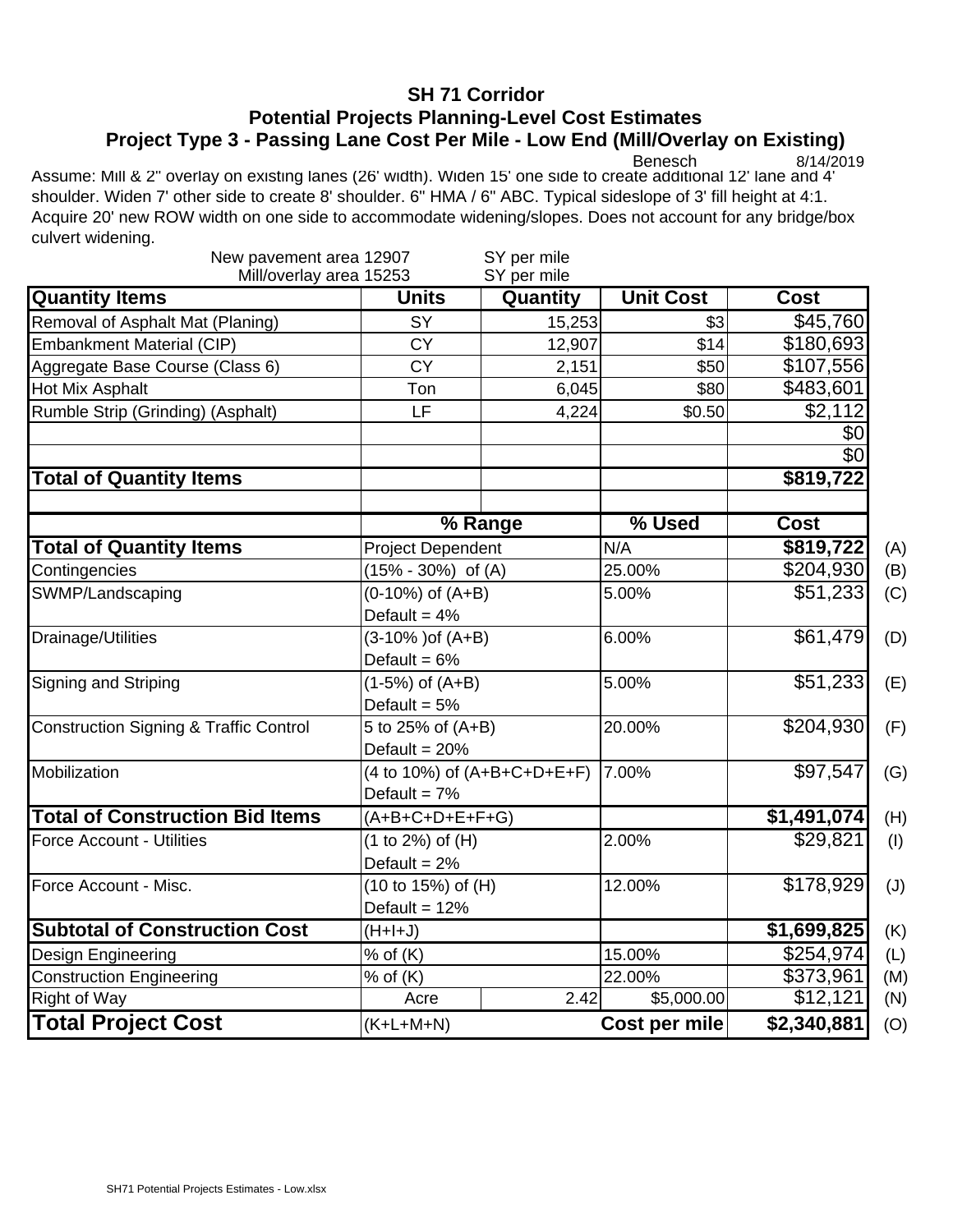#### **SH 71 Corridor Potential Projects Planning-Level Cost Estimates Project Type 3 - Passing Lane Cost Per Mile - High End (FDR on Existing)**

Benesch 8/14/2019

Assume: Full depth reclamation & 6" overlay on existing lanes (26' width). Widen 15' one side to create additional 12' lane and 4' shoulder. Widen 7' other side to create 8' shoulder. 6" HMA / 6" ABC. Typical sideslope of 4' fill height at 4:1. Acquire 25' new ROW width on one side to accommodate widening/slopes. Does not account for any bridge/box culvert widening.

| New pavement area 12907                           | <b>FDR</b> area 15253    | SY per mile<br>SY per mile      |                  |                 |     |
|---------------------------------------------------|--------------------------|---------------------------------|------------------|-----------------|-----|
| <b>Quantity Items</b>                             | <b>Units</b>             | <b>Quantity</b>                 | <b>Unit Cost</b> | <b>Cost</b>     |     |
| Full Depth Reclamation of HMA                     | SY                       | 15,253                          | \$3              | \$45,760        |     |
| <b>Embankment Material (CIP)</b>                  | <b>CY</b>                | 21,316                          | \$14             | \$298,418       |     |
| Aggregate Base Course (Class 6)                   | <b>CY</b>                | 2,151                           | \$50             | \$107,556       |     |
| Hot Mix Asphalt                                   | Ton                      | 9,462                           | \$80             | \$756,941       |     |
| Rumble Strip (Grinding) (Asphalt)                 | <b>LF</b>                | 4,224                           | \$0.50           | \$2,112         |     |
|                                                   |                          |                                 |                  | \$0             |     |
|                                                   |                          |                                 |                  | $\overline{30}$ |     |
| <b>Total of Quantity Items</b>                    |                          |                                 |                  | \$1,210,786     |     |
|                                                   |                          | % Range                         | % Used           | <b>Cost</b>     |     |
| <b>Total of Quantity Items</b>                    | <b>Project Dependent</b> |                                 | N/A              | \$1,210,786     | (A) |
| Contingencies                                     | $(15\% - 30\%)$ of (A)   |                                 | 30.00%           | \$363,236       | (B) |
| SWMP/Landscaping                                  |                          | $(0-10\%)$ of $(A+B)$           |                  | \$78,701        | (C) |
|                                                   | Default = $4%$           |                                 |                  |                 |     |
| Drainage/Utilities                                | $(3-10\%)$ of $(A+B)$    |                                 | 6.00%            | \$94,441        | (D) |
|                                                   | Default = $6%$           |                                 |                  |                 |     |
| Signing and Striping                              | $(1-5%)$ of $(A+B)$      |                                 | 5.00%            | \$78,701        | (E) |
|                                                   | Default = $5%$           |                                 |                  |                 |     |
| <b>Construction Signing &amp; Traffic Control</b> | 5 to 25% of (A+B)        |                                 | 20.00%           | \$314,804       | (F) |
|                                                   | Default = $20%$          |                                 | 7.00%            |                 |     |
| Mobilization                                      |                          | $(4 to 10%)$ of $(A+B+C+D+E+F)$ |                  | \$149,847       | (G) |
|                                                   | Default = $7%$           |                                 |                  |                 |     |
| <b>Total of Construction Bid Items</b>            | $(A+B+C+D+E+F+G)$        |                                 |                  | \$2,290,517     | (H) |
| <b>Force Account - Utilities</b>                  | (1 to 2%) of (H)         |                                 | 2.00%            | \$45,810        | (1) |
|                                                   | Default = $2%$           |                                 |                  |                 |     |
| Force Account - Misc.                             | (10 to 15%) of (H)       |                                 | 12.00%           | \$274,862       | (J) |
|                                                   | Default = $12%$          |                                 |                  |                 |     |
| <b>Subtotal of Construction Cost</b>              | $(H+H+)$                 |                                 |                  | \$2,611,189     | (K) |
| Design Engineering                                | $%$ of $(K)$             |                                 | 15.00%           | \$391,678       | (L) |
| <b>Construction Engineering</b>                   | $%$ of $(K)$             |                                 | 22.00%           | \$574,462       | (M) |
| <b>Right of Way</b>                               | Acre                     | 3.03                            | \$5,000.00       | \$15,152        | (N) |
| <b>Total Project Cost</b>                         | $(K+L+M+N)$              |                                 | Cost per mile    | \$3,592,481     | (O) |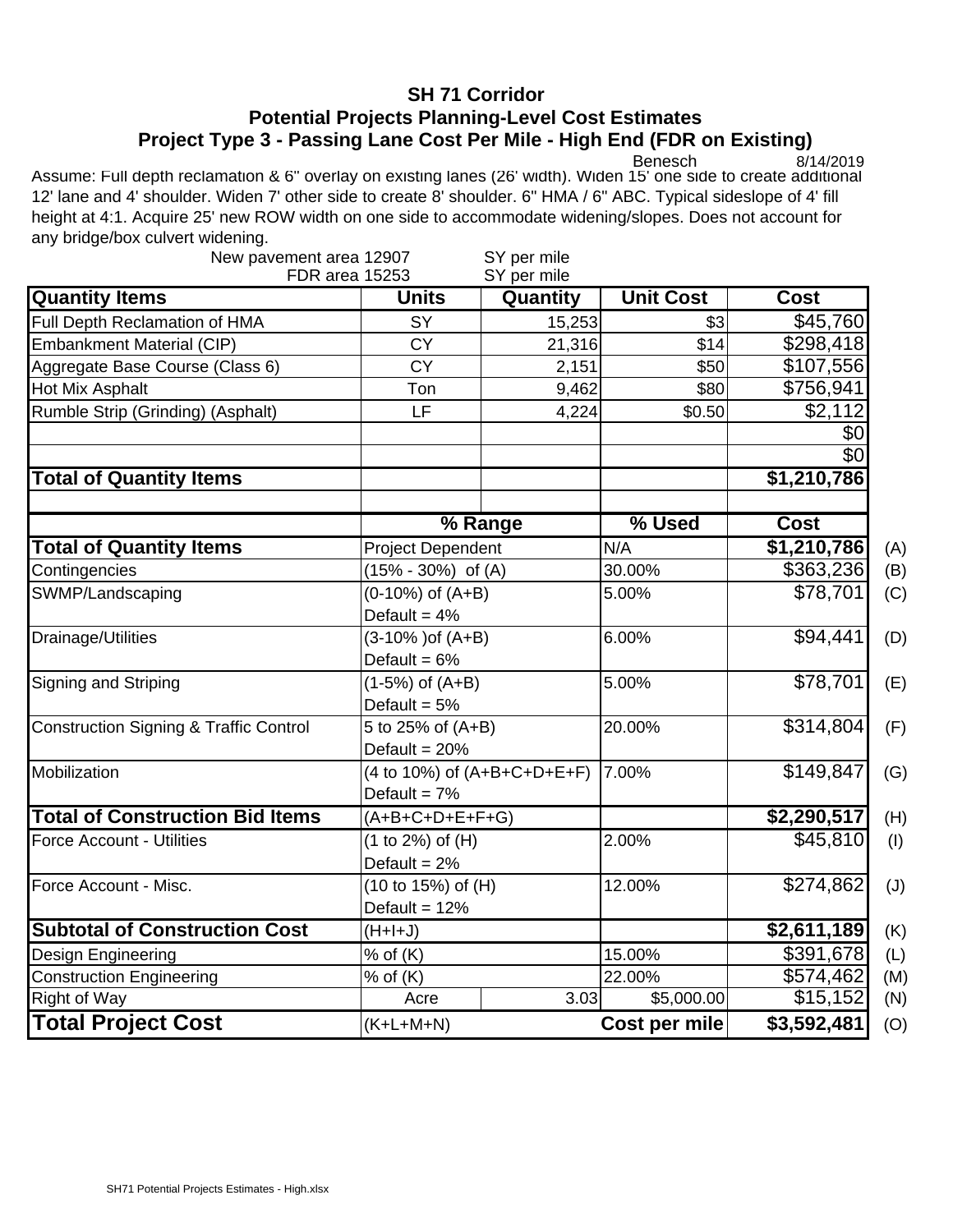### **SH 71 Corridor Potential Projects Planning-Level Cost Estimates**

**Project Type 4 - Passing Lane Both Directions Cost Per Mile - Low End (M/O on Existing)**

Benesch 8/14/2019

Assume: Mill & 2" overlay on existing lanes (26' width). Widen 15' both sides to create additional 12' lane and 4' shoulder. 6" HMA / 6" ABC. Typical sideslope of 3' fill height at 4:1. Acquire 20' new ROW width both sides to accommodate widening/slopes. Does not account for any bridge/box culvert widening.

| New pavement area 17600<br>Mill/overlay area 15253 |                          | SY per mile<br>SY per mile  |                  |                        |     |
|----------------------------------------------------|--------------------------|-----------------------------|------------------|------------------------|-----|
| <b>Quantity Items</b>                              | <b>Units</b>             | Quantity                    | <b>Unit Cost</b> | <b>Cost</b>            |     |
| Removal of Asphalt Mat (Planing)                   | <b>SY</b>                | 15,253                      | \$3              | \$45,760               |     |
| Embankment Material (CIP)                          | <b>CY</b>                | 18,773                      | \$14             | \$262,827              |     |
| Aggregate Base Course (Class 6)                    | <b>CY</b>                | 2,933                       | \$50             | \$146,667              |     |
| Hot Mix Asphalt                                    | Ton                      | 7,622                       | \$80             | \$609,758              |     |
| Rumble Strip (Grinding) (Asphalt)                  | <b>LF</b>                |                             | \$0.50           | \$0                    |     |
|                                                    |                          |                             |                  | $\overline{50}$        |     |
|                                                    |                          |                             |                  | $\overline{50}$        |     |
| <b>Total of Quantity Items</b>                     |                          |                             |                  | \$1,065,011            |     |
|                                                    |                          | % Range                     | % Used           | <b>Cost</b>            |     |
| <b>Total of Quantity Items</b>                     | <b>Project Dependent</b> |                             | N/A              | $\overline{1,065,011}$ | (A) |
| Contingencies                                      | $(15\% - 30\%)$ of (A)   |                             | 25.00%           | \$266,253              | (B) |
| SWMP/Landscaping                                   | $(0-10\%)$ of $(A+B)$    |                             | 5.00%            | \$66,563               | (C) |
|                                                    | Default = $4%$           |                             |                  |                        |     |
| Drainage/Utilities                                 | $(3-10\% )$ of $(A+B)$   |                             | 6.00%            | \$79,876               | (D) |
|                                                    | Default = $6%$           |                             |                  |                        |     |
| Signing and Striping                               | $(1-5%)$ of $(A+B)$      |                             | 5.00%            | \$66,563               | (E) |
|                                                    | Default = $5%$           |                             |                  |                        |     |
| <b>Construction Signing &amp; Traffic Control</b>  | 5 to 25% of (A+B)        |                             | 20.00%           | \$266,253              | (F) |
|                                                    | Default = $20%$          |                             |                  |                        |     |
| Mobilization                                       |                          | (4 to 10%) of (A+B+C+D+E+F) | 7.00%            | \$126,736              | (G) |
|                                                    | Default = $7%$           |                             |                  |                        |     |
| <b>Total of Construction Bid Items</b>             | (A+B+C+D+E+F+G)          |                             |                  | \$1,937,255            | (H) |
| <b>Force Account - Utilities</b>                   | $(1 to 2\%)$ of $(H)$    |                             | 2.00%            | \$38,745               | (I) |
|                                                    | Default = $2%$           |                             |                  |                        |     |
| Force Account - Misc.                              | (10 to 15%) of (H)       |                             | 12.00%           | \$232,471              | (J) |
|                                                    | Default = $12%$          |                             |                  |                        |     |
| <b>Subtotal of Construction Cost</b>               | $(H+H+)$                 |                             |                  | \$2,208,471            | (K) |
| Design Engineering                                 | $%$ of $(K)$             |                             | 15.00%           | 3331,271               | (L) |
| <b>Construction Engineering</b>                    | $%$ of $(K)$             |                             | 22.00%           | \$485,864              | (M) |
| <b>Right of Way</b>                                | Acre                     | 4.85                        | \$5,000.00       | \$24,242               | (N) |
| <b>Total Project Cost</b>                          | $(K+L+M+N)$              |                             | Cost per mile    | \$3,049,848            | (O) |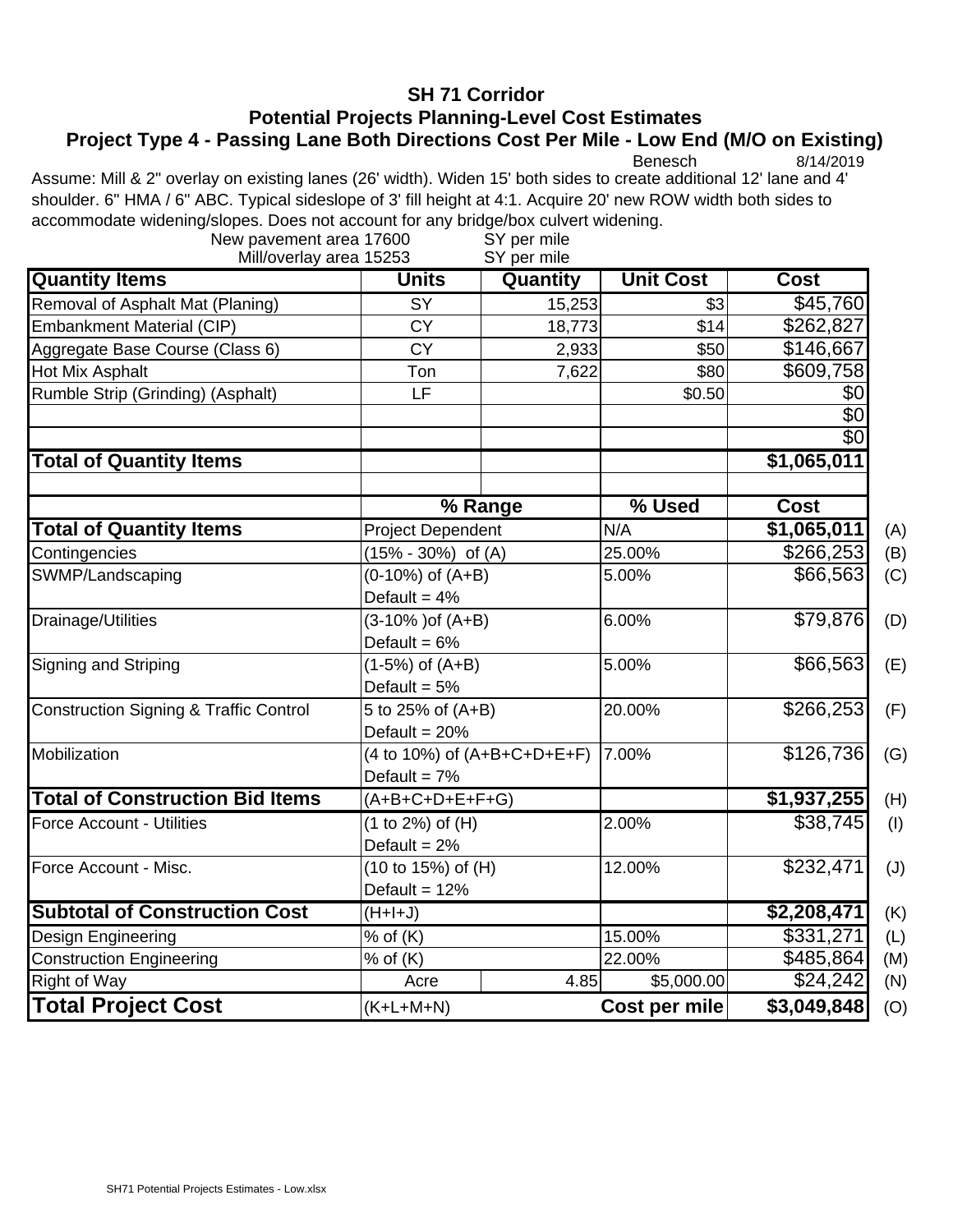### **SH 71 Corridor Potential Projects Planning-Level Cost Estimates**

## **Project Type 4 - Passing Lane Both Directions Cost Per Mile - High End (FDR on Existing)**

Benesch 8/14/2019

 $N_{\text{out}}$  pavement area  $17600$   $\sim$  SV per mile Assume: Full depth reclamation & 6" overlay on existing lanes (26' width). Widen 15' both sides to create additional 12' lane and 4' shoulder. 6" HMA / 6" ABC. Typical sideslope of 4' fill height at 4:1. Acquire 25' new ROW width both sides to accommodate widening/slopes. Does not account for any bridge/box culvert widening.

| <b>Quantity Items</b>                             | <b>FDR</b> area 15253<br><b>Units</b> | SY per mile<br><b>Quantity</b>  | <b>Unit Cost</b> | <b>Cost</b>           |     |
|---------------------------------------------------|---------------------------------------|---------------------------------|------------------|-----------------------|-----|
| Full Depth Reclamation of HMA                     | <b>SY</b>                             | 15,253                          | \$3              | \$45,760              |     |
| <b>Embankment Material (CIP)</b>                  | <b>CY</b>                             | 24,249                          | \$14             | \$339,484             |     |
| Aggregate Base Course (Class 6)                   | <b>CY</b>                             | 2,933                           | \$50             | \$146,667             |     |
| <b>Hot Mix Asphalt</b>                            | Ton                                   | 11,039                          | \$80             | \$883,098             |     |
| Rumble Strip (Grinding) (Asphalt)                 | <b>LF</b>                             |                                 | \$0.50           | \$0                   |     |
|                                                   |                                       |                                 |                  | $\overline{50}$       |     |
|                                                   |                                       |                                 |                  | $\overline{50}$       |     |
| <b>Total of Quantity Items</b>                    |                                       |                                 |                  | \$1,415,009           |     |
|                                                   |                                       |                                 |                  |                       |     |
|                                                   |                                       | % Range                         | % Used           | <b>Cost</b>           |     |
| <b>Total of Quantity Items</b>                    | <b>Project Dependent</b>              |                                 | N/A              | \$1,415,009           | (A) |
| Contingencies                                     | $(15\% - 30\%)$ of (A)                |                                 | 30.00%           | \$424,503             | (B) |
| SWMP/Landscaping                                  | $(0-10\%)$ of $(A+B)$                 |                                 | 5.00%            | \$91,976              | (C) |
|                                                   | Default = $4\%$                       |                                 |                  |                       |     |
| Drainage/Utilities                                | $(3-10\%)$ of $(A+B)$                 |                                 | 6.00%            | \$110,371             | (D) |
|                                                   | Default = $6%$                        |                                 |                  |                       |     |
| Signing and Striping                              | $(1-5%)$ of $(A+B)$                   |                                 | 5.00%            | \$91,976              | (E) |
|                                                   | Default = $5%$                        |                                 |                  |                       |     |
| <b>Construction Signing &amp; Traffic Control</b> | 5 to 25% of (A+B)                     |                                 | 20.00%           | \$367,902             | (F) |
|                                                   | Default = $20%$                       |                                 |                  |                       |     |
| Mobilization                                      |                                       | $(4 to 10%)$ of $(A+B+C+D+E+F)$ | 7.00%            | $\overline{$175,121}$ | (G) |
|                                                   | Default = $7\%$                       |                                 |                  |                       |     |
| <b>Total of Construction Bid Items</b>            | $(A+B+C+D+E+F+G)$                     |                                 |                  | \$2,676,857           | (H) |
| <b>Force Account - Utilities</b>                  | $(1 to 2%)$ of $(H)$                  |                                 | 2.00%            | \$53,537              | (I) |
|                                                   | Default = $2%$                        |                                 |                  |                       |     |
| Force Account - Misc.                             | (10 to 15%) of (H)                    |                                 | 12.00%           | \$321,223             | (J) |
|                                                   | Default = $12%$                       |                                 |                  |                       |     |
| <b>Subtotal of Construction Cost</b>              | $(H+H+)$                              |                                 |                  | \$3,051,617           | (K) |
| Design Engineering                                | $%$ of $(K)$                          |                                 | 15.00%           | \$457,743             | (L) |
| <b>Construction Engineering</b>                   | $%$ of $(K)$                          |                                 | 22.00%           | \$671,356             | (M) |
| Right of Way                                      | Acre                                  | 6.06                            | \$5,000.00       | \$30,303              | (N) |
| <b>Total Project Cost</b>                         | $(K+L+M+N)$                           |                                 | Cost per mile    | \$4,211,018           | (O) |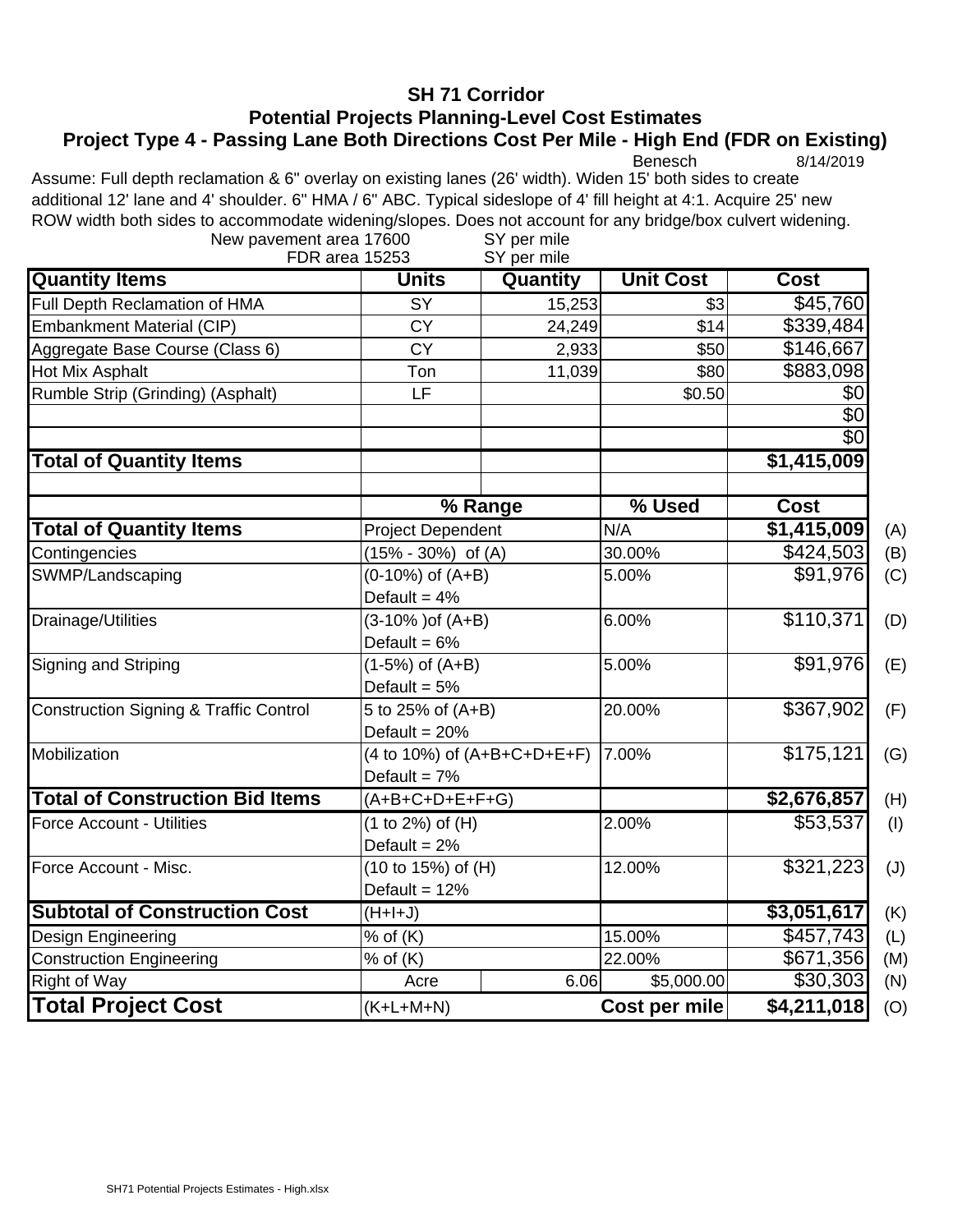#### **SH 71 Corridor Potential Projects Planning-Level Cost Estimates Project Type 5 - Climbing Lane Cost Per Mile - Low End (Mill/Overlay on Existing)**

Benesch 8/14/2019

Assume: Mill & 2" overlay on existing lanes (26' width). Widen 15' one side to create additional 12' lane and 4' shoulder. Widen 7' other side to create 8' shoulder. 6" HMA / 6" ABC. Typical sideslope of 4' fill height at 4:1. Acquire 20' new ROW width on one side to accommodate widening/slopes. Does not account for any bridge/box culvert widening.

| New pavement area 12907<br>Mill/overlay area 15253 |                          | SY per mile<br>SY per mile      |                  |                 |     |
|----------------------------------------------------|--------------------------|---------------------------------|------------------|-----------------|-----|
| <b>Quantity Items</b>                              | <b>Units</b>             | Quantity                        | <b>Unit Cost</b> | <b>Cost</b>     |     |
| Removal of Asphalt Mat (Planing)                   | SY                       | 15,253                          | \$3              | \$45,760        |     |
| <b>Embankment Material (CIP)</b>                   | <b>CY</b>                | 21,316                          | \$14             | \$298,418       |     |
| Aggregate Base Course (Class 6)                    | <b>CY</b>                | 2,151                           | \$50             | \$107,556       |     |
| <b>Hot Mix Asphalt</b>                             | Ton                      | 6,045                           | \$80             | \$483,601       |     |
| Rumble Strip (Grinding) (Asphalt)                  | LF                       | 4,224                           | \$0.50           | \$2,112         |     |
|                                                    |                          |                                 |                  | \$0             |     |
|                                                    |                          |                                 |                  | $\overline{30}$ |     |
| <b>Total of Quantity Items</b>                     |                          |                                 |                  | \$937,446       |     |
|                                                    |                          | % Range                         | % Used           | <b>Cost</b>     |     |
| <b>Total of Quantity Items</b>                     | <b>Project Dependent</b> |                                 | N/A              | \$937,446       | (A) |
| Contingencies                                      | $(15\% - 30\%)$ of (A)   |                                 | 25.00%           | \$234,362       | (B) |
| SWMP/Landscaping                                   | $(0-10\%)$ of $(A+B)$    |                                 | 5.00%            | \$58,590        | (C) |
|                                                    | Default = $4%$           |                                 |                  |                 |     |
| <b>Drainage/Utilities</b>                          | $(3-10\%)$ of $(A+B)$    |                                 | 6.00%            | \$70,308        | (D) |
|                                                    | Default = $6%$           |                                 |                  |                 |     |
| <b>Signing and Striping</b>                        | $(1-5%)$ of $(A+B)$      |                                 | 5.00%            | \$58,590        | (E) |
|                                                    | Default = $5%$           |                                 |                  |                 |     |
| <b>Construction Signing &amp; Traffic Control</b>  | 5 to 25% of (A+B)        |                                 | 20.00%           | \$234,362       | (F) |
|                                                    | Default = $20%$          |                                 |                  |                 |     |
| Mobilization                                       |                          | $(4 to 10%)$ of $(A+B+C+D+E+F)$ | 7.00%            | \$111,556       | (G) |
|                                                    | Default = $7%$           |                                 |                  |                 |     |
| <b>Total of Construction Bid Items</b>             | (A+B+C+D+E+F+G)          |                                 |                  | \$1,705,215     | (H) |
| Force Account - Utilities                          | (1 to 2%) of (H)         |                                 | 2.00%            | \$34,104        | (I) |
|                                                    | Default = $2%$           |                                 |                  |                 |     |
| Force Account - Misc.                              | (10 to 15%) of (H)       |                                 | 12.00%           | \$204,626       | (J) |
|                                                    | Default = $12%$          |                                 |                  |                 |     |
| <b>Subtotal of Construction Cost</b>               | $(H+H)$                  |                                 |                  | \$1,943,945     | (K) |
| <b>Design Engineering</b>                          | $%$ of $(K)$             |                                 | 15.00%           | \$291,592       | (L) |
| <b>Construction Engineering</b>                    | $%$ of $(K)$             |                                 | 22.00%           | \$427,668       | (M) |
| Right of Way                                       | Acre                     | 2.42                            | \$5,000.00       | \$12,121        | (N) |
| <b>Total Project Cost</b>                          | $(K+L+M+N)$              |                                 | Cost per mile    | \$2,675,326     | (O) |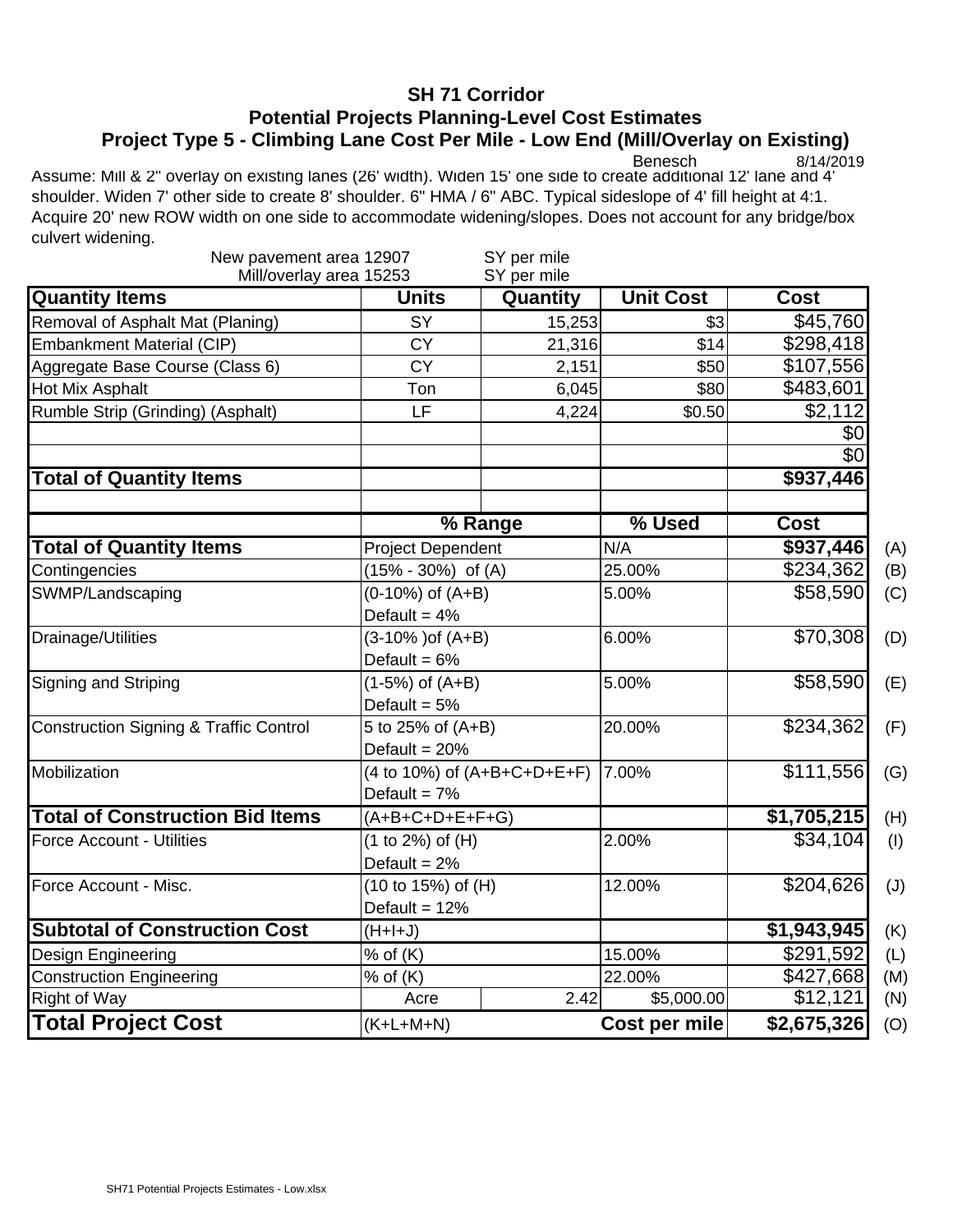#### **SH 71 Corridor Potential Projects Planning-Level Cost Estimates Project Type 5 - Climbing Lane Cost Per Mile - High End (FDR on Existing)**

Benesch 8/14/2019

Assume: Full depth reclamation & 6" overlay on existing lanes (26' width). Widen 15' one side to create additional 12' lane and 4' shoulder. Widen 7' other side to create 8' shoulder. 6" HMA / 6" ABC. Typical sideslope of 5' fill height at 4:1. Acquire 30' new ROW width on one side to accommodate widening/slopes. Does not account for any bridge/box culvert widening.

| New pavement area 12907                           | <b>FDR</b> area 15253    | SY per mile<br>SY per mile  |                  |                 |     |
|---------------------------------------------------|--------------------------|-----------------------------|------------------|-----------------|-----|
| <b>Quantity Items</b>                             | <b>Units</b>             | <b>Quantity</b>             | <b>Unit Cost</b> | <b>Cost</b>     |     |
| Full Depth Reclamation of HMA                     | SY                       | 15,253                      | \$3              | \$45,760        |     |
| <b>Embankment Material (CIP)</b>                  | <b>CY</b>                | 28,356                      | \$14             | \$396,978       |     |
| Aggregate Base Course (Class 6)                   | <b>CY</b>                | 2,151                       | \$50             | \$107,556       |     |
| Hot Mix Asphalt                                   | Ton                      | 9,462                       | \$80             | \$756,941       |     |
| Rumble Strip (Grinding) (Asphalt)                 | LF                       | 4,224                       | \$0.50           | \$2,112         |     |
|                                                   |                          |                             |                  | \$0             |     |
|                                                   |                          |                             |                  | $\overline{50}$ |     |
| <b>Total of Quantity Items</b>                    |                          |                             |                  | \$1,309,346     |     |
|                                                   |                          | % Range                     | % Used           | <b>Cost</b>     |     |
| <b>Total of Quantity Items</b>                    | <b>Project Dependent</b> |                             | N/A              | \$1,309,346     | (A) |
| Contingencies                                     | $(15\% - 30\%)$ of (A)   |                             | 30.00%           | \$392,804       | (B) |
| SWMP/Landscaping                                  |                          | $(0-10\%)$ of $(A+B)$       |                  | \$85,107        | (C) |
|                                                   | Default = $4%$           |                             |                  |                 |     |
| Drainage/Utilities                                | $(3-10\% )$ of $(A+B)$   |                             | 6.00%            | \$102,129       | (D) |
|                                                   | Default = $6%$           |                             |                  |                 |     |
| <b>Signing and Striping</b>                       | $(1-5%)$ of $(A+B)$      |                             | 5.00%            | \$85,107        | (E) |
|                                                   | Default = $5%$           |                             |                  |                 |     |
| <b>Construction Signing &amp; Traffic Control</b> | 5 to 25% of (A+B)        |                             | 20.00%           | \$340,430       | (F) |
|                                                   | Default = $20%$          |                             |                  |                 |     |
| Mobilization                                      |                          | (4 to 10%) of (A+B+C+D+E+F) | 7.00%            | \$162,045       | (G) |
|                                                   | Default = $7%$           |                             |                  |                 |     |
| <b>Total of Construction Bid Items</b>            | (A+B+C+D+E+F+G)          |                             |                  | \$2,476,969     | (H) |
| <b>Force Account - Utilities</b>                  | $(1 to 2%)$ of $(H)$     |                             | 2.00%            | \$49,539        | (I) |
|                                                   | Default = $2%$           |                             |                  |                 |     |
| Force Account - Misc.                             | (10 to 15%) of (H)       |                             | 12.00%           | \$297,236       | (J) |
|                                                   | Default = 12%            |                             |                  |                 |     |
| <b>Subtotal of Construction Cost</b>              | $(H+H)$                  |                             |                  | \$2,823,744     | (K) |
| Design Engineering                                | $%$ of $(K)$             |                             | 15.00%           | \$423,562       | (L) |
| <b>Construction Engineering</b>                   | % of (K)                 |                             | 22.00%           | \$621,224       | (M) |
| <b>Right of Way</b>                               | Acre                     | 3.64                        | \$5,000.00       | \$18,182        | (N) |
| <b>Total Project Cost</b>                         | $(K+L+M+N)$              |                             | Cost per mile    | \$3,886,711     | (O) |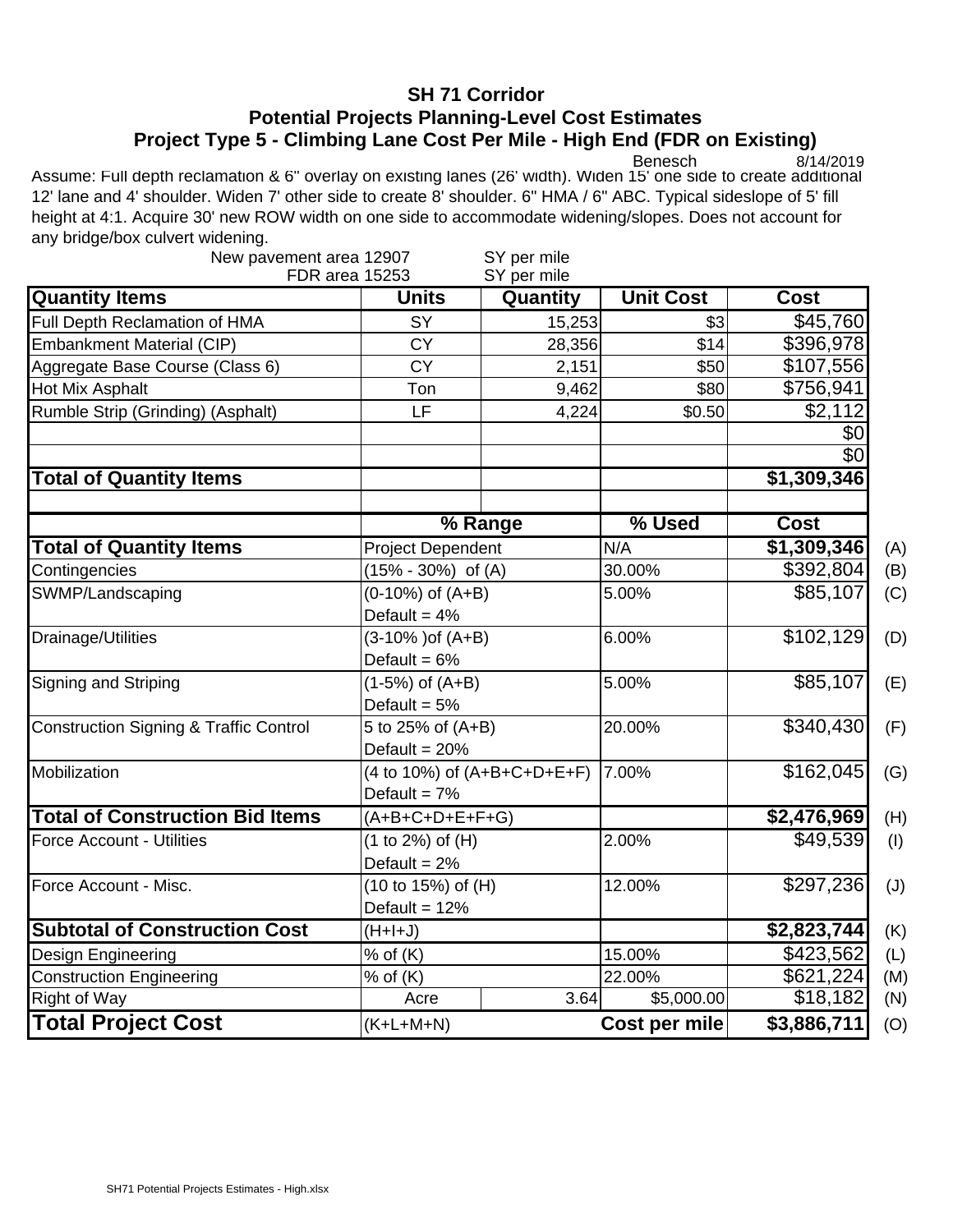#### **SH 71 Corridor Potential Projects Planning-Level Cost Estimates Project Type 6 - New Bypass Road Cost Per Mile - Low End**

Benesch 8/14/2019

Assume: New 40' wide roadway (8-12-12-8). 6" HMA / 6" ABC. Fill of 2' under roadway prism. Acquire 150' new ROW width. Assume one 200' bridge (43' wide with rails) for creek or railroad crossing.

| New pavement area 23467<br>Mill/overlay area      |                             | SY per mile<br>SY per mile |                  |                         |     |
|---------------------------------------------------|-----------------------------|----------------------------|------------------|-------------------------|-----|
| <b>Quantity Items</b>                             | <b>Units</b>                | Quantity                   | <b>Unit Cost</b> | <b>Cost</b>             |     |
| Removal of Asphalt Mat (Planing)                  | $\overline{SY}$             | $\Omega$                   | \$3              | $\overline{50}$         |     |
| <b>Embankment Material (CIP)</b>                  | <b>CY</b>                   | 15,644                     | \$14             | \$219,022               |     |
| Aggregate Base Course (Class 6)                   | <b>CY</b>                   | 3,911                      | \$50             | \$195,556               |     |
| Hot Mix Asphalt                                   | Ton                         | 7,885                      | \$80             | \$630,784               |     |
| Rumble Strip (Grinding) (Asphalt)                 | <b>LF</b>                   | 8,448                      | \$0.50           | \$4,224                 |     |
| <b>Bridge Structure</b>                           | <b>SF</b>                   | 8,600                      | \$250            | \$2,150,000             |     |
|                                                   |                             |                            |                  | \$0                     |     |
| <b>Total of Quantity Items</b>                    |                             |                            |                  | \$3,199,586             |     |
|                                                   |                             | % Range                    | % Used           | <b>Cost</b>             |     |
| <b>Total of Quantity Items</b>                    | <b>Project Dependent</b>    |                            | N/A              | \$3,199,586             | (A) |
| Contingencies                                     | $(15\% - 30\%)$ of (A)      |                            | 25.00%           | \$799,896               | (B) |
| SWMP/Landscaping                                  | $(0-10\%)$ of $(A+B)$       |                            | 5.00%            | \$199,974               | (C) |
|                                                   | Default = $4%$              |                            |                  |                         |     |
| Drainage/Utilities                                | $(3-10\%)$ of $(A+B)$       |                            | 8.00%            | $\overline{$}319,959$   | (D) |
|                                                   | Default = $6%$              |                            |                  |                         |     |
| Signing and Striping                              |                             | $(1-5%)$ of $(A+B)$        |                  | \$199,974               | (E) |
|                                                   | Default = $5%$              |                            |                  |                         |     |
| <b>Construction Signing &amp; Traffic Control</b> | 5 to 25% of (A+B)           |                            | 5.00%            | \$199,974               | (F) |
|                                                   | Default = $20%$             |                            |                  |                         |     |
| Mobilization                                      | (4 to 10%) of (A+B+C+D+E+F) |                            | 7.00%            | \$344,355               | (G) |
|                                                   | Default = $7%$              |                            |                  |                         |     |
| <b>Total of Construction Bid Items</b>            | $(A+B+C+D+E+F+G)$           |                            |                  | \$5,263,719             | (H) |
| <b>Force Account - Utilities</b>                  | $(1 to 2%)$ of $(H)$        |                            | 2.00%            | \$105,274               | (I) |
|                                                   | Default = $2%$              |                            |                  |                         |     |
| Force Account - Misc.                             | (10 to 15%) of (H)          |                            | 12.00%           | \$631,646               | (J) |
|                                                   | Default = $12%$             |                            |                  |                         |     |
| <b>Subtotal of Construction Cost</b>              | $(H+H)$                     |                            |                  | \$6,000,639             | (K) |
| <b>Design Engineering</b>                         | $%$ of $(K)$                |                            | 20.00%           | \$1,200,128             | (L) |
| <b>Construction Engineering</b>                   | $%$ of $(K)$                |                            | 22.00%           | $\overline{$}1,320,141$ | (M) |
| <b>Right of Way</b>                               | Acre                        | 18.18                      | \$5,000.00       | \$90,909                | (N) |
| <b>Total Project Cost</b>                         | $(K+L+M+N)$                 |                            | Cost per mile    | \$8,611,817             | (O) |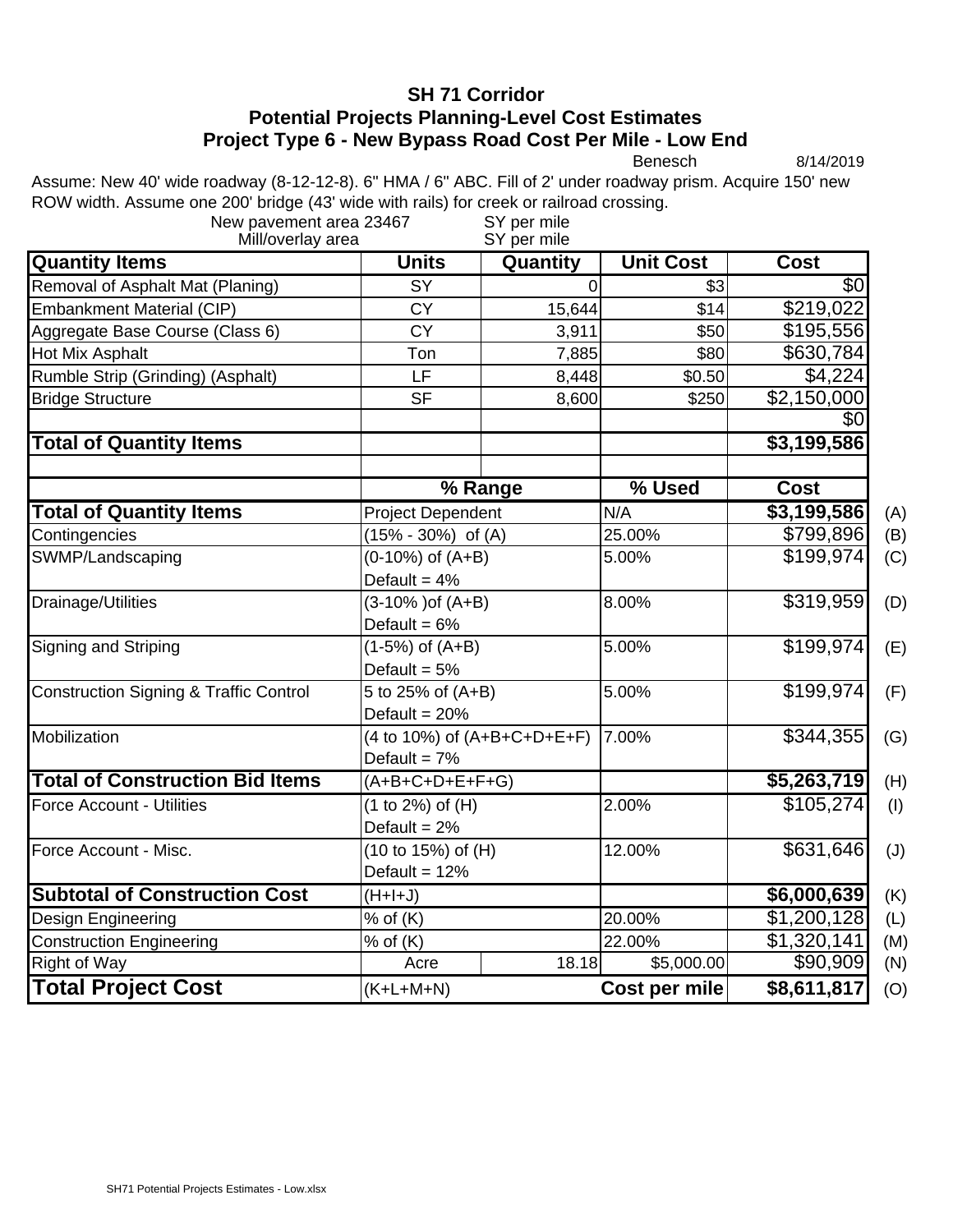#### **SH 71 Corridor Potential Projects Planning-Level Cost Estimates Project Type 6 - New Bypass Road Cost Per Mile - High End**

Benesch 8/14/2019

Assume: New 40' wide roadway (8-12-12-8). 6" HMA / 6" ABC. Fill of 3' under roadway prism. Acquire 150' new ROW width. Assume two 200' bridges (43' wide with rails) for creek or railroad crossing.

| New pavement area 23467<br>Mill/overlay area      |                          | SY per mile<br>SY per mile      |                  |                          |     |
|---------------------------------------------------|--------------------------|---------------------------------|------------------|--------------------------|-----|
| <b>Quantity Items</b>                             | <b>Units</b>             | <b>Quantity</b>                 | <b>Unit Cost</b> | <b>Cost</b>              |     |
| Removal of Asphalt Mat (Planing)                  | <b>SY</b>                | 0                               | \$3              | \$0                      |     |
| Embankment Material (CIP)                         | <b>CY</b>                | 23,467                          | \$14             | \$328,533                |     |
| Aggregate Base Course (Class 6)                   | <b>CY</b>                | 3,911                           | \$50             | \$195,556                |     |
| <b>Hot Mix Asphalt</b>                            | Ton                      | 7,885                           | \$80             | \$630,784                |     |
| Rumble Strip (Grinding) (Asphalt)                 | LF                       | 8,448                           | \$0.50           | \$4,224                  |     |
| <b>Bridge Structure</b>                           | <b>SF</b>                | 17,200                          | \$250            | \$4,300,000              |     |
|                                                   |                          |                                 |                  | \$0                      |     |
| <b>Total of Quantity Items</b>                    |                          |                                 |                  | \$5,459,097              |     |
|                                                   |                          |                                 |                  |                          |     |
|                                                   |                          | % Range                         | $%$ Used         | <b>Cost</b>              |     |
| <b>Total of Quantity Items</b>                    | <b>Project Dependent</b> |                                 | N/A              | \$5,459,097              | (A) |
| Contingencies                                     | $(15\% - 30\%)$ of (A)   |                                 | 30.00%           | \$1,637,729              | (B) |
| SWMP/Landscaping                                  | $(0-10\%)$ of $(A+B)$    |                                 | 5.00%            | \$354,841                | (C) |
|                                                   | Default = $4%$           |                                 |                  |                          |     |
| Drainage/Utilities                                | $(3-10\%)$ of $(A+B)$    |                                 | 8.00%            | \$567,746                | (D) |
|                                                   | Default = $6%$           |                                 |                  |                          |     |
| Signing and Striping                              | $(1-5%)$ of $(A+B)$      |                                 | 5.00%            | \$354,841                | (E) |
|                                                   | Default = $5%$           |                                 |                  |                          |     |
| <b>Construction Signing &amp; Traffic Control</b> | 5 to 25% of (A+B)        |                                 | 5.00%            | \$354,841                | (F) |
|                                                   | Default = $20%$          |                                 |                  |                          |     |
| Mobilization                                      |                          | $(4 to 10%)$ of $(A+B+C+D+E+F)$ | 7.00%            | \$611,037                | (G) |
|                                                   | Default = $7\%$          |                                 |                  |                          |     |
| <b>Total of Construction Bid Items</b>            | (A+B+C+D+E+F+G)          |                                 |                  | $\overline{\$9,340,133}$ | (H) |
| Force Account - Utilities                         | $(1 to 2%)$ of $(H)$     |                                 | 2.00%            | \$186,803                | (I) |
|                                                   | Default = $2%$           |                                 |                  |                          |     |
| Force Account - Misc.                             | (10 to 15%) of (H)       |                                 | 12.00%           | \$1,120,816              | (J) |
|                                                   | Default = $12%$          |                                 |                  |                          |     |
| <b>Subtotal of Construction Cost</b>              | $(H+H)$                  |                                 |                  | \$10,647,751             | (K) |
| <b>Design Engineering</b>                         | $%$ of $(K)$             |                                 | 20.00%           | \$2,129,550              | (L) |
| Construction Engineering                          | $%$ of $(K)$             |                                 | 22.00%           | $\sqrt{2,342,505}$       | (M) |
| Right of Way                                      | Acre                     | 18.18                           | \$5,000.00       | \$90,909                 | (N) |
| <b>Total Project Cost</b>                         | $(K+L+M+N)$              |                                 | Cost per mile    | \$15,210,716             | (O) |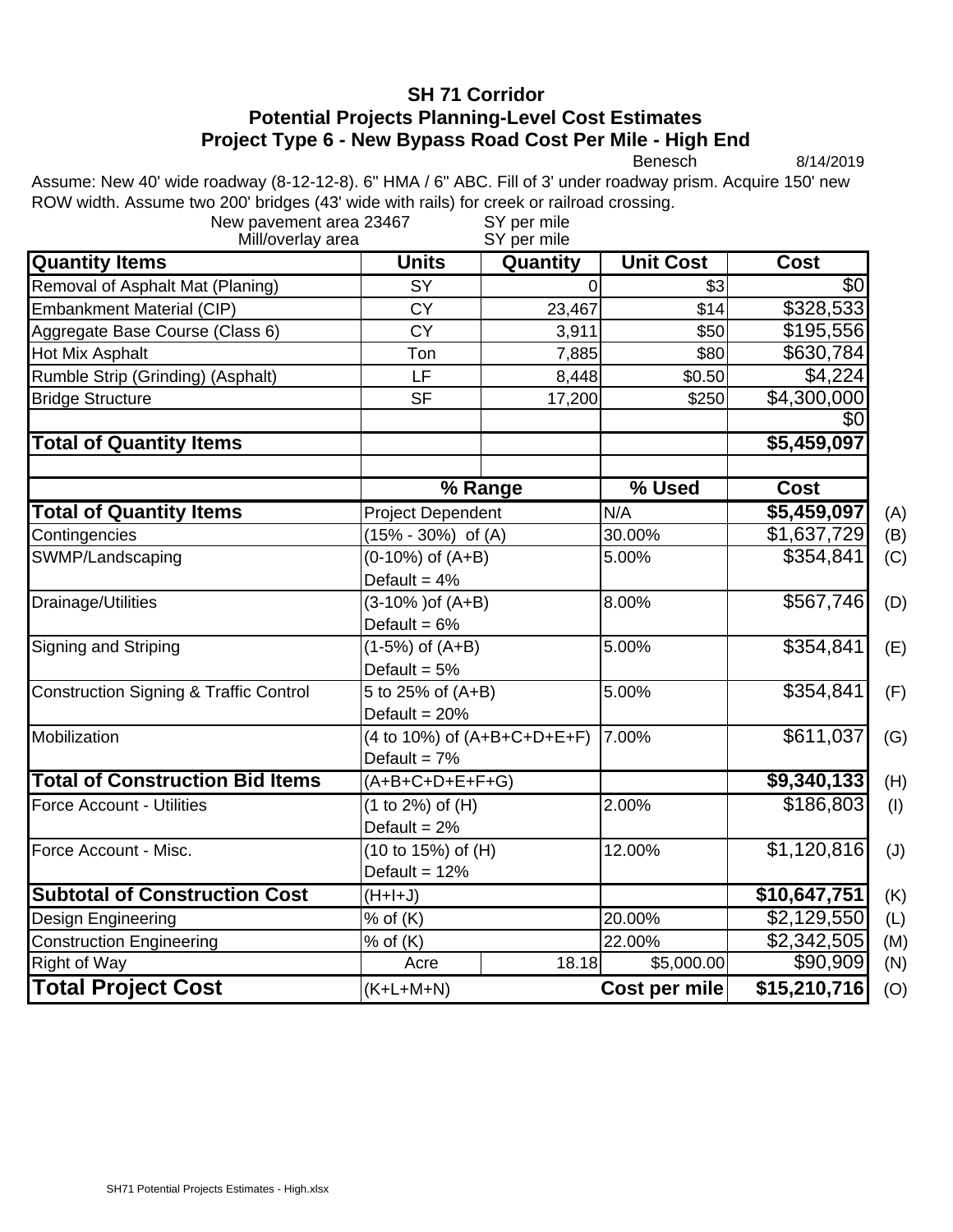#### **SH 71 Corridor Potential Projects Planning-Level Cost Estimates Project Type 7 - Bridge Repair (SH 71 Over I-70) - Low End**

Benesch 8/14/2019

Assume: 300' long bridge, 36' wide. Assume Class 1 deck removal and repair for one-quarter of bridge deck area. 3" HMA overlay. New expansion joints. Remove and replace bridge rail. Remove and replace approach guardrail.

| <b>Quantity Items</b>                             | <b>Units</b>             | Quantity                    | <b>Unit Cost</b> | <b>Cost</b>         |     |
|---------------------------------------------------|--------------------------|-----------------------------|------------------|---------------------|-----|
| Removal of Asphalt Mat (Planing)                  | <b>SY</b>                | 1,200                       | \$3              | \$3,600             |     |
| Removal of Bridge Deck (Class 1)                  | SY                       | 300                         | \$200            | \$60,000            |     |
| Removal of Bridge Railing                         | LF                       | 600                         | \$40             | \$24,000            |     |
| <b>Hot Mix Asphalt</b>                            | Ton                      | 67                          | \$80             | \$5,376             |     |
| Concrete Class D (Bridge)                         | <b>CY</b>                | 16                          | \$750            | \$12,000            |     |
| <b>Waterproofing Membrane</b>                     | SY                       | 1,200                       | \$20             | \$24,000            |     |
| Bridge Expansion Device (0-4 Inch)                | LF                       | 96                          | \$280            | \$26,880            |     |
| <b>Guardrail Type 3</b>                           | LF                       | 600                         | \$30             | \$18,000            |     |
| <b>Transition Type 3G</b>                         | EA                       | 4                           | \$2,800          | \$11,200            |     |
| End Anchorage (Flared)                            | EA                       | 4                           | \$3,000          | \$12,000            |     |
| Bridge Rail Type 10                               | LF                       | 600                         | \$175            | \$105,000           |     |
|                                                   |                          |                             |                  | \$0                 |     |
| <b>Total of Quantity Items</b>                    |                          |                             |                  | \$302,056           |     |
|                                                   |                          |                             |                  |                     |     |
|                                                   |                          | % Range                     | % Used           | <b>Cost</b>         |     |
| <b>Total of Quantity Items</b>                    | <b>Project Dependent</b> |                             | N/A              | \$302,056           | (A) |
| Contingencies                                     | $(15\% - 30\%)$ of (A)   |                             | 15.00%           | \$45,308            | (B) |
| SWMP/Landscaping                                  | (0-10%) of (A+B)         |                             | 2.00%            | $\overline{$}6,947$ | (C) |
|                                                   | Default = $4%$           |                             |                  |                     |     |
| Drainage/Utilities                                | $(3-10\% )$ of $(A+B)$   |                             | 0.00%            | \$0                 | (D) |
|                                                   | Default = $6%$           |                             |                  |                     |     |
| Signing and Striping                              | $(1-5%)$ of $(A+B)$      |                             | 2.00%            | \$6,947             | (E) |
|                                                   | Default = $5%$           |                             |                  |                     |     |
| <b>Construction Signing &amp; Traffic Control</b> | 5 to 25% of (A+B)        |                             | 15.00%           | \$52,105            | (F) |
|                                                   | Default = $20%$          |                             |                  |                     |     |
| Mobilization                                      |                          | (4 to 10%) of (A+B+C+D+E+F) | 7.00%            | \$28,935            | (G) |
|                                                   | Default = $7%$           |                             |                  |                     |     |
| <b>Total of Construction Bid Items</b>            | $(A+B+C+D+E+F+G)$        |                             |                  | \$442,299           | (H) |
| <b>Force Account - Utilities</b>                  | $(1 to 2%)$ of $(H)$     |                             | 0.00%            | \$0                 | (1) |
|                                                   | Default = $2%$           |                             |                  |                     |     |
| Force Account - Misc.                             | (10 to 15%) of (H)       |                             | 12.00%           | \$53,076            | (J) |
|                                                   | Default = $12%$          |                             |                  |                     |     |
| <b>Subtotal of Construction Cost</b>              | $(H+H)$                  |                             |                  | \$495,375           | (K) |
| <b>Design Engineering</b>                         | $%$ of $(K)$             |                             | 15.00%           | \$74,306            | (L) |
| <b>Construction Engineering</b>                   | $%$ of $(K)$             |                             | 22.00%           | \$108,982           | (M) |
| <b>Right of Way</b>                               | Acre                     |                             | \$5,000.00       | \$0                 | (N) |
| <b>Total Project Cost</b>                         | $(K+L+M+N)$              |                             | Cost per bridge  | \$678,664           | (O) |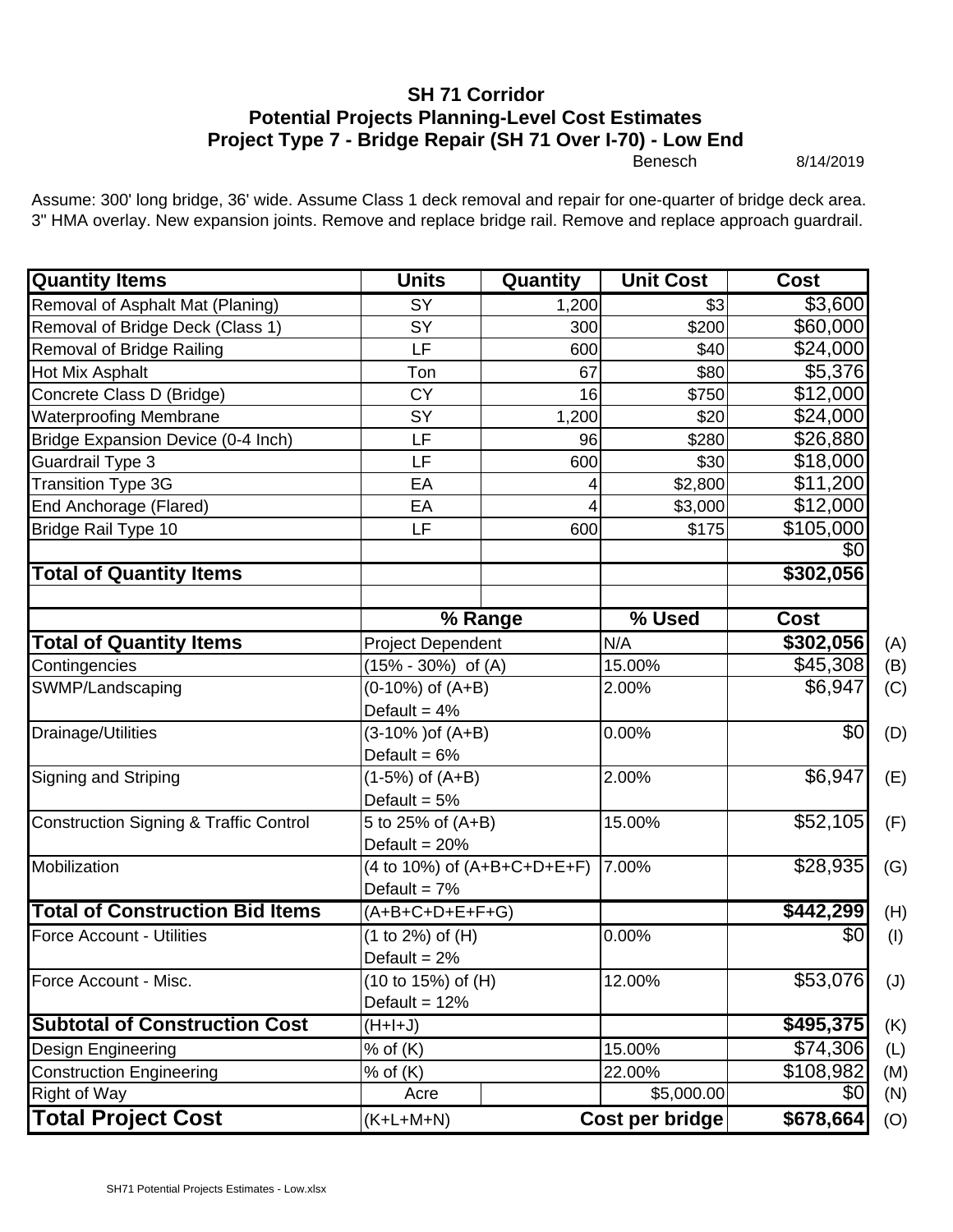#### **SH 71 Corridor Potential Projects Planning-Level Cost Estimates Project Type 7 - Bridge Repair (SH 71 Over I-70) - High End**

Benesch 8/14/2019

Assume: 300' long bridge, 36' wide. Assume Class 1 deck removal and repair for one-half of bridge deck area. 3" HMA overlay. New expansion joints. Remove and replace bridge rail. Remove and replace approach guardrail. Add high contingency for other miscellaneous repairs.

| <b>Quantity Items</b>                             | <b>Units</b>             | Quantity                    | <b>Unit Cost</b> | <b>Cost</b>      |
|---------------------------------------------------|--------------------------|-----------------------------|------------------|------------------|
| Removal of Asphalt Mat (Planing)                  | <b>SY</b>                | 1,200                       | \$3              | \$3,600          |
| Removal of Bridge Deck (Class 1)                  | SY                       | 600                         | \$200            | \$120,000        |
| Removal of Bridge Railing                         | LF                       | 600                         | \$40             | \$24,000         |
| <b>Hot Mix Asphalt</b>                            | Ton                      | 67                          | \$80             | \$5,376          |
| Concrete Class D (Bridge)                         | <b>CY</b>                | 32                          | \$750            | \$24,000         |
| <b>Waterproofing Membrane</b>                     | SY                       | 1,200                       | \$20             | \$24,000         |
| Bridge Expansion Device (0-4 Inch)                | LF                       | 96                          | \$280            | \$26,880         |
| <b>Guardrail Type 3</b>                           | LF                       | 600                         | \$30             | \$18,000         |
| <b>Transition Type 3G</b>                         | EA                       | 4                           | \$2,800          | \$11,200         |
| End Anchorage (Flared)                            | EA                       | 4                           | \$3,000          | \$12,000         |
| Bridge Rail Type 10                               | LF                       | 600                         | \$175            | \$105,000        |
|                                                   |                          |                             |                  | \$0              |
| <b>Total of Quantity Items</b>                    |                          |                             |                  | \$374,056        |
|                                                   |                          |                             |                  |                  |
|                                                   |                          | % Range                     | % Used           | <b>Cost</b>      |
| <b>Total of Quantity Items</b>                    | <b>Project Dependent</b> |                             | N/A              | \$374,056<br>(A) |
| Contingencies                                     | $(15\% - 30\%)$ of (A)   |                             | 35.00%           | \$130,920<br>(B) |
| SWMP/Landscaping                                  | (0-10%) of (A+B)         |                             | 2.00%            | \$10,100<br>(C)  |
|                                                   | Default = $4%$           |                             |                  |                  |
| Drainage/Utilities                                | $(3-10\% )$ of $(A+B)$   |                             | 0.00%            | \$0<br>(D)       |
|                                                   | Default = $6%$           |                             |                  |                  |
| Signing and Striping                              | $(1-5%)$ of $(A+B)$      |                             | 2.00%            | \$10,100<br>(E)  |
|                                                   | Default = $5%$           |                             |                  |                  |
| <b>Construction Signing &amp; Traffic Control</b> | 5 to 25% of (A+B)        |                             | 15.00%           | \$75,746<br>(F)  |
|                                                   | Default = $20%$          |                             |                  |                  |
| Mobilization                                      |                          | (4 to 10%) of (A+B+C+D+E+F) | 7.00%            | \$42,064<br>(G)  |
|                                                   | Default = $7%$           |                             |                  |                  |
| <b>Total of Construction Bid Items</b>            | $(A+B+C+D+E+F+G)$        |                             |                  | \$642,985<br>(H) |
| <b>Force Account - Utilities</b>                  | $(1 to 2%)$ of $(H)$     |                             | 0.00%            | \$0<br>(1)       |
|                                                   | Default = $2%$           |                             |                  |                  |
| Force Account - Misc.                             | (10 to 15%) of (H)       |                             | 12.00%           | \$77,158<br>(J)  |
|                                                   | Default = $12%$          |                             |                  |                  |
| <b>Subtotal of Construction Cost</b>              | $(H+H)$                  |                             |                  | \$720,144<br>(K) |
| <b>Design Engineering</b>                         | $%$ of $(K)$             |                             | 15.00%           | \$108,022<br>(L) |
| <b>Construction Engineering</b>                   | $%$ of $(K)$             |                             | 22.00%           | \$158,432<br>(M) |
| <b>Right of Way</b>                               | Acre                     |                             | \$5,000.00       | \$0<br>(N)       |
| <b>Total Project Cost</b>                         | $(K+L+M+N)$              |                             | Cost per bridge  | \$986,597<br>(0) |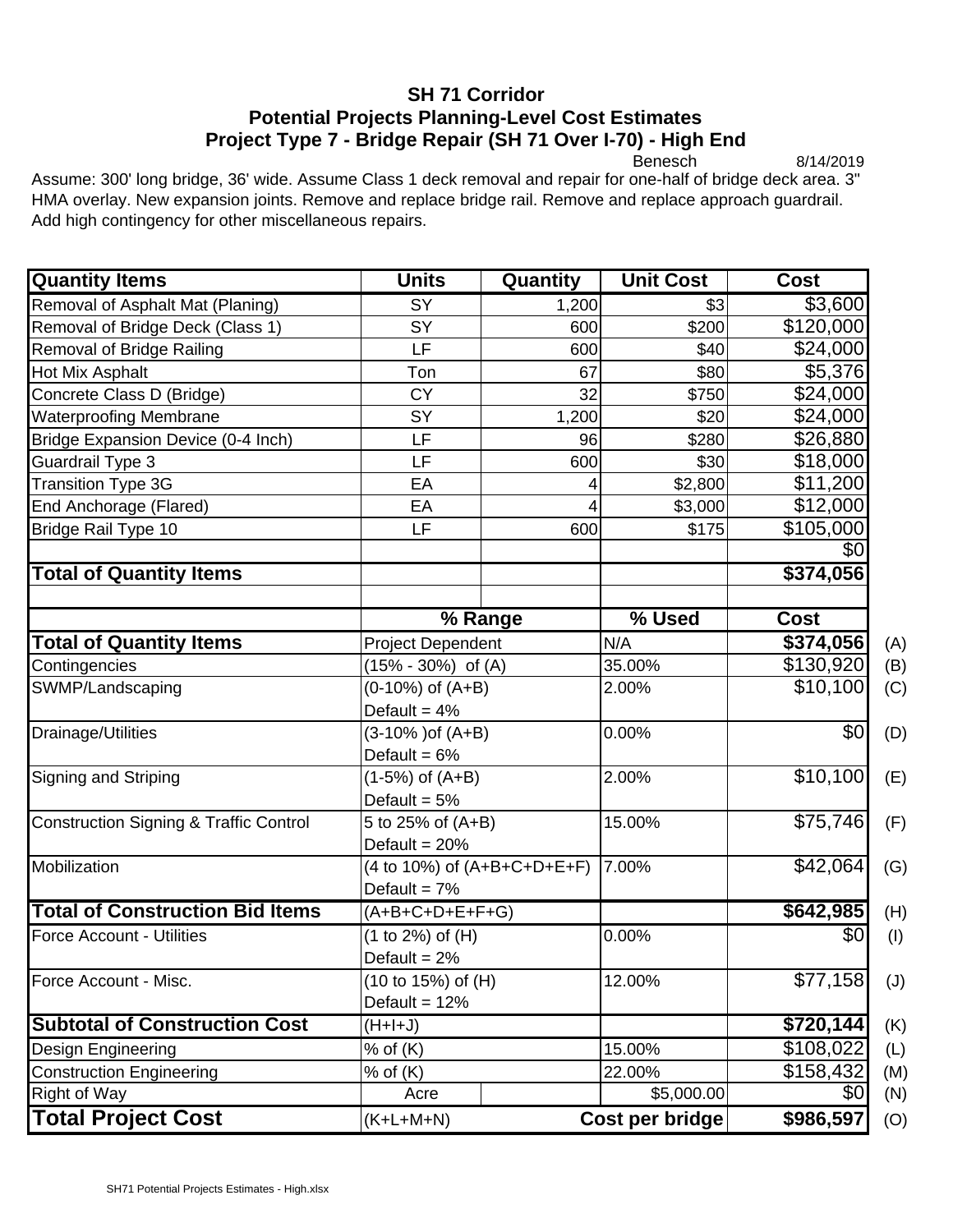#### **SH 71 Corridor Potential Projects Planning-Level Cost Estimates Project Type 8 - Bridge Replacement - Low End**

Benesch 8/14/2019

Assume: Remove existing bridge. 250' approach road work each end. 6" HMA / 6" ABC. Assume 100' bridge (43' wide with rails) for creek crossing.

| New pavement area 2222<br>Mill/overlay area       |                        | SY<br><b>SY</b>             |                  |             |
|---------------------------------------------------|------------------------|-----------------------------|------------------|-------------|
| <b>Quantity Items</b>                             | <b>Units</b>           | <b>Quantity</b>             | <b>Unit Cost</b> | <b>Cost</b> |
| Removal of Asphalt Mat (Planing)                  | SY                     | 0                           | \$3              | \$0         |
| Removal of Bridge                                 | EA                     |                             | \$75,000         | \$75,000    |
| <b>Embankment Material (CIP)</b>                  | <b>CY</b>              | 1,778                       | \$14             | \$24,889    |
| Aggregate Base Course (Class 6)                   | <b>CY</b>              | 370                         | \$50             | \$18,519    |
| Hot Mix Asphalt                                   | Ton                    | 747                         | \$80             | \$59,733    |
| <b>Guardrail Type 3</b>                           | <b>LF</b>              | 600                         | \$30             | \$18,000    |
| <b>Transition Type 3G</b>                         | EA                     |                             | \$2,800          | \$11,200    |
| End Anchorage (Flared)                            | EA                     | 4                           | \$3,000          | \$12,000    |
| Rumble Strip (Grinding) (Asphalt)                 | LF                     | 800                         | \$0.50           | \$400       |
| <b>Bridge Structure</b>                           | <b>SF</b>              | 4,300                       | \$200            | \$860,000   |
|                                                   |                        |                             |                  | \$0         |
| <b>Total of Quantity Items</b>                    |                        |                             |                  | \$1,079,741 |
|                                                   |                        |                             |                  |             |
|                                                   |                        | % Range                     | % Used           | <b>Cost</b> |
| <b>Total of Quantity Items</b>                    | Project Dependent      |                             | N/A              | \$1,079,741 |
| Contingencies                                     | $(15\% - 30\%)$ of (A) |                             | 15.00%           | \$161,961   |
| SWMP/Landscaping                                  | $(0-10\%)$ of $(A+B)$  |                             | 4.00%            | \$49,668    |
|                                                   | Default = $4%$         |                             |                  |             |
| Drainage/Utilities                                | $(3-10\% )$ of $(A+B)$ |                             | 3.00%            | \$37,251    |
|                                                   | Default = $6%$         |                             |                  |             |
| Signing and Striping                              | $(1-5%)$ of $(A+B)$    |                             | 2.00%            | \$24,834    |
|                                                   | Default = $5%$         |                             |                  |             |
| <b>Construction Signing &amp; Traffic Control</b> | 5 to 25% of (A+B)      |                             | 20.00%           | \$248,340   |
|                                                   | Default = $20%$        |                             |                  |             |
| Mobilization                                      |                        | (4 to 10%) of (A+B+C+D+E+F) | 7.00%            | \$112,126   |
|                                                   |                        | Default = $7%$              |                  |             |
| <b>Total of Construction Bid Items</b>            | $(A+B+C+D+E+F+G)$      |                             |                  | \$1,713,921 |
| <b>Force Account - Utilities</b>                  | $(1 to 2%)$ of $(H)$   |                             | 0.00%            | \$0         |
|                                                   | Default = $2%$         |                             |                  |             |
| Force Account - Misc.                             | (10 to 15%) of (H)     |                             | 12.00%           | \$205,671   |
|                                                   | Default = $12%$        |                             |                  |             |
| <b>Subtotal of Construction Cost</b>              | $(H+H)$                |                             |                  | \$1,919,592 |
| Design Engineering                                | $%$ of $(K)$           |                             | 15.00%           | \$287,939   |
| <b>Construction Engineering</b>                   | $%$ of $(K)$           |                             | 22.00%           | \$422,310   |
| <b>Right of Way</b>                               | Acre                   |                             | \$5,000.00       | \$0         |
| <b>Total Project Cost</b>                         | $(K+L+M+N)$            |                             | Cost per bridge  | \$2,629,840 |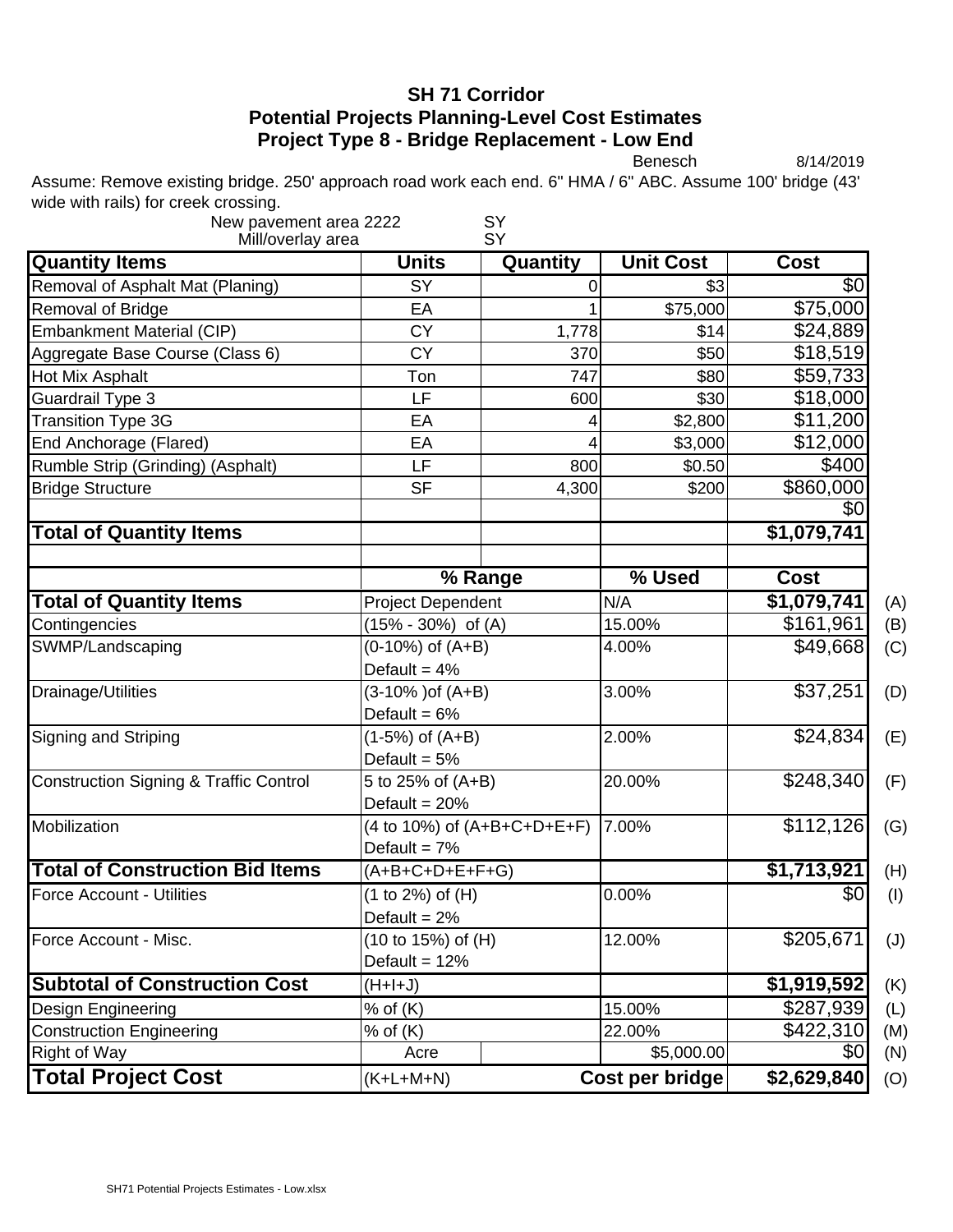#### **SH 71 Corridor Potential Projects Planning-Level Cost Estimates Project Type 8 - Bridge Replacement - High End**

Benesch 8/14/2019

Assume: Remove existing bridge. 400' approach road work each end. 6" HMA / 6" ABC. Assume 200' bridge (43' wide with rails) for creek crossing.

| New pavement area 3556<br>Mill/overlay area       |                          | SY<br>SY                    |                  |                         |
|---------------------------------------------------|--------------------------|-----------------------------|------------------|-------------------------|
| <b>Quantity Items</b>                             | <b>Units</b>             | Quantity                    | <b>Unit Cost</b> | <b>Cost</b>             |
| Removal of Asphalt Mat (Planing)                  | SY                       | 0                           | \$3              | \$0                     |
| Removal of Bridge                                 | EA                       | 1                           | \$75,000         | \$75,000                |
| Embankment Material (CIP)                         | <b>CY</b>                | 1,778                       | \$14             | \$24,889                |
| Aggregate Base Course (Class 6)                   | <b>CY</b>                | 593                         | \$50             | \$29,630                |
| Hot Mix Asphalt                                   | Ton                      | 1,195                       | \$80             | \$95,573                |
| <b>Guardrail Type 3</b>                           | LF                       | 600                         | \$30             | \$18,000                |
| <b>Transition Type 3G</b>                         | EA                       | 4                           | \$2,800          | \$11,200                |
| End Anchorage (Flared)                            | EA                       | 4                           | \$3,000          | \$12,000                |
| Rumble Strip (Grinding) (Asphalt)                 | LF                       | 800                         | \$0.50           | \$400                   |
| <b>Bridge Structure</b>                           | <b>SF</b>                | 8,600                       | \$200            | $\overline{$}1,720,000$ |
|                                                   |                          |                             |                  | \$0                     |
| <b>Total of Quantity Items</b>                    |                          |                             |                  | \$1,986,692             |
|                                                   |                          |                             |                  |                         |
|                                                   |                          | % Range                     | % Used           | <b>Cost</b>             |
| <b>Total of Quantity Items</b>                    | <b>Project Dependent</b> |                             | N/A              | \$1,986,692             |
| Contingencies                                     | $(15\% - 30\%)$ of (A)   |                             | 20.00%           | \$397,338               |
| SWMP/Landscaping                                  | (0-10%) of (A+B)         |                             | 4.00%            | \$95,361                |
|                                                   | Default = $4%$           |                             |                  |                         |
| Drainage/Utilities                                | $(3-10\% )$ of $(A+B)$   |                             | 3.00%            | \$71,521                |
|                                                   | Default = $6\%$          |                             |                  |                         |
| Signing and Striping                              | $(1-5%)$ of $(A+B)$      |                             | 2.00%            | \$47,681                |
|                                                   | Default = $5%$           |                             |                  |                         |
| <b>Construction Signing &amp; Traffic Control</b> | 5 to 25% of (A+B)        |                             | 20.00%           | \$476,806               |
|                                                   | Default = $20%$          |                             |                  |                         |
| Mobilization                                      |                          | (4 to 10%) of (A+B+C+D+E+F) | 7.00%            | \$215,278               |
|                                                   |                          | Default = $7%$              |                  |                         |
| <b>Total of Construction Bid Items</b>            | $(A+B+C+D+E+F+G)$        |                             |                  | $\overline{$3,29}0,677$ |
| <b>Force Account - Utilities</b>                  | $(1 to 2%)$ of $(H)$     |                             | 0.00%            | \$0                     |
|                                                   | Default = $2%$           |                             |                  |                         |
| Force Account - Misc.                             | (10 to 15%) of (H)       |                             | 12.00%           | \$394,881               |
|                                                   | Default = $12%$          |                             |                  |                         |
| <b>Subtotal of Construction Cost</b>              | $(H+H)$                  |                             |                  | \$3,685,558             |
| <b>Design Engineering</b>                         | $%$ of $(K)$             |                             | 15.00%           | \$552,834               |
| <b>Construction Engineering</b>                   | $%$ of $(K)$             |                             | 22.00%           | \$810,823               |
| <b>Right of Way</b>                               | Acre                     |                             | \$5,000.00       | \$0                     |
| <b>Total Project Cost</b>                         | $(K+L+M+N)$              |                             | Cost per bridge  | \$5,049,215             |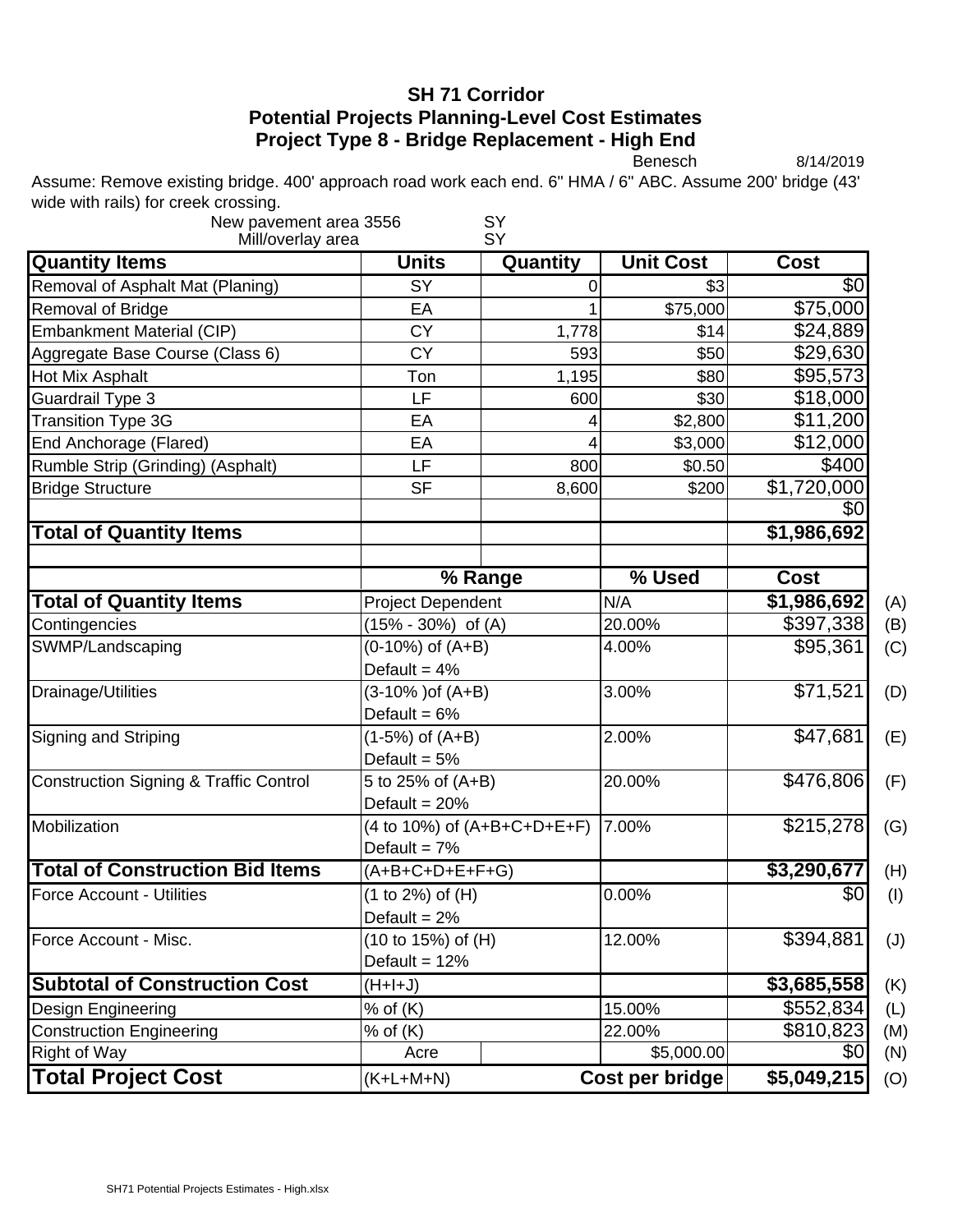#### **SH 71 Corridor Potential Projects Planning-Level Cost Estimates Project Type 9 - Intersection Improvement US 36 - Low End (Mill/Overlay on Existing)**

Benesch 8/14/2019

Assume: Mill & 2" overlay on existing lanes (26' width). Add right and left turn lanes both SB & NB. 500' of 2 new lanes each direction, plus 600' redirect taper each direction. Widen 28'. 6" HMA / 6" ABC. Typical sideslope of 2' fill height at 4:1. Acquire 30' new ROW width to accommodate widening/slopes.

| New pavement area 4978<br>Mill/overlay area 6356  |                          | SY<br><b>SY</b>             |                  |             |     |
|---------------------------------------------------|--------------------------|-----------------------------|------------------|-------------|-----|
| <b>Quantity Items</b>                             | <b>Units</b>             | Quantity                    | <b>Unit Cost</b> | <b>Cost</b> |     |
| Removal of Asphalt Mat (Planing)                  | SY                       | 6,356                       | \$3              | \$19,067    |     |
| <b>Embankment Material (CIP)</b>                  | <b>CY</b>                | 1,630                       | \$14             | \$22,815    |     |
| Aggregate Base Course (Class 6)                   | <b>CY</b>                | 830                         | \$50             | \$41,481    |     |
| <b>Hot Mix Asphalt</b>                            | Ton                      | 2,384                       | \$80             | \$190,748   |     |
| Rumble Strip (Grinding) (Asphalt)                 | LF                       | 2,720                       | \$0.50           | \$1,360     |     |
|                                                   |                          |                             |                  | \$0         |     |
| <b>Total of Quantity Items</b>                    |                          |                             |                  | \$275,471   |     |
|                                                   |                          | % Range                     | % Used           | <b>Cost</b> |     |
| <b>Total of Quantity Items</b>                    | <b>Project Dependent</b> |                             | N/A              | \$275,471   | (A) |
| Contingencies                                     | $(15\% - 30\%)$ of (A)   |                             | 20.00%           | \$55,094    | (B) |
| SWMP/Landscaping                                  | $(0-10\%)$ of $(A+B)$    |                             | 5.00%            | \$16,528    | (C) |
|                                                   | Default = $4\%$          |                             |                  |             |     |
| Drainage/Utilities                                | $(3-10\% )$ of $(A+B)$   |                             | 6.00%            | \$19,834    | (D) |
|                                                   | Default = $6%$           |                             |                  |             |     |
| Signing and Striping                              | $(1-5%)$ of $(A+B)$      |                             | 5.00%            | \$16,528    | (E) |
|                                                   | Default = $5%$           |                             |                  |             |     |
| <b>Construction Signing &amp; Traffic Control</b> | 5 to 25% of (A+B)        |                             | 20.00%           | \$66,113    | (F) |
|                                                   | Default = $20%$          |                             |                  |             |     |
| Mobilization                                      |                          | (4 to 10%) of (A+B+C+D+E+F) | 7.00%            | \$31,470    | (G) |
|                                                   | Default = $7%$           |                             |                  |             |     |
| <b>Total of Construction Bid Items</b>            | (A+B+C+D+E+F+G)          |                             |                  | \$481,039   | (H) |
| <b>Force Account - Utilities</b>                  | $(1 to 2%)$ of $(H)$     |                             | 2.00%            | \$9,621     | (I) |
|                                                   | Default = $2%$           |                             |                  |             |     |
| Force Account - Misc.                             | (10 to 15%) of (H)       |                             | 12.00%           | \$57,725    | (J) |
|                                                   | Default = $12%$          |                             |                  |             |     |
| <b>Subtotal of Construction Cost</b>              | $(H+H)$                  |                             |                  | \$548,385   | (K) |
| <b>Design Engineering</b>                         | $%$ of $(K)$             |                             | 15.00%           | \$82,258    | (L) |
| <b>Construction Engineering</b>                   | $%$ of $(K)$             |                             | 22.00%           | \$120,645   | (M) |
| Right of Way                                      | Acre                     | 1.52                        | \$5,000.00       | \$7,576     | (N) |
| <b>Total Project Cost</b>                         | $(K+L+M+N)$              |                             |                  | \$758,863   | (O) |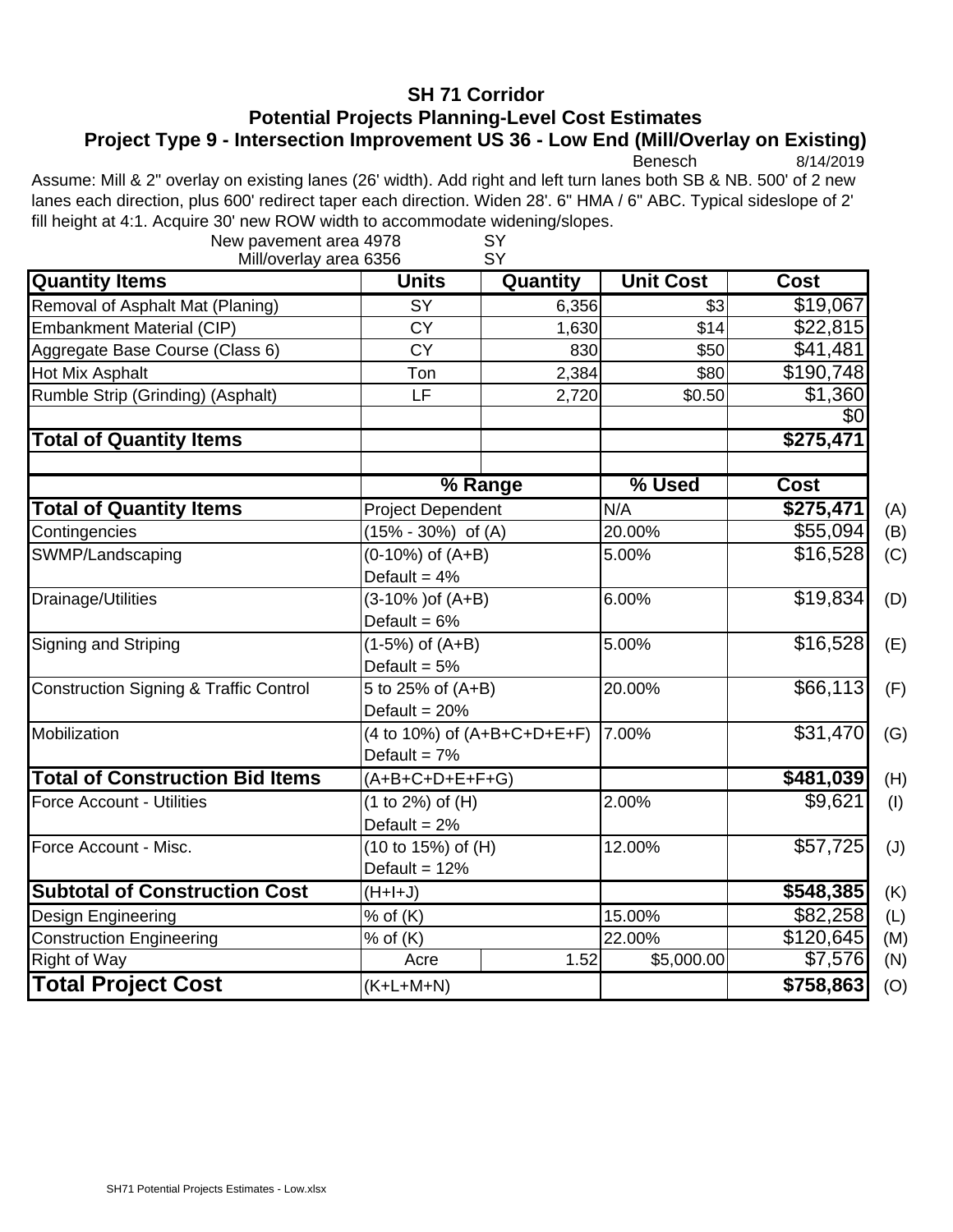#### **SH 71 Corridor Potential Projects Planning-Level Cost Estimates Project Type 9 - Intersection Improvement US 36 - High End (FDR on Existing)**

Benesch 8/14/2019

Assume: Full depth reclamation & 6" overlay on existing lanes (26' width). Add right and left turn lanes both SB & NB. 500' of 2 new lanes each direction, plus 600' redirect taper each direction. Widen 28'. 6" HMA / 6" ABC. Typical sideslope of 2' fill height at 4:1. Acquire 30' new ROW width to accommodate widening/slopes.

| New pavement area 4978                            | FDR area 6356            | SY<br>SY                    |                  |                   |     |
|---------------------------------------------------|--------------------------|-----------------------------|------------------|-------------------|-----|
| <b>Quantity Items</b>                             | <b>Units</b>             | Quantity                    | <b>Unit Cost</b> | <b>Cost</b>       |     |
| Full Depth Reclamation of HMA                     | SY                       | 6,356                       | \$3              | \$19,067          |     |
| <b>Embankment Material (CIP)</b>                  | <b>CY</b>                | 1,630                       | \$14             | \$22,815          |     |
| Aggregate Base Course (Class 6)                   | <b>CY</b>                | 830                         | \$50             | \$41,481          |     |
| <b>Hot Mix Asphalt</b>                            | Ton                      | 3,808                       | \$80             | \$304,640         |     |
| Rumble Strip (Grinding) (Asphalt)                 | <b>LF</b>                | 2,720                       | \$0.50           | \$1,360           |     |
|                                                   |                          |                             |                  | \$0               |     |
| <b>Total of Quantity Items</b>                    |                          |                             |                  | \$389,363         |     |
|                                                   |                          | % Range                     | % Used           | <b>Cost</b>       |     |
| <b>Total of Quantity Items</b>                    | <b>Project Dependent</b> |                             | N/A              | \$389,363         | (A) |
| Contingencies                                     | $(15\% - 30\%)$ of (A)   |                             | 25.00%           | \$97,341          | (B) |
| SWMP/Landscaping                                  | $(0-10\%)$ of $(A+B)$    |                             | 5.00%            | \$24,335          | (C) |
|                                                   | Default = $4%$           |                             |                  |                   |     |
| Drainage/Utilities                                | $(3-10\% )$ of $(A+B)$   |                             | 6.00%            | \$29,202          | (D) |
|                                                   | Default = $6\%$          |                             |                  |                   |     |
| Signing and Striping                              | $(1-5%)$ of $(A+B)$      |                             | 5.00%            | \$24,335          | (E) |
|                                                   | Default = $5%$           |                             |                  |                   |     |
| <b>Construction Signing &amp; Traffic Control</b> | 5 to 25% of (A+B)        |                             | 20.00%           | \$97,341          | (F) |
|                                                   | Default = $20%$          |                             |                  |                   |     |
| Mobilization                                      |                          | (4 to 10%) of (A+B+C+D+E+F) | 7.00%            | \$46,334          | (G) |
|                                                   | Default = $7%$           |                             |                  |                   |     |
| <b>Total of Construction Bid Items</b>            | $(A+B+C+D+E+F+G)$        |                             |                  | \$708,251         | (H) |
| <b>Force Account - Utilities</b>                  | $(1 to 2%)$ of $(H)$     |                             | 2.00%            | \$14,165          | (I) |
|                                                   | Default = $2%$           |                             |                  |                   |     |
| Force Account - Misc.                             | (10 to 15%) of (H)       |                             | 12.00%           | \$84,990          | (J) |
|                                                   | Default = $12%$          |                             |                  |                   |     |
| <b>Subtotal of Construction Cost</b>              | $(H+H)$                  |                             |                  | \$807,406         | (K) |
| <b>Design Engineering</b>                         | $%$ of $(K)$             |                             | 15.00%           | $\sqrt{3121,111}$ | (L) |
| <b>Construction Engineering</b>                   | $%$ of $(K)$             |                             | 22.00%           | \$177,629         | (M) |
| <b>Right of Way</b>                               | Acre                     | 1.52                        | \$5,000.00       | \$7,576           | (N) |
| <b>Total Project Cost</b>                         | $(K+L+M+N)$              |                             |                  | \$1,113,723       | (O) |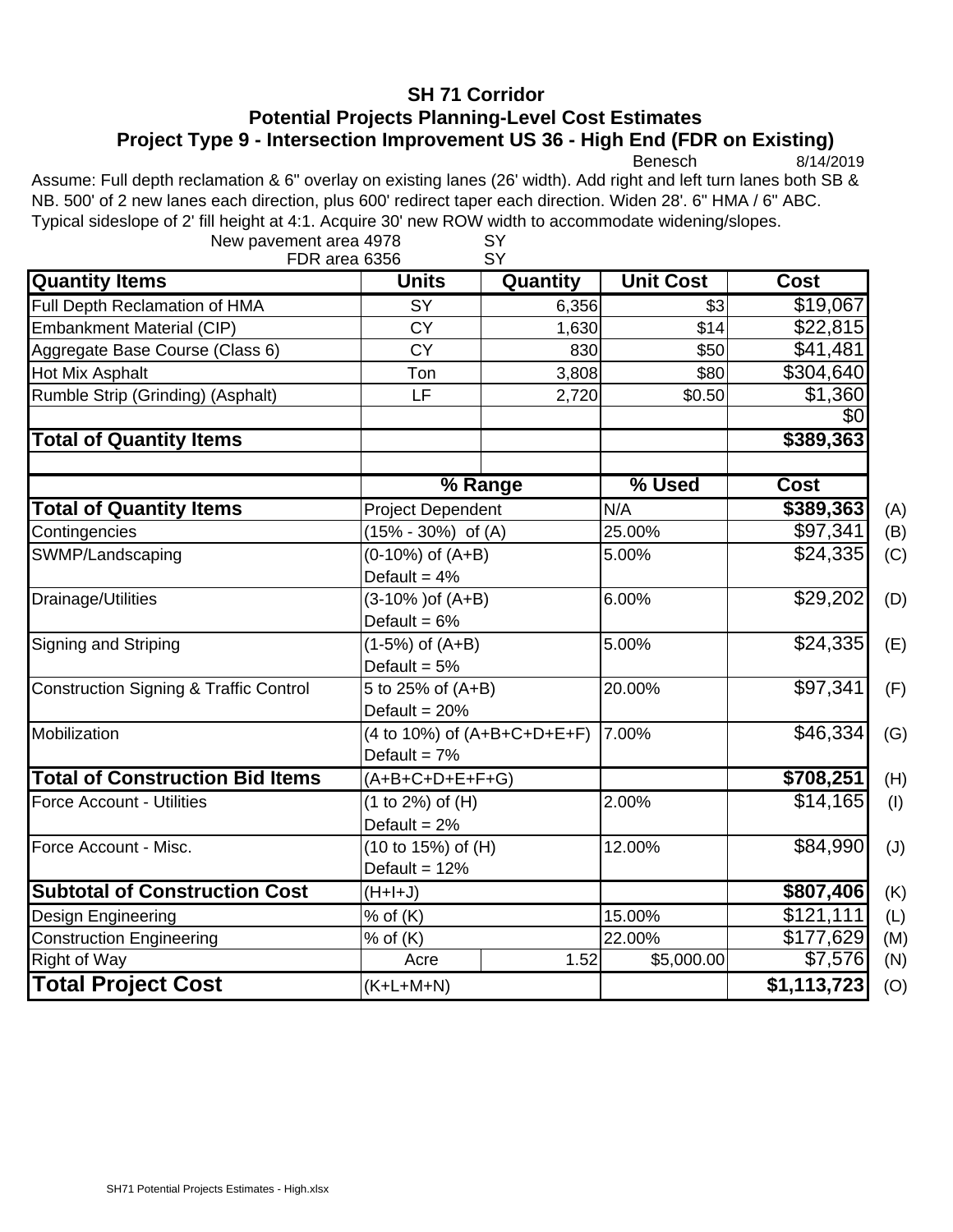#### **SH 71 Corridor Potential Projects Planning-Level Cost Estimates Project Type 10 - Intersection Improvement MCR R - Low End (Mill/Ovlerlay on Existing)**

Benesch 8/14/2019

 $m \cdot n$  area 7404  $\sim$ Assume: Mill & 2" overlay on existing lanes (26' width). Add right and left turn lanes both SB & NB. 800' of 2 new lanes each direction, plus 780' redirect taper each direction. Widen 28'. 6" HMA / 6" ABC. Typical sideslope of 2' fill height at 4:1. Acquire 30' new ROW width for 800' south of intersection to accommodate widening/slopes.

| Mill/overlay area 9129<br><b>Quantity Items</b>   | <b>Units</b>                    | <b>SY</b><br>Quantity | <b>Unit Cost</b> | <b>Cost</b> |     |
|---------------------------------------------------|---------------------------------|-----------------------|------------------|-------------|-----|
| Removal of Asphalt Mat (Planing)                  | <b>SY</b>                       | 9,129                 | \$3              | \$27,387    |     |
| <b>Embankment Material (CIP)</b>                  | <b>CY</b>                       | 2,607                 | \$14             | \$36,504    |     |
| Aggregate Base Course (Class 6)                   | <b>CY</b>                       | 1,234                 | \$50             | \$61,704    |     |
| Hot Mix Asphalt                                   | Ton                             | 3,510                 | \$80             | \$280,826   |     |
|                                                   | LF                              |                       |                  | \$1,888     |     |
| Rumble Strip (Grinding) (Asphalt)                 |                                 | 3,776                 | \$0.50           | \$0         |     |
| <b>Total of Quantity Items</b>                    |                                 |                       |                  | \$408,308   |     |
|                                                   |                                 |                       |                  |             |     |
|                                                   |                                 | % Range               | % Used           | <b>Cost</b> |     |
| <b>Total of Quantity Items</b>                    | <b>Project Dependent</b>        |                       | N/A              | \$408,308   | (A) |
| Contingencies                                     | $(15\% - 30\%)$ of $(A)$        |                       | 20.00%           | \$81,662    | (B) |
| SWMP/Landscaping                                  |                                 | $(0-10\%)$ of $(A+B)$ |                  | \$24,499    | (C) |
|                                                   | Default = $4%$                  |                       |                  |             |     |
| Drainage/Utilities                                | $(3-10\%)$ of $(A+B)$           |                       | 6.00%            | \$29,398    | (D) |
|                                                   | Default = $6%$                  |                       |                  |             |     |
| Signing and Striping                              |                                 | $(1-5%)$ of $(A+B)$   |                  | \$24,499    | (E) |
|                                                   | Default = $5%$                  |                       |                  |             |     |
| <b>Construction Signing &amp; Traffic Control</b> | 5 to 25% of (A+B)               |                       | 20.00%           | \$97,994    | (F) |
|                                                   | Default = $20%$                 |                       |                  |             |     |
| Mobilization                                      | $(4 to 10%)$ of $(A+B+C+D+E+F)$ |                       | 7.00%            | \$46,645    | (G) |
|                                                   | Default = $7%$                  |                       |                  |             |     |
| <b>Total of Construction Bid Items</b>            | (A+B+C+D+E+F+G)                 |                       |                  | \$713,004   | (H) |
| <b>Force Account - Utilities</b>                  | $(1 to 2\%)$ of $(H)$           |                       | 2.00%            | \$14,260    | (I) |
|                                                   | Default = $2%$                  |                       |                  |             |     |
| Force Account - Misc.                             | (10 to 15%) of (H)              |                       | 12.00%           | \$85,561    | (J) |
|                                                   | Default = $12%$                 |                       |                  |             |     |
| <b>Subtotal of Construction Cost</b>              | $(H+H)$                         |                       |                  | \$812,825   | (K) |
| Design Engineering                                | $%$ of $(K)$                    |                       | 15.00%           | \$121,924   | (L) |
| <b>Construction Engineering</b>                   | $%$ of $(K)$                    |                       | 22.00%           | \$178,822   | (M) |
| <b>Right of Way</b>                               | Acre                            | 0.55                  | \$5,000.00       | \$2,755     | (N) |
| <b>Total Project Cost</b>                         | $(K+L+M+N)$                     |                       |                  | \$1,116,325 | (O) |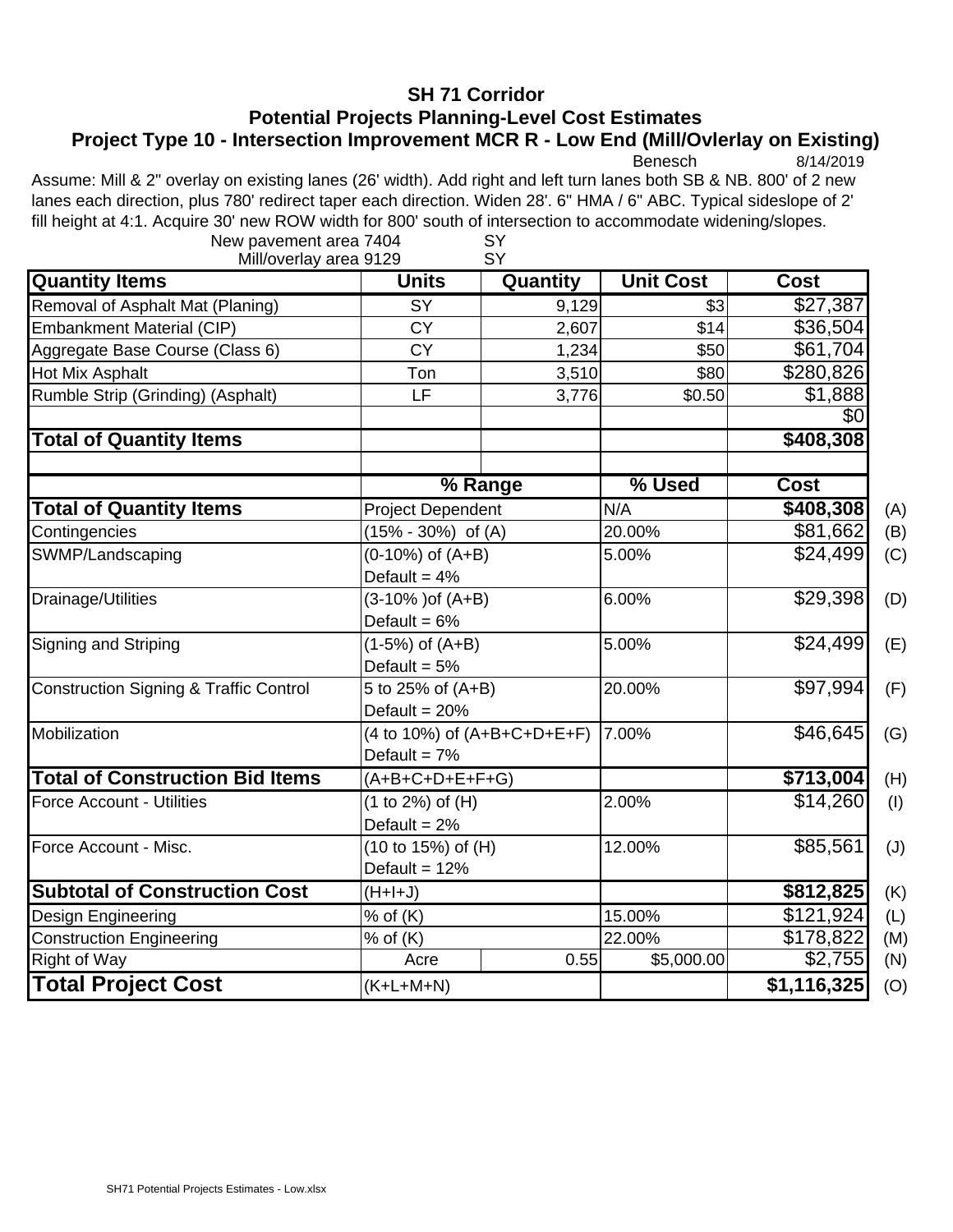#### **SH 71 Corridor Potential Projects Planning-Level Cost Estimates Project Type 10 - Intersection Improvement MCR R - High End (FDR on Existing)**

Benesch 8/14/2019

Assume: Full depth reclamation & 6" overlay on existing lanes (26' width). Add right and left turn lanes both SB & NB. 800' of 2 new lanes each direction, plus 780' redirect taper each direction. Widen 28'. 6" HMA / 6" ABC. Typical sideslope of 2' fill height at 4:1. Acquire 30' new ROW width for 800' south of intersection to accommodate widening/slopes.

| New pavement area 7404                            | FDR area 9129            | SY<br>SY                        |                  |                       |     |
|---------------------------------------------------|--------------------------|---------------------------------|------------------|-----------------------|-----|
| <b>Quantity Items</b>                             | <b>Units</b>             | Quantity                        | <b>Unit Cost</b> | <b>Cost</b>           |     |
| Full Depth Reclamation of HMA                     | <b>SY</b>                | 9,129                           | \$3              | $\overline{$}27,387$  |     |
| <b>Embankment Material (CIP)</b>                  | <b>CY</b>                | 2,607                           | \$14             | \$36,504              |     |
| Aggregate Base Course (Class 6)                   | <b>CY</b>                | 1,234                           | \$50             | \$61,704              |     |
| Hot Mix Asphalt                                   | Ton                      | 5,555                           | \$80             | \$444,416             |     |
| Rumble Strip (Grinding) (Asphalt)                 | LF                       | 3,776                           | \$0.50           | \$1,888               |     |
|                                                   |                          |                                 |                  | $\overline{50}$       |     |
| <b>Total of Quantity Items</b>                    |                          |                                 |                  | \$571,898             |     |
|                                                   |                          | % Range                         | % Used           | <b>Cost</b>           |     |
| <b>Total of Quantity Items</b>                    | <b>Project Dependent</b> |                                 | N/A              | \$571,898             | (A) |
| Contingencies                                     | $(15\% - 30\%)$ of (A)   |                                 | 25.00%           | \$142,975             | (B) |
| SWMP/Landscaping                                  |                          | $(0-10\%)$ of $(A+B)$           |                  | \$35,744              | (C) |
|                                                   | Default = $4\%$          |                                 |                  |                       |     |
| Drainage/Utilities                                | $(3-10\% )$ of $(A+B)$   |                                 | 6.00%            | \$42,892              | (D) |
|                                                   | Default = $6%$           |                                 |                  |                       |     |
| Signing and Striping                              | $(1-5%)$ of $(A+B)$      |                                 | 5.00%            | \$35,744              | (E) |
|                                                   | Default = $5%$           |                                 |                  |                       |     |
| <b>Construction Signing &amp; Traffic Control</b> |                          | 5 to 25% of (A+B)               |                  | \$142,975             | (F) |
|                                                   | Default = $20%$          |                                 |                  |                       |     |
| Mobilization                                      |                          | $(4 to 10%)$ of $(A+B+C+D+E+F)$ | 7.00%            | \$68,056              | (G) |
|                                                   |                          | Default = $7%$                  |                  |                       |     |
| <b>Total of Construction Bid Items</b>            | $(A+B+C+D+E+F+G)$        |                                 |                  | \$1,040,283           | (H) |
| <b>Force Account - Utilities</b>                  | $(1 to 2%)$ of $(H)$     |                                 | 2.00%            | \$20,806              | (I) |
|                                                   | Default = $2%$           |                                 |                  |                       |     |
| Force Account - Misc.                             | (10 to 15%) of (H)       |                                 | 12.00%           | $\overline{$}124,834$ | (J) |
|                                                   | Default = $12%$          |                                 |                  |                       |     |
| <b>Subtotal of Construction Cost</b>              | $(H+H)$                  |                                 |                  | \$1,185,922           | (K) |
| Design Engineering                                | $%$ of $(K)$             |                                 | 15.00%           | \$177,888             | (L) |
| <b>Construction Engineering</b>                   | $%$ of $(K)$             |                                 | 22.00%           | \$260,903             | (M) |
| <b>Right of Way</b>                               | Acre                     | 0.55                            | \$5,000.00       | \$2,755               | (N) |
| <b>Total Project Cost</b>                         | $(K+L+M+N)$              |                                 |                  | \$1,627,468           | (O) |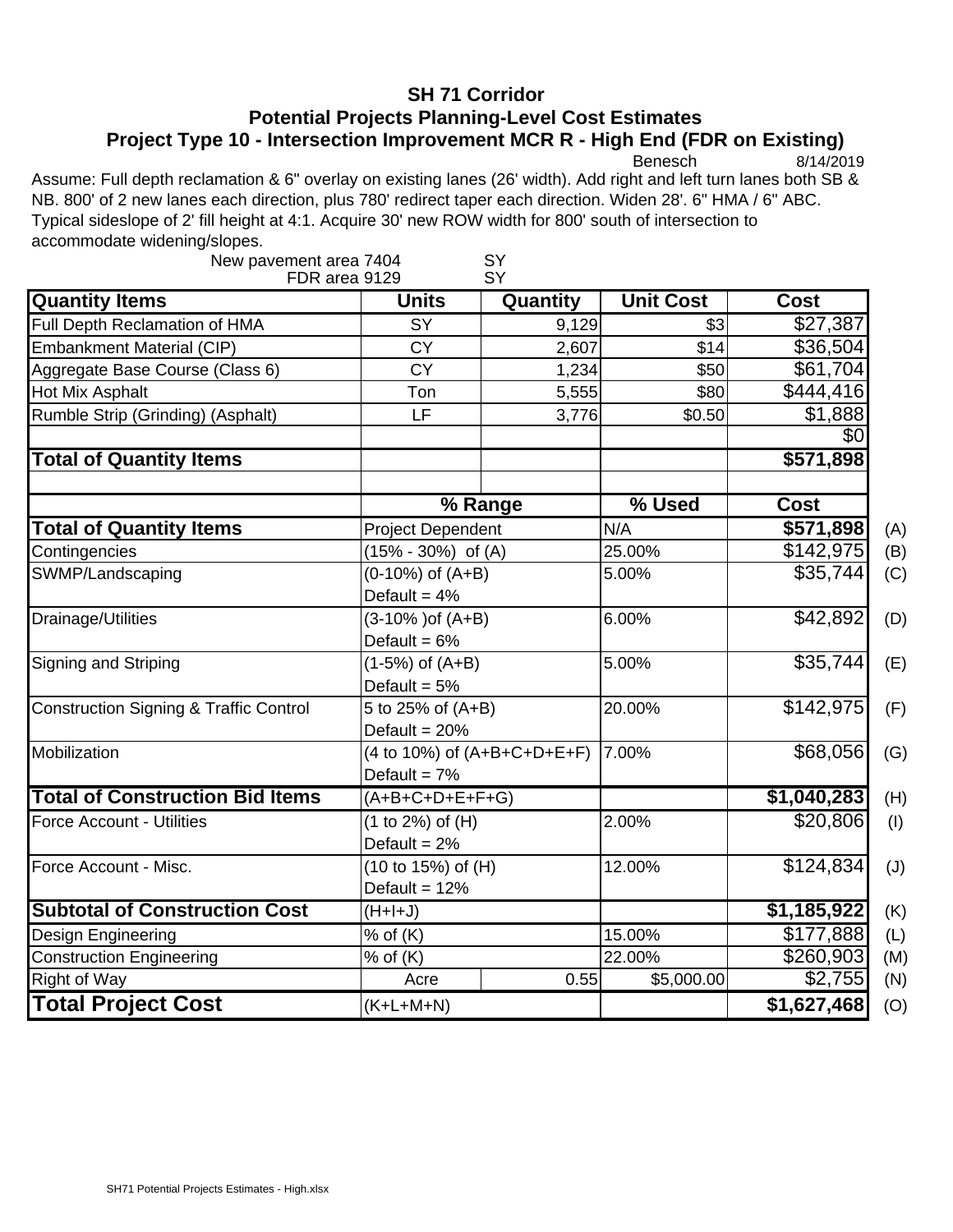#### **SH 71 Corridor Potential Projects Planning-Level Cost Estimates Project Type 11 - 4 Lanes with Center Turn Lane Cost Per Mile - Low End (M/O on Existing)**

Benesch 8/22/2019

Assume: Mill & 2" overlay on existing lanes (assume 8' shoulders have already been added [40' width]). Widen 18' both sides to create 8-12-12-12-12-12-8 cross section. 6" HMA / 6" ABC. Typical sideslope of 4' fill height at 4:1. Acquire 40' new ROW width both sides to accommodate widening/slopes. Does not account for any bridge/box culvert widening.

| New pavement area 21120<br>Mill/overlay area 23467 |                        | SY per mile<br>SY per mile      |                  |                        |     |
|----------------------------------------------------|------------------------|---------------------------------|------------------|------------------------|-----|
| <b>Quantity Items</b>                              | <b>Units</b>           | Quantity                        | <b>Unit Cost</b> | <b>Cost</b>            |     |
| Removal of Asphalt Mat (Planing)                   | <b>SY</b>              | 23,467                          | \$3              | $\overline{$}70,400$   |     |
| <b>Embankment Material (CIP)</b>                   | <b>CY</b>              | 33,636                          | \$14             | \$470,898              |     |
| Aggregate Base Course (Class 6)                    | <b>CY</b>              | 3,520                           | \$50             | \$176,000              |     |
| Hot Mix Asphalt                                    | Ton                    | 9,725                           | \$80             | \$777,967              |     |
| Rumble Strip (Grinding) (Asphalt)                  | LF                     | 16,896                          | \$0.50           | \$8,448                |     |
|                                                    |                        |                                 |                  | \$0                    |     |
|                                                    |                        |                                 |                  | $\overline{30}$        |     |
| <b>Total of Quantity Items</b>                     |                        |                                 |                  | \$1,503,713            |     |
|                                                    |                        | % Range                         | % Used           | <b>Cost</b>            |     |
| <b>Total of Quantity Items</b>                     |                        | N/A<br><b>Project Dependent</b> |                  | $\overline{1,503,713}$ | (A) |
| Contingencies                                      | $(15\% - 30\%)$ of (A) |                                 | 25.00%           | \$375,928              | (B) |
| SWMP/Landscaping                                   | $(0-10\%)$ of $(A+B)$  |                                 | 5.00%            | \$93,982               | (C) |
|                                                    | Default = 4%           |                                 |                  |                        |     |
| Drainage/Utilities                                 | $(3-10\% )$ of $(A+B)$ |                                 | 6.00%            | \$112,778              | (D) |
|                                                    | Default = $6%$         |                                 |                  |                        |     |
| Signing and Striping                               |                        | $(1-5%)$ of $(A+B)$             |                  | \$93,982               | (E) |
|                                                    | Default = $5%$         |                                 |                  |                        |     |
| <b>Construction Signing &amp; Traffic Control</b>  | 5 to 25% of (A+B)      |                                 | 20.00%           | \$375,928              | (F) |
|                                                    | Default = $20%$        |                                 |                  |                        |     |
| Mobilization                                       |                        | (4 to 10%) of (A+B+C+D+E+F)     | 7.00%            | \$178,942              | (G) |
|                                                    |                        | Default = $7%$                  |                  |                        |     |
| <b>Total of Construction Bid Items</b>             | (A+B+C+D+E+F+G)        |                                 |                  | \$2,735,253            | (H) |
| <b>Force Account - Utilities</b>                   | $(1 to 2\%)$ of $(H)$  |                                 | 2.00%            | \$54,705               | (1) |
|                                                    | Default = $2%$         |                                 |                  |                        |     |
| Force Account - Misc.                              | (10 to 15%) of (H)     |                                 | 12.00%           | $\sqrt{3}$ 328,230     | (J) |
|                                                    | Default = $12%$        |                                 |                  |                        |     |
| <b>Subtotal of Construction Cost</b>               | $(H+I+J)$              |                                 |                  | \$3,118,189            | (K) |
| Design Engineering                                 | $%$ of $(K)$           |                                 | 15.00%           | \$467,728              | (L) |
| <b>Construction Engineering</b>                    | $%$ of $(K)$           |                                 | 22.00%           | \$686,002              | (M) |
| Right of Way                                       | Acre                   | 9.70                            | \$5,000.00       | \$48,485               | (N) |
| <b>Total Project Cost</b>                          | $(K+L+M+N)$            |                                 | Cost per mile    | \$4,320,404            | (O) |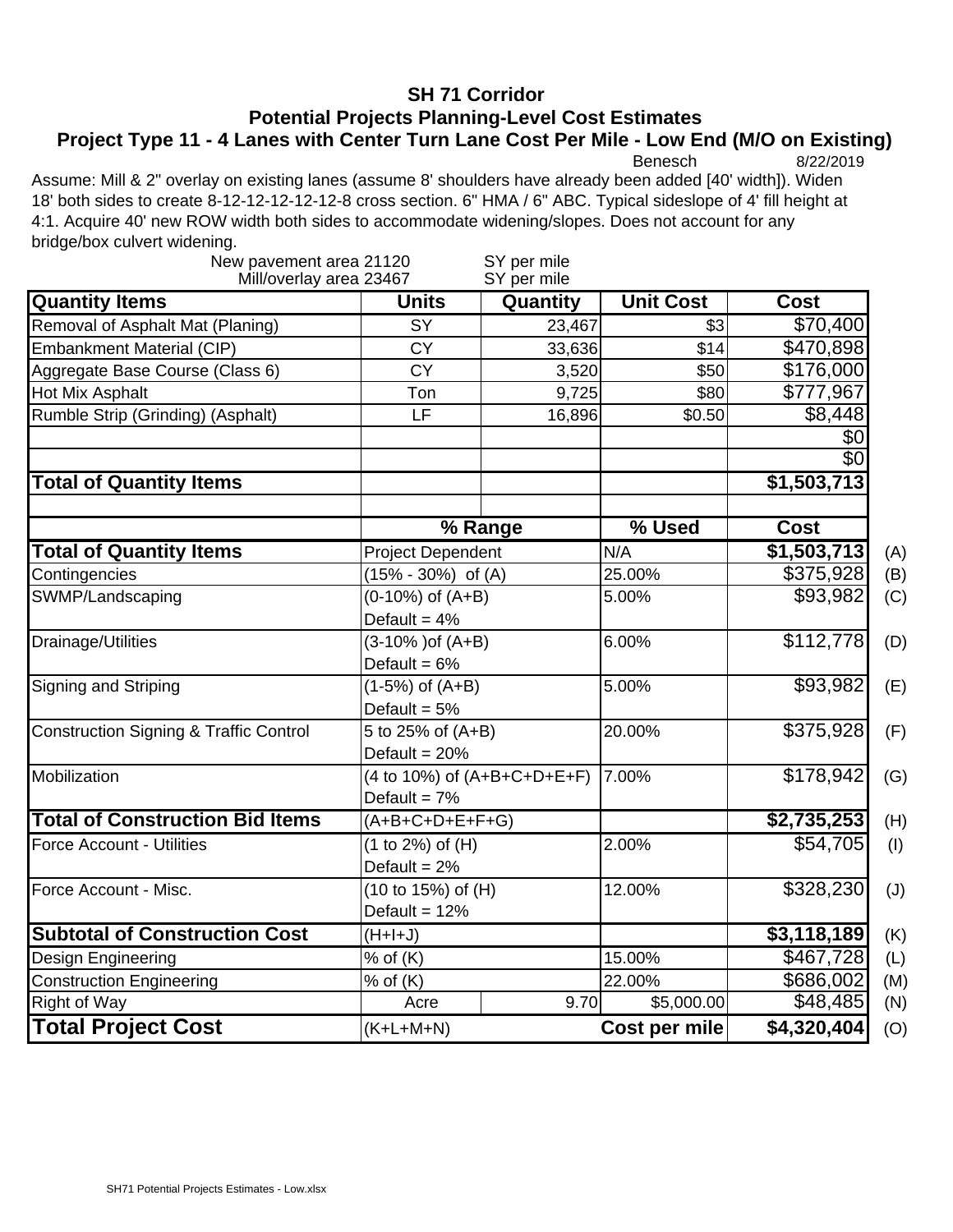#### **SH 71 Corridor Potential Projects Planning-Level Cost Estimates Project Type 11 - 4 Lanes with Center Turn Lane Cost Per Mile - High End (FDR on Existing)**

Benesch 8/22/2019

Assume: Full depth reclamation and 6" overlay on existing lanes which include shoulders already have been added (40' width). Widen 18' both sides to create 8-12-12-12-12-12-8 cross section. 6" HMA / 6" ABC. Typical sideslope of 5' fill height at 4:1. Acquire 50' new ROW width both sides to accommodate widening/slopes. Does not account for any bridge/box culvert widening.

| New pavement area 21120                           | <b>FDR</b> area 23467    | SY per mile<br>SY per mile      |                  |                          |     |
|---------------------------------------------------|--------------------------|---------------------------------|------------------|--------------------------|-----|
| <b>Quantity Items</b>                             | <b>Units</b>             | Quantity                        | <b>Unit Cost</b> | <b>Cost</b>              |     |
| Full Depth Reclamation of HMA                     | SY                       | 23,467                          | \$3              | \$70,400                 |     |
| <b>Embankment Material (CIP)</b>                  | <b>CY</b>                | 43,022                          | \$14             | \$602,311                |     |
| Aggregate Base Course (Class 6)                   | <b>CY</b>                | 3,520                           | \$50             | \$176,000                |     |
| Hot Mix Asphalt                                   | Ton                      | 14,981                          | \$80             | \$1,198,490              |     |
| Rumble Strip (Grinding) (Asphalt)                 | <b>LF</b>                | 16,896                          | \$0.50           | \$8,448                  |     |
|                                                   |                          |                                 |                  | \$0                      |     |
|                                                   |                          |                                 |                  | $\overline{50}$          |     |
| <b>Total of Quantity Items</b>                    |                          |                                 |                  | \$2,055,649              |     |
|                                                   |                          | $\overline{\%}$ Range           | % Used           | <b>Cost</b>              |     |
| <b>Total of Quantity Items</b>                    | <b>Project Dependent</b> |                                 | N/A              | \$2,055,649              | (A) |
| Contingencies                                     | $(15\% - 30\%)$ of (A)   |                                 | 25.00%           | \$513,912                | (B) |
| SWMP/Landscaping                                  | $(0-10\%)$ of $(A+B)$    |                                 | 5.00%            | \$128,478                | (C) |
|                                                   | Default = $4%$           |                                 |                  |                          |     |
| Drainage/Utilities                                | $(3-10\%)$ of $(A+B)$    |                                 | 6.00%            | \$154,174                | (D) |
|                                                   | Default = $6%$           |                                 |                  |                          |     |
| Signing and Striping                              |                          | $(1-5%)$ of $(A+B)$             |                  | \$128,478                | (E) |
|                                                   | Default = $5%$           |                                 |                  |                          |     |
| <b>Construction Signing &amp; Traffic Control</b> | 5 to 25% of (A+B)        |                                 | 20.00%           | \$513,912                | (F) |
|                                                   | Default = $20%$          |                                 |                  |                          |     |
| Mobilization                                      |                          | $(4 to 10%)$ of $(A+B+C+D+E+F)$ | 7.00%            | \$244,622                | (G) |
|                                                   | Default = $7%$           |                                 |                  |                          |     |
| <b>Total of Construction Bid Items</b>            | (A+B+C+D+E+F+G)          |                                 |                  | $\overline{\$3,739,225}$ | (H) |
| <b>Force Account - Utilities</b>                  | $(1 to 2\%)$ of $(H)$    |                                 | 2.00%            | \$74,785                 | (1) |
|                                                   | Default = $2%$           |                                 |                  |                          |     |
| Force Account - Misc.                             | (10 to 15%) of (H)       |                                 | 12.00%           | \$448,707                | (J) |
|                                                   | Default = 12%            |                                 |                  |                          |     |
| <b>Subtotal of Construction Cost</b>              | $(H+H+)$                 |                                 |                  | \$4,262,717              | (K) |
| Design Engineering                                | $%$ of $(K)$             |                                 | 15.00%           | \$639,407                | (L) |
| <b>Construction Engineering</b>                   | $%$ of $(K)$             |                                 | 22.00%           | \$937,798                | (M) |
| Right of Way                                      | Acre                     | 13.33                           | \$5,000.00       | \$66,667                 | (N) |
| <b>Total Project Cost</b>                         | $(K+L+M+N)$              |                                 | Cost per mile    | \$5,906,588              | (O) |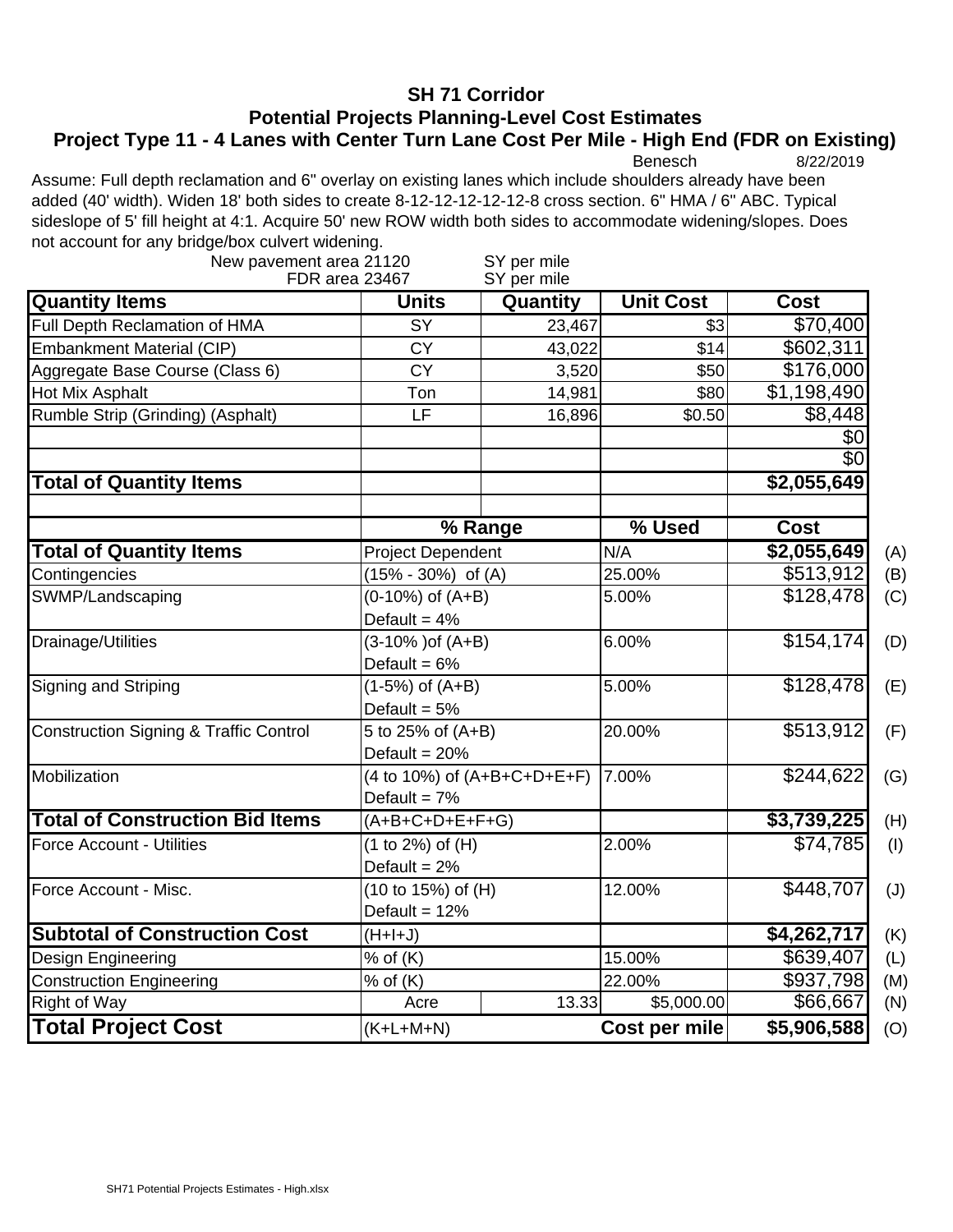#### **SH 71 Corridor Potential Projects Planning-Level Cost Estimates Project Type 12 - Add Shoulders Cost Per Mile - Low End**

Benesch 11/8/2019

Assume: Widen 7' each side to create 8' shoulders. 6" HMA / 6" ABC. Typical sideslope of 2' fill height at 4:1. No treatment on existing pavement. No ROW.

| abaanont on oxidang pavolitont. No KOV<br>New pavement area 8213<br>Mill/overlay area 0 |                                 | SY per mile<br>SY per mile |                  |                       |
|-----------------------------------------------------------------------------------------|---------------------------------|----------------------------|------------------|-----------------------|
| <b>Quantity Items</b>                                                                   | <b>Units</b>                    | Quantity                   | <b>Unit Cost</b> | <b>Cost</b>           |
| Removal of Asphalt Mat (Planing)                                                        | SY                              | $\Omega$                   | \$3              | \$0                   |
| Embankment Material (CIP)                                                               | <b>CY</b>                       | 4,498                      | \$14             | \$62,969              |
| Aggregate Base Course (Class 6)                                                         | <b>CY</b>                       | 1,369                      | \$50             | \$68,444              |
| <b>Hot Mix Asphalt</b>                                                                  | Ton                             | 2,760                      | \$80             | \$220,774             |
| Rumble Strip (Grinding) (Asphalt)                                                       | LF                              | 8,448                      | \$0.50           | \$4,224               |
|                                                                                         |                                 |                            |                  | \$0                   |
|                                                                                         |                                 |                            |                  | $\overline{50}$       |
| <b>Total of Quantity Items</b>                                                          |                                 |                            |                  | \$356,412             |
|                                                                                         | % Range                         |                            | % Used           | <b>Cost</b>           |
| <b>Total of Quantity Items</b>                                                          |                                 | <b>Project Dependent</b>   |                  | \$356,412             |
| Contingencies                                                                           | $(15\% - 30\%)$ of (A)          |                            | 25.00%           | \$89,103              |
| SWMP/Landscaping                                                                        | $(0-10\%)$ of $(A+B)$           |                            | 4.00%            | \$17,821              |
|                                                                                         | Default = $4%$                  |                            |                  |                       |
| Drainage/Utilities                                                                      | $(3-10\% )$ of $(A+B)$          |                            | 6.00%            | \$26,731              |
|                                                                                         | Default = $6\%$                 |                            |                  |                       |
| Signing and Striping                                                                    | $(1-5%)$ of $(A+B)$             |                            | 4.00%            | \$17,821              |
|                                                                                         | Default = $5%$                  |                            |                  |                       |
| <b>Construction Signing &amp; Traffic Control</b>                                       | 5 to 25% of (A+B)               |                            | 20.00%           | \$89,103              |
|                                                                                         | Default = $20%$                 |                            |                  |                       |
| Mobilization                                                                            | $(4 to 10%)$ of $(A+B+C+D+E+F)$ |                            | 7.00%            | \$41,789              |
|                                                                                         | Default = $7%$                  |                            |                  |                       |
| <b>Total of Construction Bid Items</b>                                                  |                                 | $(A+B+C+D+E+F+G)$          |                  | \$638,779             |
| <b>Force Account - Utilities</b>                                                        | $(1 to 2%)$ of $(H)$            |                            | 0.00%            | \$0                   |
|                                                                                         | Default = $2%$                  |                            |                  |                       |
| Force Account - Misc.                                                                   | (10 to 15%) of (H)              |                            | 12.00%           | \$76,653              |
|                                                                                         | Default = $12%$                 |                            |                  |                       |
| <b>Subtotal of Construction Cost</b>                                                    | $(H+H+)$                        |                            |                  | \$715,432             |
| Design Engineering                                                                      | $%$ of $(K)$                    |                            |                  | $\overline{$}107,315$ |
| <b>Construction Engineering</b>                                                         | $%$ of $(K)$                    |                            | 22.00%           | $\overline{$157,395}$ |
| <b>Right of Way</b>                                                                     | Acre                            | 0.00                       | \$5,000.00       | \$0                   |
| <b>Total Project Cost</b>                                                               | $(K+L+M+N)$                     |                            | Cost per mile    | \$980,142             |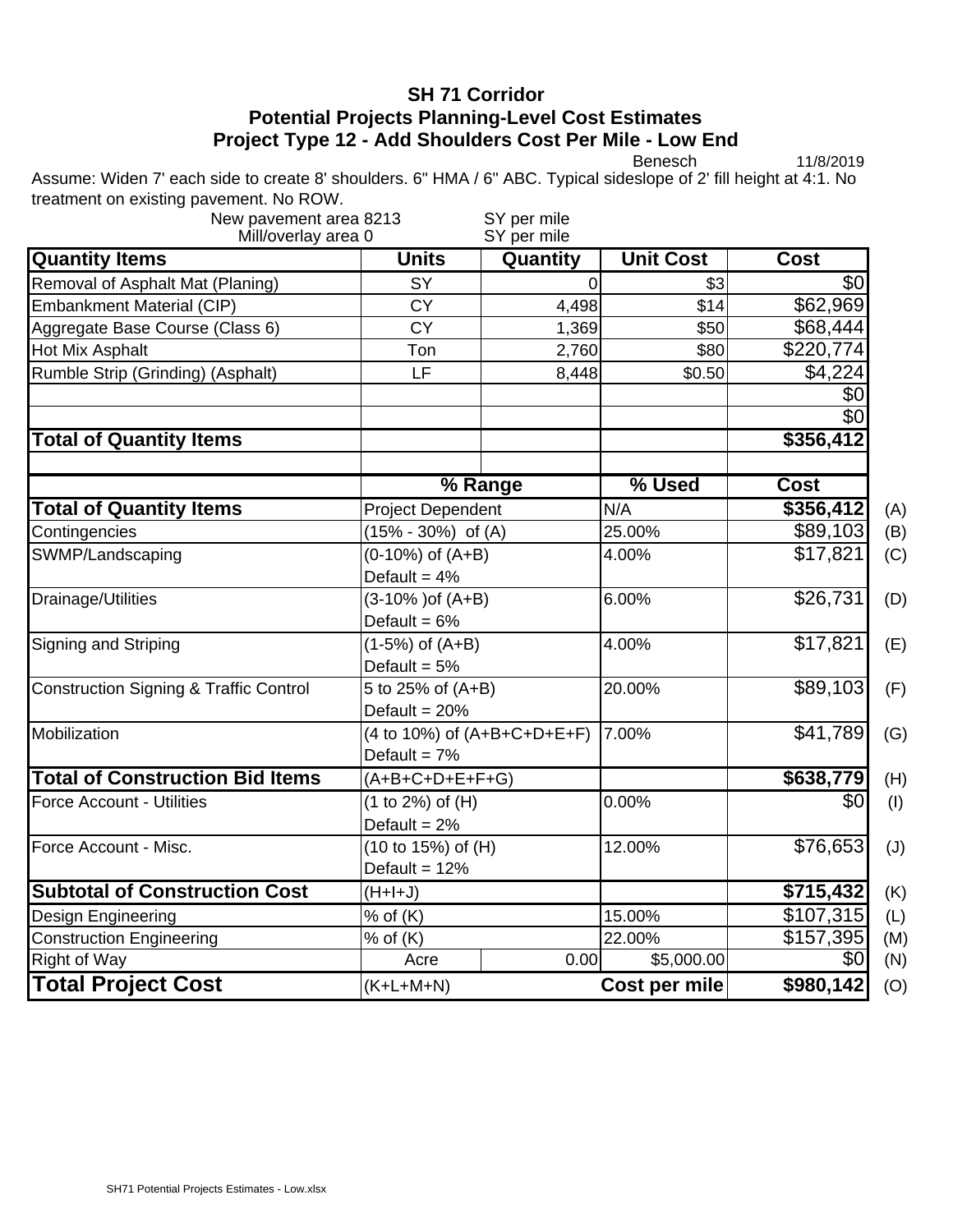#### **SH 71 Corridor Potential Projects Planning-Level Cost Estimates Project Type 12 - Add Shoulders Cost Per Mile - High End**

Benesch 11/8/2019

Assume: Widen 7' each side to create 8' shoulders. 6" HMA / 6" ABC. Typical sideslope of 4' fill height at 4:1. No treatment on existing pavement. Assume 1/4 mile of 20' ROW acqusition needed.

New pavement area 8213 SY per mile

| <b>Quantity Items</b>                             | <b>Units</b>                | Quantity                 | <b>Unit Cost</b> | <b>Cost</b>      |     |
|---------------------------------------------------|-----------------------------|--------------------------|------------------|------------------|-----|
| Full Depth Reclamation of HMA                     | <b>SY</b>                   | 0                        | \$3              | $\overline{50}$  |     |
| <b>Embankment Material (CIP)</b>                  | <b>CY</b>                   | 16,622                   | \$14             | \$232,711        |     |
| Aggregate Base Course (Class 6)                   | <b>CY</b>                   | 1,369                    | \$50             | \$68,444         |     |
| Hot Mix Asphalt                                   | Ton                         | 2,760                    | \$80             | $\sqrt{220,774}$ |     |
| Rumble Strip (Grinding) (Asphalt)                 | LF                          | 8,448                    | \$0.50           | \$4,224          |     |
|                                                   |                             |                          |                  | \$0              |     |
|                                                   |                             |                          |                  | $\overline{50}$  |     |
| <b>Total of Quantity Items</b>                    |                             |                          |                  | \$526,154        |     |
|                                                   |                             |                          | % Used           |                  |     |
|                                                   |                             | % Range                  |                  | <b>Cost</b>      |     |
| <b>Total of Quantity Items</b>                    |                             | <b>Project Dependent</b> |                  | \$526,154        | (A) |
| Contingencies                                     | $(15\% - 30\%)$ of (A)      |                          | 30.00%           | \$157,846        | (B) |
| SWMP/Landscaping                                  |                             | $(0-10\%)$ of $(A+B)$    |                  | \$27,360         | (C) |
|                                                   | Default = $4%$              |                          |                  |                  |     |
| Drainage/Utilities                                |                             | $(3-10\% )$ of $(A+B)$   |                  | \$41,040         | (D) |
|                                                   | Default = $6%$              |                          |                  |                  |     |
| Signing and Striping                              | $(1-5%)$ of $(A+B)$         |                          | 4.00%            | \$27,360         | (E) |
|                                                   | Default = $5%$              |                          |                  |                  |     |
| <b>Construction Signing &amp; Traffic Control</b> | 5 to 25% of (A+B)           |                          | 20.00%           | \$136,800        | (F) |
|                                                   | Default = $20%$             |                          |                  |                  |     |
| Mobilization                                      | (4 to 10%) of (A+B+C+D+E+F) |                          | 7.00%            | \$64,159         | (G) |
|                                                   | Default = $7%$              |                          |                  |                  |     |
| <b>Total of Construction Bid Items</b>            | $(A+B+C+D+E+F+G)$           |                          |                  | \$980,719        | (H) |
| <b>Force Account - Utilities</b>                  | $(1 to 2%)$ of $(H)$        |                          | 1.00%            | \$9,807          | (I) |
|                                                   | Default = $2%$              |                          |                  |                  |     |
| Force Account - Misc.                             | (10 to 15%) of (H)          |                          | 12.00%           | \$117,686        | (J) |
|                                                   | Default = $12%$             |                          |                  |                  |     |
| <b>Subtotal of Construction Cost</b>              | $(H+H)$                     |                          |                  | \$1,108,213      | (K) |
| Design Engineering                                | $%$ of $(K)$                |                          | 15.00%           | \$166,232        | (L) |
| <b>Construction Engineering</b>                   | % of (K)                    |                          |                  | \$243,807        | (M) |
| Right of Way                                      | Acre                        | 0.61                     | \$5,000.00       | \$3,030          | (N) |
| <b>Total Project Cost</b>                         | $(K+L+M+N)$                 |                          | Cost per mile    | \$1,521,282      | (O) |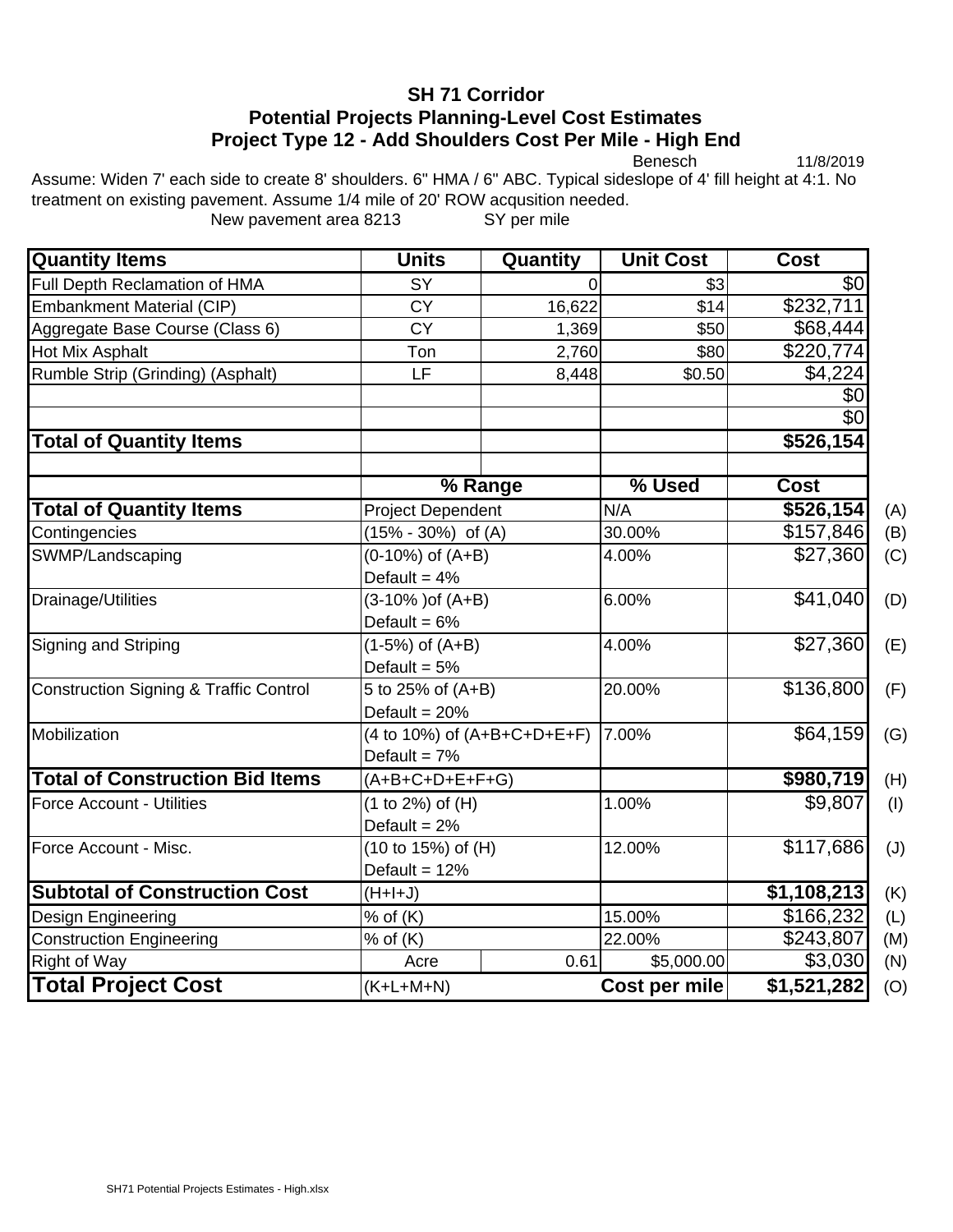#### **SH 71 Corridor Potential Projects Planning-Level Cost Estimates Project Type 13 - Interstate Freeway Cost Per Mile - Low End**

Benesch 12/18/2019

Assume: Existing SH 71 corridor rebuilt to interstate section. Existing road prism will be rebuilt due to need to provide higher design speed. Reclaim existing pavement (26' width). 2-lane section for each direction (4-12-12- 10) for 76' total concrete pavement width (10" concrete over 6" ABC). Intermittant frontage road on one side (1/2 mile of frontage road per 1 mile of freeway) with 28' width (2-12-12-2) (6" HMA over 6" ABC). 3' depth of earthwork for 100' width. Acquire 300' additional ROW width. 1 non-interchange overpass every 3 miles (36' wide x 300' long bridge). Interchange every 8 miles based on 4 ramps (25' wide x 1500' long of 10' concrete/6" ABC), 2 overpasses (38' wide x 140' long) and embankment to raise mainline over (200' width, 15' depth, 1500' length).

| New concrete pavement area 44587                  |                                     | SY per mile |                      |                         |     |
|---------------------------------------------------|-------------------------------------|-------------|----------------------|-------------------------|-----|
| New asphalt pavement area 8213                    |                                     | SY per mile |                      |                         |     |
| <b>Quantity Items</b>                             | <b>Units</b>                        | Quantity    | <b>Unit Cost</b>     | <b>Cost</b>             |     |
| Full Depth Reclamation of HMA                     | SY                                  | 15,253      | \$3                  | \$45,760                |     |
| <b>Embankment Material (CIP)</b>                  | <b>CY</b>                           | 58,667      | \$14                 | \$821,333               |     |
| Aggregate Base Course (Class 6)                   | <b>CY</b>                           | 8,800       | \$50                 | \$440,000               |     |
| <b>Hot Mix Asphalt</b>                            | Ton                                 | 2,760       | \$80                 | \$220,774               |     |
| 10 Inch Concrete Pavement                         | SY                                  | 44,587      | \$70                 | \$3,121,067             |     |
| Non-Interchange Overpass Bridge (prorated         |                                     |             |                      |                         |     |
| for 1 every 3 miles)                              | <b>SF</b>                           | 3,600       | \$250                | \$900,000               |     |
| Interchange (prorated for 1 every 8 miles)        | EA                                  | 0.12        | \$6,764,811          | \$811,777               |     |
|                                                   |                                     |             |                      | \$0                     |     |
| <b>Total of Quantity Items</b>                    |                                     |             |                      | \$6,360,712             |     |
|                                                   |                                     |             | % Used               | <b>Cost</b>             |     |
| <b>Total of Quantity Items</b>                    | % Range<br><b>Project Dependent</b> |             | N/A                  | \$6,360,712             | (A) |
| Contingencies                                     | $(15\% - 30\%)$ of (A)              |             | 25.00%               | \$1,590,178             | (B) |
| SWMP/Landscaping                                  | $(0-10\%)$ of $(A+B)$               |             | 5.00%                | \$397,544               | (C) |
|                                                   | Default = $4%$                      |             |                      |                         |     |
| Drainage/Utilities                                | $(3-10\%)$ of $(A+B)$               |             | 6.00%                | \$477,053               | (D) |
|                                                   | Default = $6%$                      |             |                      |                         |     |
| Signing and Striping                              | $(1-5%)$ of $(A+B)$                 |             | 5.00%                | \$397,544               | (E) |
|                                                   | Default = $5%$                      |             |                      |                         |     |
| <b>Construction Signing &amp; Traffic Control</b> | 5 to 25% of (A+B)                   |             | 20.00%               | \$1,590,178             | (F) |
|                                                   | Default = $20%$                     |             |                      |                         |     |
| Mobilization                                      | (4 to 10%) of (A+B+C+D+E+F)         |             | 7.00%                | \$756,925               | (G) |
|                                                   | Default = $7%$                      |             |                      |                         |     |
| <b>Total of Construction Bid Items</b>            | $(A+B+C+D+E+F+G)$                   |             |                      | \$11,570,135            | (H) |
| <b>Force Account - Utilities</b>                  | $(1 to 2%)$ of $(H)$                |             | 2.00%                | \$231,403               | (1) |
|                                                   | Default = $2%$                      |             |                      |                         |     |
| Force Account - Misc.                             | (10 to 15%) of (H)                  |             | 12.00%               | $\overline{$}1,388,416$ | (J) |
|                                                   | Default = $12%$                     |             |                      |                         |     |
| <b>Subtotal of Construction Cost</b>              | $(H+H+)$                            |             |                      | \$13,189,953            | (K) |
| Design Engineering                                | % of (K)                            |             | 15.00%               | \$1,978,493             | (L) |
| <b>Construction Engineering</b>                   | $%$ of $(K)$                        |             | 22.00%               | \$2,901,790             | (M) |
| <b>Right of Way</b>                               | Acre                                | 36.36       | \$5,000.00           | \$181,818               | (N) |
| <b>Total Project Cost</b>                         | $(K+L+M+N)$                         |             | <b>Cost per mile</b> | \$18,252,054            | (O) |